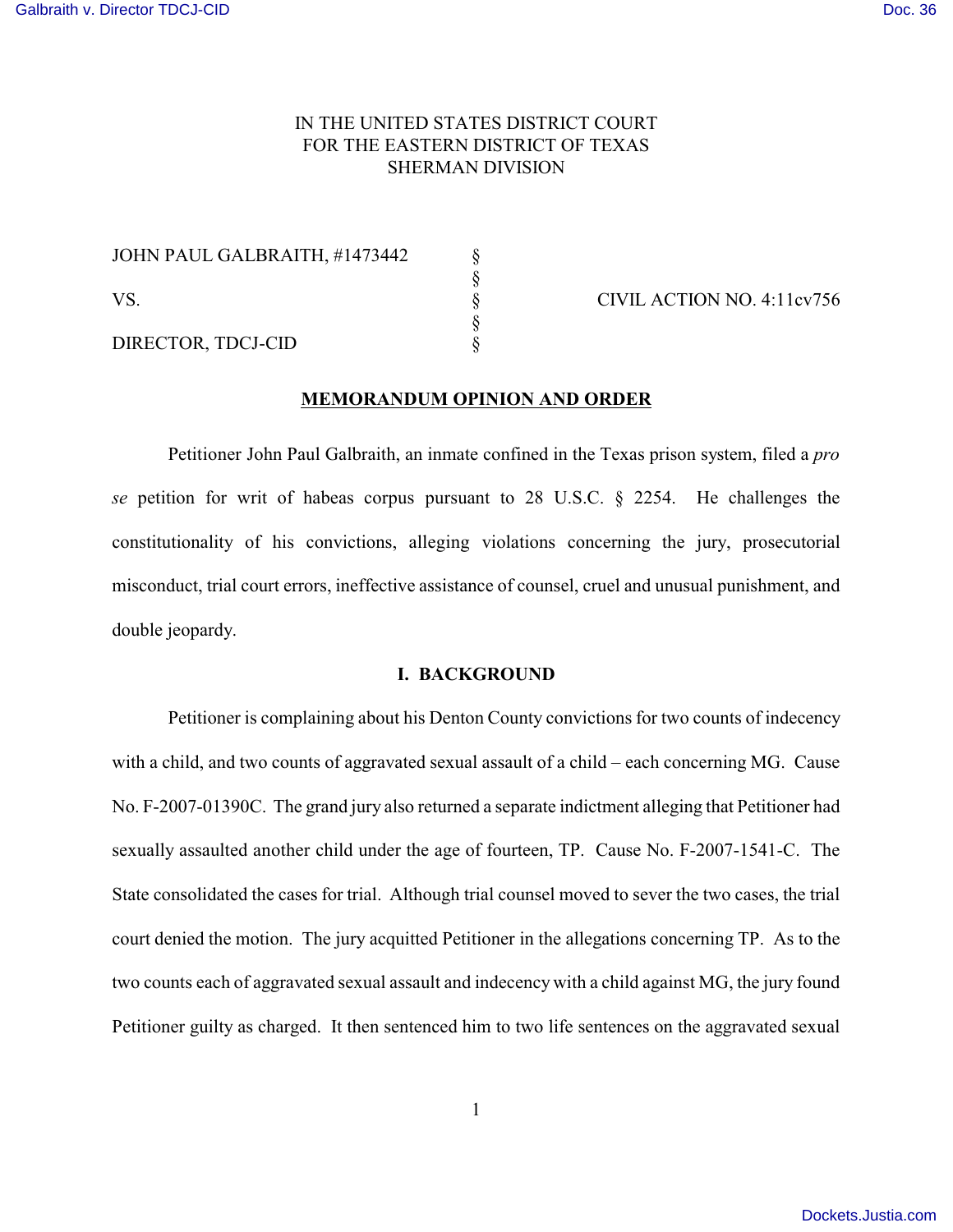assault charges and two 20-year sentences on the indecency with a child charges, to be served consecutively.

The Second Court of Appeals affirmed his convictions on November 6, 2008. *Galbraith v. State*, No. 02-08-00024-CR. The Texas Court of Criminal Appeals (CCA) then refused his petition for discretionary review (PDR) on September 16, 2009, *In re Galbraith*, PD-0272-09. The CCA denied his application for state writ of habeas corpus without written order based on the findings of the trial court on October 26, 2011. *Ex parte Galbraith,* Application No. 75,459 at cover.

Petitioner filed the present petition, alleging 24 grounds of relief:

- 1. He was denied the right to an impartial jury when a biased juror was seated;
- 2. He was denied the right to the jury of his choice when the State struck a juror for cause;
- 3. The State withheld exculpatory evidence;
- 4. The trial court erred in allowing the outcry testimony;
- 5. The State violated his Fifth Amendment Rights by seizing a letter he had written in jail;
- 6. The trial court allowed the State's expert witness to bolster the credibility of MG;
- 7. Trial counsel was ineffective in failing to object to the State's seizure of the letter that Petitioner wrote while in jail - on the basis that the letter was seized without probable cause or a search warrant;
- 8. The use of the disjunctive in the court's charge deprived Petitioner of a fair trial;
- 9. Trial counsel was ineffective for failing to object when the Prosecutor called Petitioner a "child molester" and referred to his failure to testify in closing;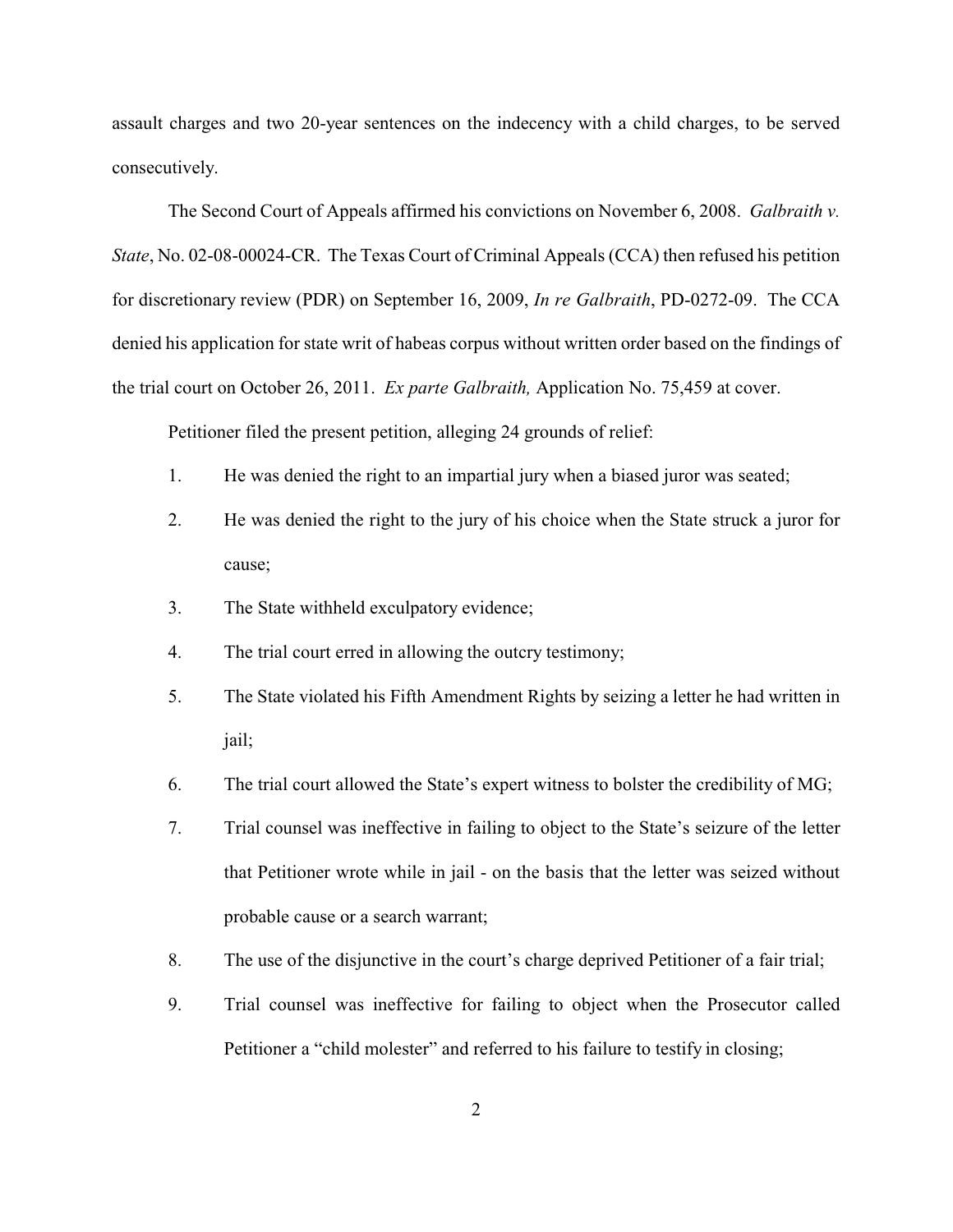- 10. Trial counsel was ineffective for failing to protect Petitioner's due process rights when the Prosecution introduced an audio recording of a conversation that he had with his girlfriend engaging in phone sex while he was in jail;
- 11. The trial court constructively amended the indictment five days prior to trial without giving Petitioner the opportunity to object to the amendment;
- 12. The trial court erred in allowing the State to introduce two separate video outcry statements;
- 13. Trial counsel was ineffective for failing to argue that Petitioner would be prejudiced by the joinder of the separate indictments;
- 14. The State knowingly used perjured testimony;
- 15. Appellate counsel was ineffective for failing to raise a factual insufficiency error on direct appeal;
- 16. Appellate counsel was ineffective for failing to raise a legal insufficiency error on direct appeal;
- 17. Trial counsel was ineffective for failing to interview witnessers and for failing to call the witnesses with whom he had interviewed to testify at trial;
- 18. Trial counsel was ineffective for loudly chastising Petitioner within earshot of the jury for having phone sex with his girlfriend while he was confined in county jail;
- 19. Appellate counsel was ineffective for failing to raise nonfrivolous points of error on appeal, i.e., the biased-juror error;
- 20. Petitioner's consecutive sentences are cruel and unusual;
- 21. Trial counsel was ineffective for failing to interview MG and the State's expert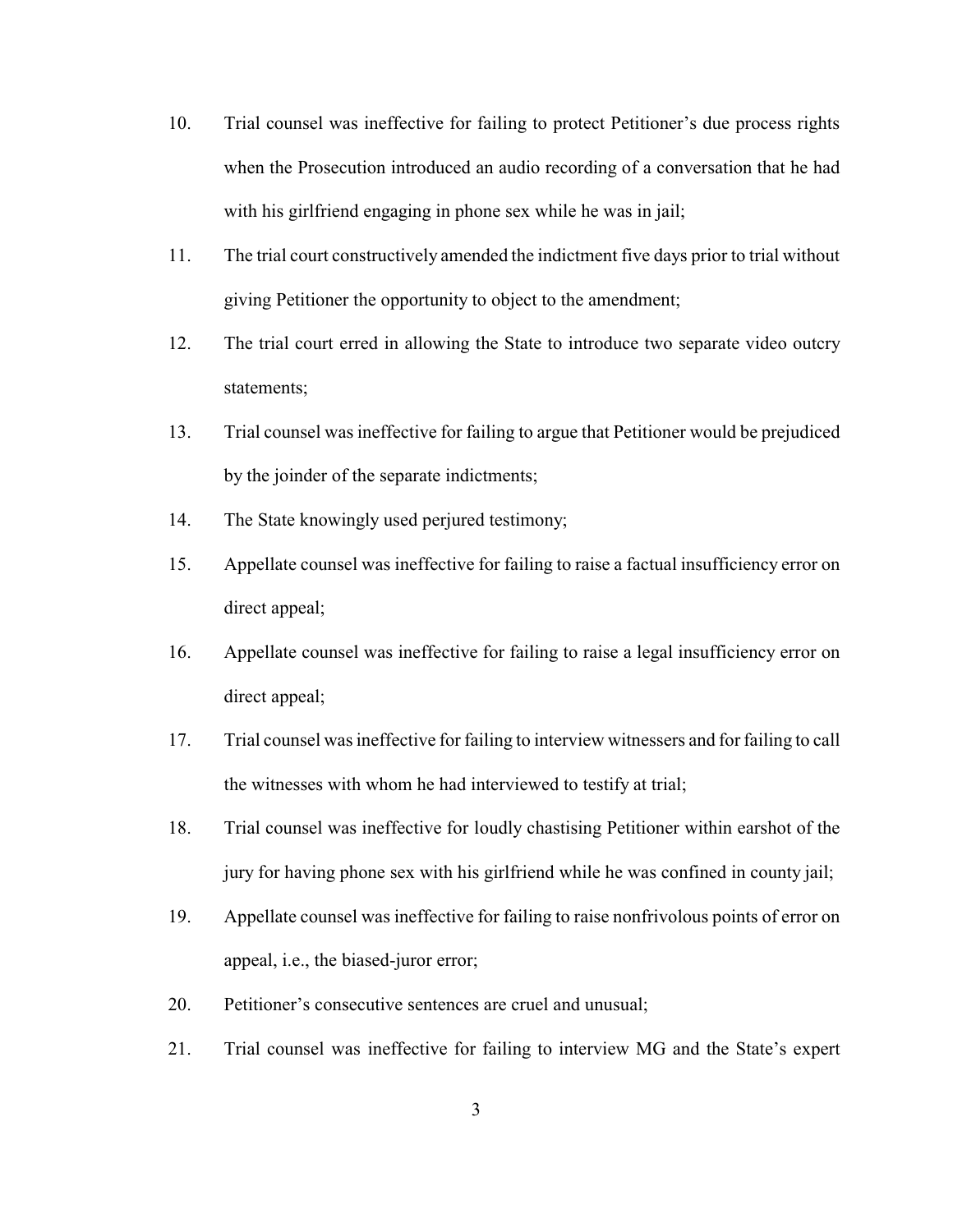witnesses.

- 22. Trial counsel was ineffective for failing to challenge the State's medical evidence.
- 23. Trial counsel was ineffective for failing to introduce evidence showing that the grandmother coerced MG into making false allegations and giving false testimony because Petitioner was planning on moving the children; and
- 24. Petitioner's conviction violates double jeopardy.

Respondent provided a Response, asserting that Petitioner's claims are without merit to which Petitioner filed a Reply.

### **II. STATEMENT OF FACTS**

As noted above, Petitioner was tried for sexual offenses against TP and MG in one trial. The jury found Petitioner "not guilty" of the offense against TP, but found Petitioner "guilty" of the offenses against MG in Cause No. F-2007-01390C.

At trial, 11-year-old TP testified that, when she was 8 years old, she spent the night at her friend, BG's apartment. BG lived in an apartment with her father (Petitioner), MG (her younger sister) and BGG (her brother). TP and BG decided to take a bath. While in the bathtub, Petitioner came into the bathroom and said that he would wash their hair. TP was shocked that a man would be in the bathroom with girls. Petitioner washed BG's hair first while TP tried to move as far away from Petitioner as possible. But then Petitioner washed TP's hair. He then left the bathroom.

After the two girls finished with their bath, they got ready for bed, climbed onto the top bunk of BG's bunk beds, and went to sleep. TP was awakened when Petitioner picked her up and carried her to the living room. Even though she told him to put her down, he placed her on the couch. Petitioner turned on a movie, sat down beside TP and began rubbing her back with his hand under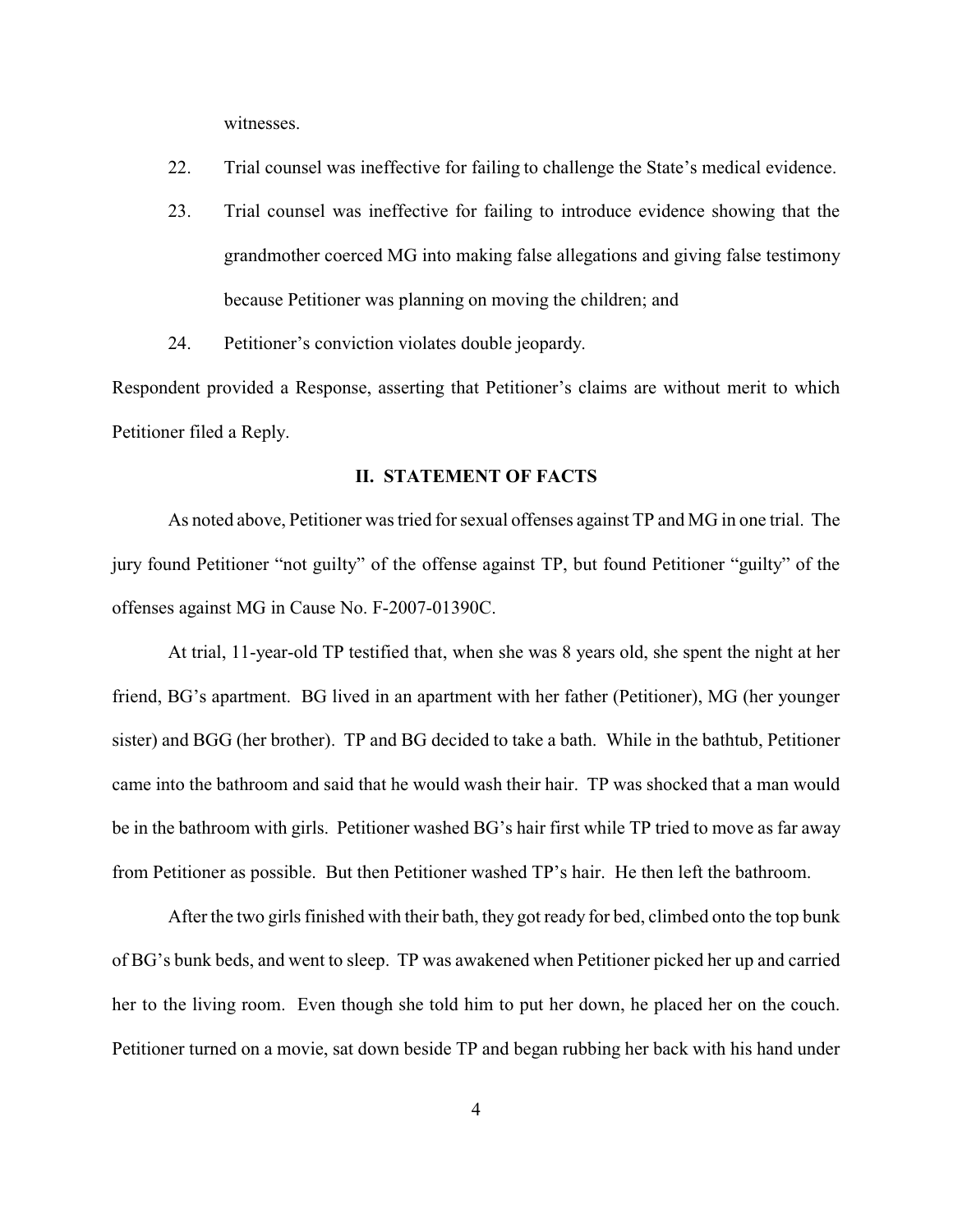her shirt. Petitioner told TP that he did that to MG and BG all the time. He then pulled TP's shorts and panties down and threw them onto the floor. TP pulled her knees up and held her knees together tightly. She told Petitioner that she was hungry. Petitioner told TP to put her legs down or he would not get her anything to eat. TP slowly put her legs down, they were spread open, and Petitioner licked her "private," or where she urinated from for approximately 5 seconds before she stopped him by pulling her knees back up. She told him, again, that she was hungry, and Petitioner went to the kitchen and brought her crackers. TP put her shorts back on as Petitioner told her, "Don't tell anybody." TP said that she thought to herself, "I'm going to tell somebody all right." Transcript of Trial vol. 3 at 37-53, *Galbraith*.

Two weeks later, TP told her friend, Christina, and her grandmother what Petitioner had done. TP's grandmother told TP's mother, who called the police. Transcript of Trial vol. 3 at 54-55, 57-58, 63, *Galbraith*. TP eventually told BG what had happened, but BG did not believe her and the two girls stopped being best friends. Transcript of Trial vol. 4 at 56, *Galbraith*. Detective Shane Kizer testified at trial that, although TP's case was investigated in 2004, it was closed because they did not believe there was enough evidence to prove the case at that point. Transcript of Trial vol. 4 at 27-28, *Galbraith*.

Eleven-year-old BG testified that, around December 20, 2006, she saw Petitioner and MG playing on the computer in her father's room through a partially open door. BG saw her father rub MG on her bottom. BG thought it was nasty and that it was unusual, as her sister was 10 and Petitioner was 40. BG watched for about five minutes before Petitioner closed the bedroom door. BG knocked on the door and said that her brother, BGG had to go to the bathroom, but Petitioner just told her, "Take [BGG] out." Transcript of Trial vol. 3 at 118, *Galbraith*. BG then heard the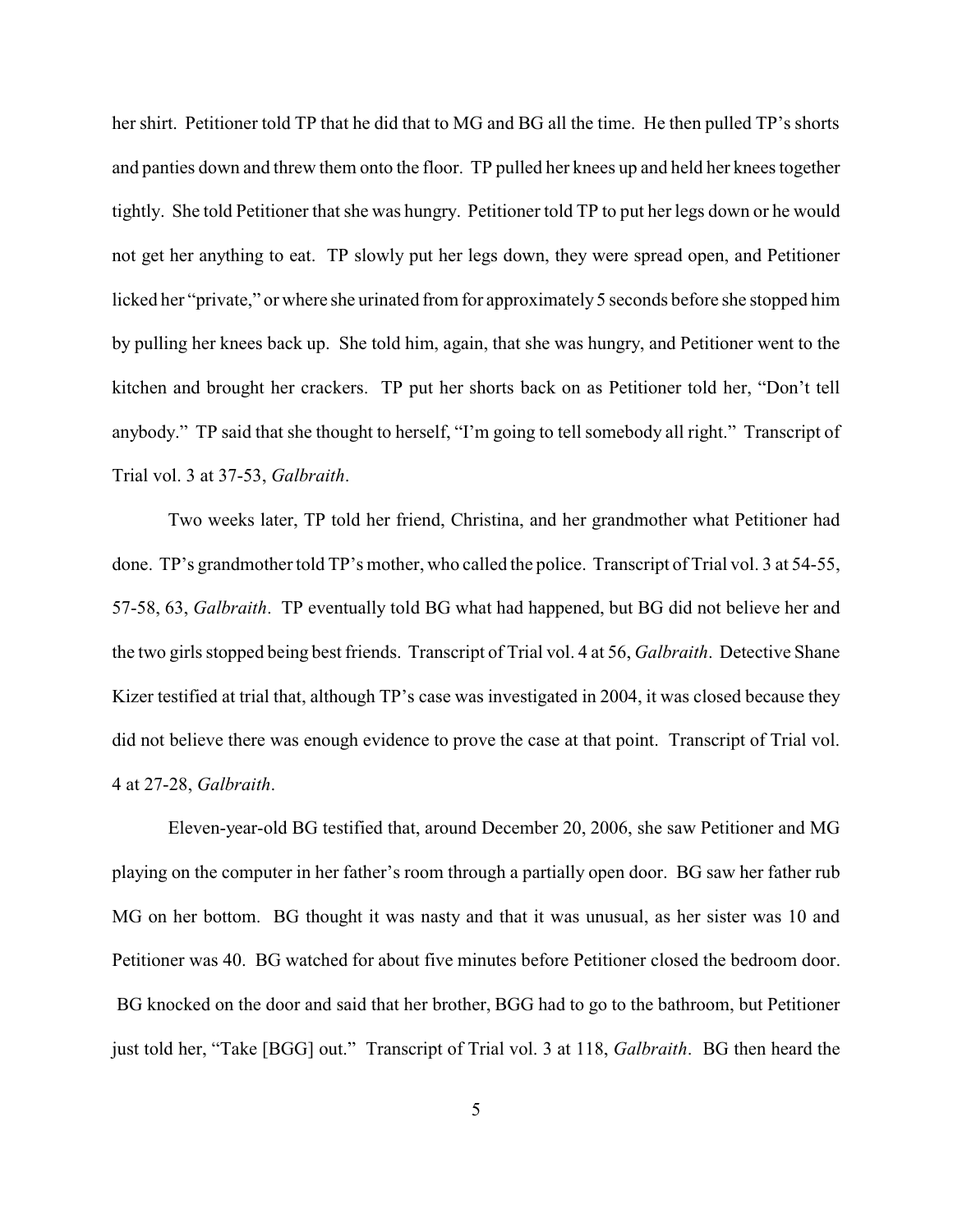bathtub water running. Prior to this, BG said she would see MG go into Petitioner's room frequently, and the door would always be closed. She would hear water flowing every once in a while. When MG came out of Petitioner's room, BG pretended to be asleep.

The next morning, BG asked MG if "it has been happening," and MG said, "yes, but don't tell anybody." Transcript of Trial vol. 3 at 87-88, 119, 120-21, *Galbraith*. BG testified that what MG told her was nasty and bad because what Petitioner had done to her was like what he should do to a wife. BG was worried that MG was hurt down inside her. The next day, BG told someone at her school about it and the two sisters spoke with a teacher, Ms. Boone, and the school counselor, Ms. Tanos. BG told her grandmother that MG had been "sexing with Daddy." Transcript of Trial vol. 3 at 122, *Galbraith*.

Ten-year-old MG testified that Petitioner was her father and that she thought her mother had died when she was 2 years old. She said that, on December 20, 2006, she was in Petitioner's room on the computer when he began touching her "private, [her] butt" with his hand, and then started sticking his "wiener" in her butt. She said that Petitioner had done this many times before. She said that on December 20th, after Petitioner finished with her, she took a bath, as she usually did. The next morning, she told her sister about it, but asked BG not to tell anybody because she was afraid she might get sent to an orphanage. MG said that Petitioner had not touched her before TP had come to visit in 2004, but that since then, he had been doing things to her, such as sticking his "wiener in her butt." MG said he had touched her approximately 20 times, that he had put her mouth on his penis about 20 times, that he had put his penis in her private "a couple of times" or "[a]lmost between every day" since TP's visit. She said that Petitioner did the "wiener part" most, that he would put baby oil on his "thing" and that she had seen "white stuff" come out of his penis.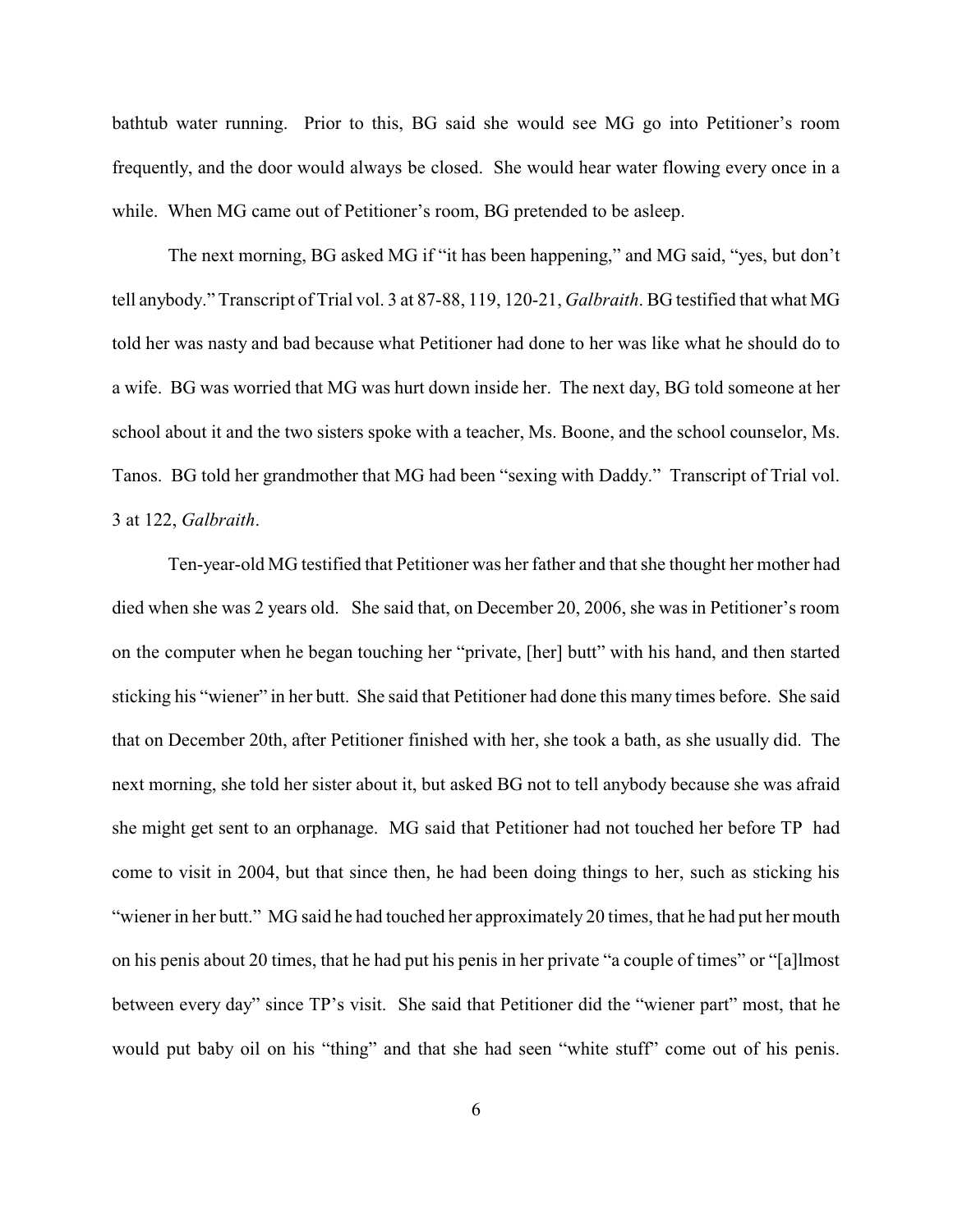Transcript of Trial vol. 3 at 73-107, *Galbraith*.

Nurse Patricia Sedge testified that there was no evidence of physical injury on MG's vaginal or anal regions. MG's SANE results were classified as "normal." No semen was found on MG's clothing. Transcript of Trial vol. 3 at 8 at 209-29, *Galbraith*.

# **III. FEDERAL HABEAS CORPUS RELIEF**

The role of federal courts in reviewing habeas corpus petitions by prisoners in state custody is exceedingly narrow. A person seeking federal habeas corpus review must assert a violation of a federal constitutional right. *Lowery v. Collins*, 988 F.2d 1354, 1367 (5th Cir. 1993). Federal habeas corpus relief will not issue to correct errors of state constitutional, statutory, or procedural law, unless a federal issue is also present. *Estelle v. McGuire*, 502 U.S. 62, 67-68, 112 S. Ct. 475, 479- 80, 116 L. Ed.2d 385 (1991); *West v. Johnson*, 92 F.3d 1385, 1404 (5th Cir. 1996). In the course of reviewing state proceedings, a federal court does not sit as a super state appellate court. *Dillard v. Blackburn*, 780 F.2d 509, 513 (5th Cir. 1986).

The prospect of federal courts granting habeas corpus relief to state prisoners has been further limited by the Antiterrorism and Effective Death Penalty Act of 1996 (AEDPA). The provisions of Section 2254(d) provide that an application for a writ of habeas corpus "shall not be granted with respect to any claim that was adjudicated on the merits in state court proceedings unless the adjudication of the claim: (1) resulted in a decision that was contraryto, or involved an unreasonable application of, clearly established federal law, as determined by the Supreme Court of the United States; or (2) resulted in a decision that was based on an unreasonable determination of the facts in light of the evidence presented in the State court proceeding." *See Williams v. Taylor*, 529 U.S. 362, 402-03, 120 S. Ct. 1495, 1517-18, 146 L. Ed.2d 389 (2000); *Childress v. Johnson*, 103 F.3d 1221,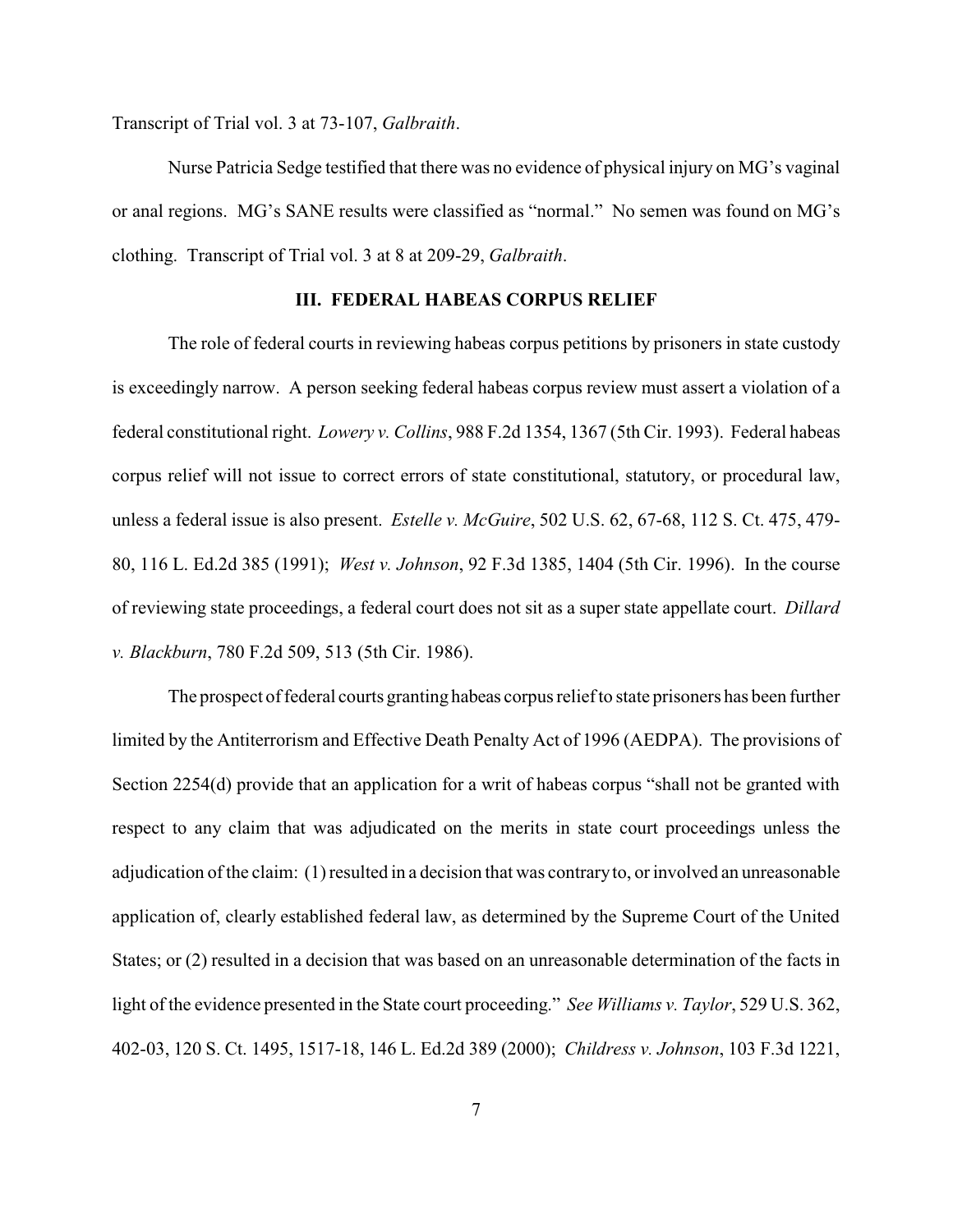1224-25 (5th Cir. 1997). The statutory provision requires federal courts to be deferential to habeas corpus decisions on the merits by state courts. *Moore v. Cockrell*, 313 F.3d 880, 881 (5th Cir. 2002).

A decision by a state court is "contrary to" the Supreme Court's clearly established law if it "applies a rule that contradicts the law set forth in" the Supreme Court's cases. *Williams*, 529 U.S. at 405-06, 120 S. Ct. at 1519-20. A federal court's review of a decision based on the "unreasonable application" test should only review the "state court's 'decision' and not the written opinion explaining that decision." *Neal v. Puckett*, 286 F.3d 230, 246 (5th Cir. 2002) (*en banc*). "Under § 2254(d)(1)'s 'unreasonable application' clause, then, a federal habeas corpus court may not issue the writ simply because that court concludes in its independent judgment that the relevant state-court decision applied clearly established federal law erroneously or incorrectly." *Williams*, 529 U.S. at 411, 120 S. Ct. 1522-23. Rather, that application must be objectively unreasonable. *Id.* 529 U.S. at 409, 120 S. Ct. at 1521. The standard is satisfied only if "reasonable jurists considering the question would be of one view that the state court ruling was incorrect." *Davis v. Johnson*, 158 F.3d 806, 812 (5th Cir 1998) (internal quotation marks and citations omitted).

The trial court's factual findings are entitled to a presumption of correctness unless the petitioner can rebut the presumption with clear and convincing evidence to the contrary. *Valdez v. Cockrell*, 274 F.3d 941, 947 (5th Cir. 2001). A federal district court must be deferential to state court findings supported by the record. *See Pondexter v. Dretke*, 346 F.3d 142, 149-152 (5th Cir. 2003). The AEDPA has modified a federal habeas court's role in reviewing state prisoner applications in order to prevent federal habeas "retrials" and to ensure that state court convictions are given effect to the extent possible under law. *Beel v. Cone*, 535 U.S. 685, 693, 122 S. Ct. 1843, 1849, 152 L. Ed.2d 914 (2002); *see Williams*, 529 U.S. at 404, 120 S. Ct. at 1519.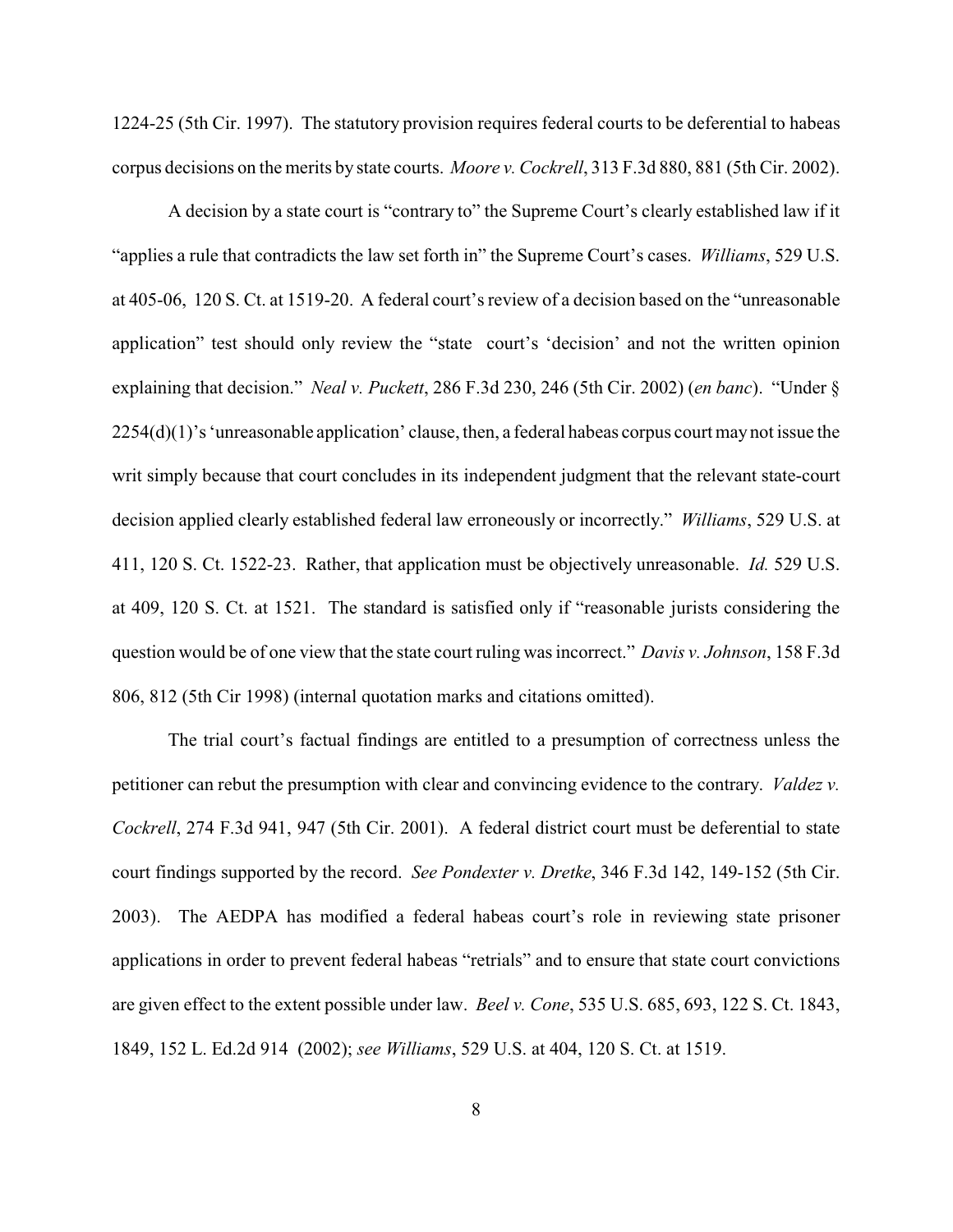A state application that is denied without written order by the Texas Court of Criminal Appeals, as in the present case, is an adjudication on the merits. *Singleton v. Johnson*, 178 F.3d 381, 384 (5th Cir. 1999); *Ex parte Torres*, 943 S.W.2d 469, 472 (Tex. Crim. App. 1997) (holding a "denial" signifies an adjudication on the merits while a "dismissal" means the claim was declined on grounds other than the merits). Additionally, federal habeas relief is foreclosed if a claim (1) is procedurally barred as a consequence of a failure to comply with state procedural rules, *Coleman v. Thompson*, 501 U.S. 722, 111 S. Ct. 2546, 115 L. Ed.2d 640 (1991); (2) seeks retroactive application of a new rule of law to a conviction that was final before the rule was announced, *Teague v. Lane*, 489 U.S. 288, 109 S. Ct. 1060, 103 L. Ed.2d 334 (1989); or (3) asserts trial error that, although of constitutional magnitude, did not have a "substantial and injurious effect or influence in determining the jury's verdict." *Brecht v. Abrahamson*, 507 U.S. 619, 637, 113 S. Ct. 1710, 1722, 123 L. Ed.2d 353 (1993).

In the context of  $\S 2254(d)$ , the deferential standard that must be accorded to counsel's representation must also be considered in tandem with the deference that must be accorded state court decisions, which has been referred to as "doubly" deferential. *Harrington v. Richter,* 562 U.S. 86, 105, 131 S. Ct. 770, 788, 178 L. Ed.2d 624 (2011). "When § 2254(d) applies, the question is not whether counsel's actions were reasonable. The question is whether there is any reasonable argument that counsel satisfied *Strickland's* deferential standard." *Id*. "If the standard is difficult to meet, that is because it was meant to be." *Id*. at 786. Section 2254(d), as amended by AEDPA, "stops short of imposing a complete bar on federal court relitigation of claims already rejected in state proceedings. It preserves authority to issue the writ in cases where there is no possibility fairminded jurists could disagree that the state court's decision conflicts with this court's precedents.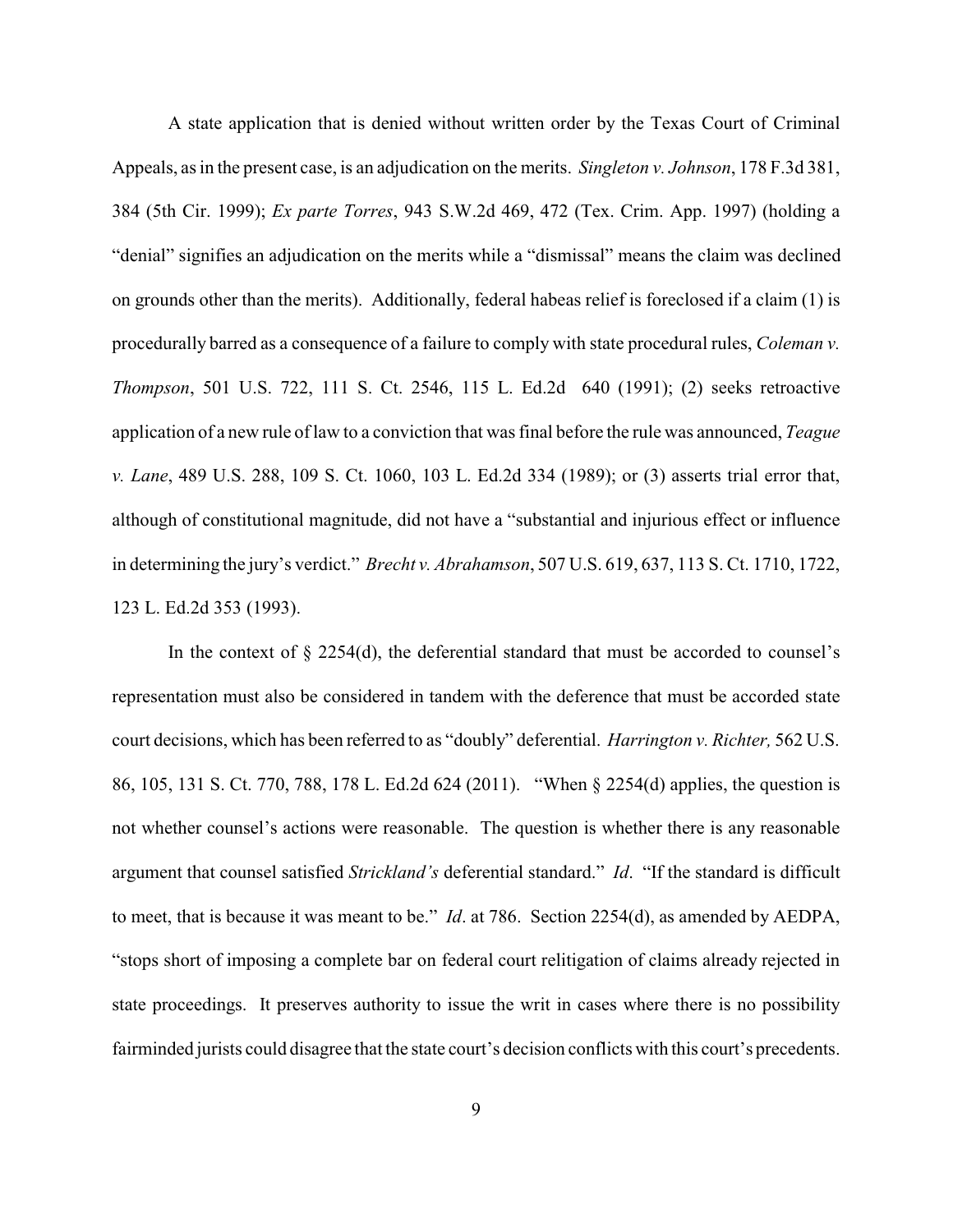It goes no farther." *Id*. "Section 2254(d) reflects the view that habeas corpus is a 'guard against extreme malfunctions in the state criminal justice systems,' not a substitute for ordinary error correction through appeal." *Id*.; *see also Morales v. Thaler*, 714 F.3d 295, 302 (5th Cir. 2013). "As a condition for obtaining habeas corpus from a federal court, a state prisoner must show that the state court's ruling on the claim being presented in federal court was so lacking in justification that there was an error well understood and comprehended in existing law beyond any possibility for fairminded disagreement." *Richter*, 562 U.S. 98, 131 S. Ct. at 784.

AEDPA also states that the state court's factual findings "shall be presumed to be correct" unless the petitioner carries "the burden of rebutting the presumption of correctness by clear and convincing evidence." 28 U.S.C. § 2254( e)(1). This presumption of correctness also applies to unarticulated findings that are necessary to the state court's conclusions of mixed law and fact. *Valdez*, 274 F.3d at 948 n. 11. This presumption is especially strong where, as in this case, the trial judge and the state habeas judge are the same. *Miller-El v. Johnson*, 261 F.3d 445, 449 (5th Cir. 2001) (citing *Clark v. Johnson*, 202 F.3d 760, 764, 766 (5th Cir. 2000), *cert. denied*, 531 U.S. 831, 121 S. Ct. 84, 148 L. Ed.2d 46 (2000)).

Further, the evidence upon which a petitioner would challenge a state court fact finding must have been presented to the state court, except for the narrow exceptions contained in  $\S 2254(e)(2)$ . Because a federal habeas court is prohibited from granting relief unless a decision was based on "an unreasonable determination of the facts in light of the evidence presented in the state court proceeding, " it follows that demonstrating the incorrectness of a state court fact finding based upon evidence not presented to the state court would not be helpful to a federal habeas petitioner. 28 U.S.C. § 2254(d); *Cullen v. Pinholster*, 131 S. Ct. 1388, 1398 (2011). If a habeas petitioner failed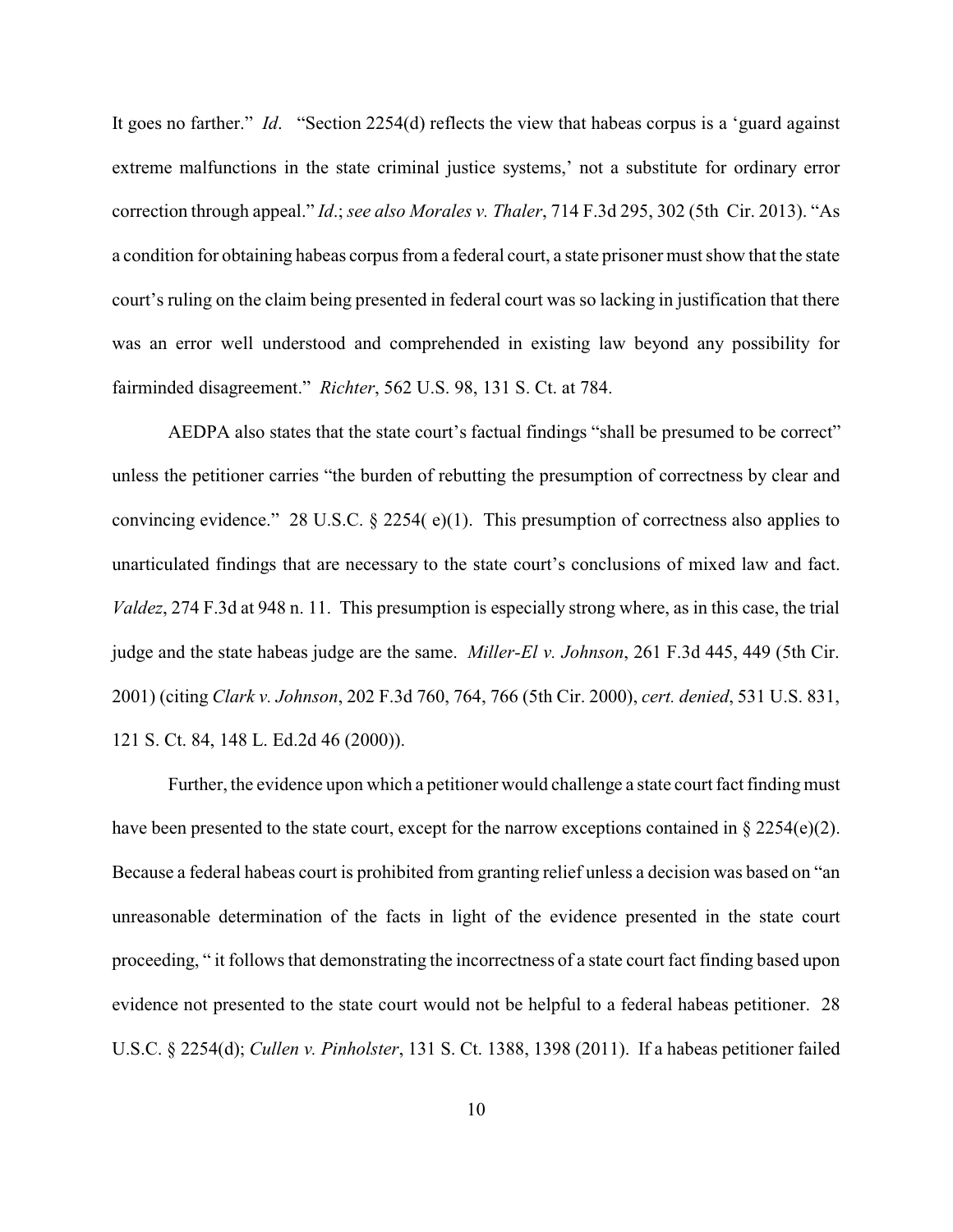to fully develop the factual bases of his claims in state court, he is precluded from further factual development in federal court unless (1) his claims rely on a new rule of constitutional law or a factual predicate previously undiscoverable through the exercise of due diligence; and (2) he establishes by clear and convincing evidence that, but for constitutional error, no reasonable factfinder would have found him guilty. 28 U.S.C. § 2254(e)(2). Failing to meet this standard of diligence will bar a federal evidentiary hearing in the absence of a convincing claim of actual innocence that can only be established by newly discovered evidence. *Williams*, 529 U.S. at 436, 120 S. Ct. at 1490. Even if a petitioner can meet the foregoing standard, it is within this court's discretion to deny a hearing if sufficient facts exist to make an informed decision on the merits. *Clark v. Johnson*, 227 F.3d 273, 284-85 (5th Cir. 2000).

# **IV. FAILURE TO EXHAUST AND PROCEDURAL DEFAULT**

Petitioner makes several claims that are unexhausted and procedurally barred. In issues 1 and 2, Petitioner complains about challenges to the makeup of the jury. Issue 6 concerns a challenge to the testimony of a state expert witness. In Issue 11, Petitioner complains about an amendment to the indictment made five days before trial. He complains about the introduction of outcry statements in issue 12. In issue 14, Petitioner complains of the prosecution's failure to correct misleading testimony. However, he failed to raise these issue on direct appeal. The Fifth Circuit has explained that a petitioner who fails to present his claims on direct appeal cannot seek federal habeas relief until the claims have been raised and adjudicated in a state habeas proceeding. *Ames v. Middlebrooks*, 369 F.2d 113, 115 (5th Cir. 1966). Texas law requires a petitioner to raise recordsbased claims on direct appeal or forfeit review of the claims. *Ex parte Cruzata*, 220 S.W.3d 518, 520 (Tex. Crim. App. 2007). The Fifth Circuit recognizes that "this rule is an 'adequate state ground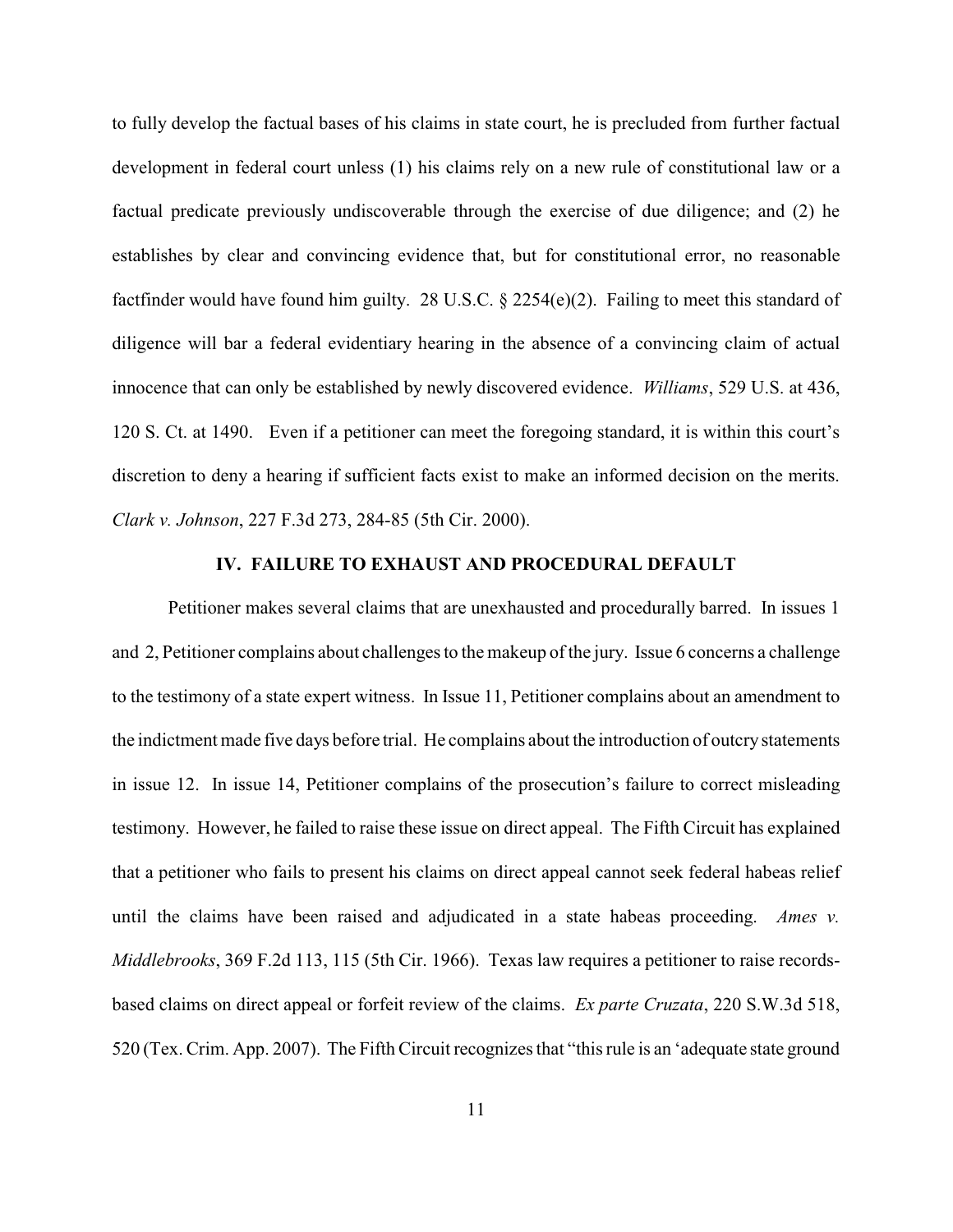capable of barring federal habeas review.'" *Scheanette v. Quarterman*, 482 F.3d 815, 827 (5th Cir. 2007) (quoting*Busby v. Dretke*, 359 F.3d 708, 719 (5th Cir. 2004). Petitioner procedurallydefaulted these claims by not raising them on direct appeal. *Id.* 

When a petitioner procedurally defaults a claim in state court, federal habeas review is available only if he can show cause and prejudice. *Coleman*, 501 U.S. at 749-50, 111 S. Ct. at 2564- 65. The procedural bar may be overcome by demonstrating either cause and prejudice for the default or that a fundamental miscarriage of justice would result from the court's refusal to consider the claim. *Id*.; *Finley v. Johnson*, 243 F.3d 215, 220 (5th Cir. 2001). The state habeas court considered Petitioner's procedural default in the state habeas proceedings:

- 1. As to Applicant's Grounds One, Two, Five, Six, Eight, Twelve, and Fourteen, because these Grounds were not raised on direct appeal, they are not now cognizable on Application for Writ of Habeas Corpus and should be denied. *Ex parte Cruzata*, 220 S.W.3d 518 (Tex. Crim. App. 2007); *Ex parte Twyman*, 716 S.W.2d 951, 952-53 (Tex. Crim. App. 1986).
- 2. As to Applicant's Grounds One, Two, Five, Six, Eight, Twelve, and Fourteen, Applicant makes bare, conclusory assertions in his Memorandum, without argument or raising them as actual grounds for review in his Application. Also, Applicant makes bare claims as to errors [rendering] his counsel ineffective, without supporting argument or evidence of prejudice; blanket claims that counsel was ineffective will not support relief on habeas corpus, and these claims should also be denied on that basis. *Ex parte Maldonado*, 688 S.W.2d 114, 116 (Tex. Crim. App. 1985).
- 3. As to Applicant's Grounds One, Two, Five, Six, Eight, Twelve, and Fourteen, even if construed as ineffective assistance claims, Applicant has not demonstrated ineffective assistance of counsel and his claims should also be denied on that basis. *Strickland* 466 U.S. at 687; *Bone*, 77 S.W.3d at 833; *Martinez*, 195 S.W.3d at 721.
- 4. Each of Applicant's Grounds alleges multiple, multifarious bases for relief in violation of Texas Rule of Appellate Procedure 73.1 and thus should be denied on that basis. Tex. R. App. P. 73.1; *Ex parte Blacklock*, 191 S.W.3d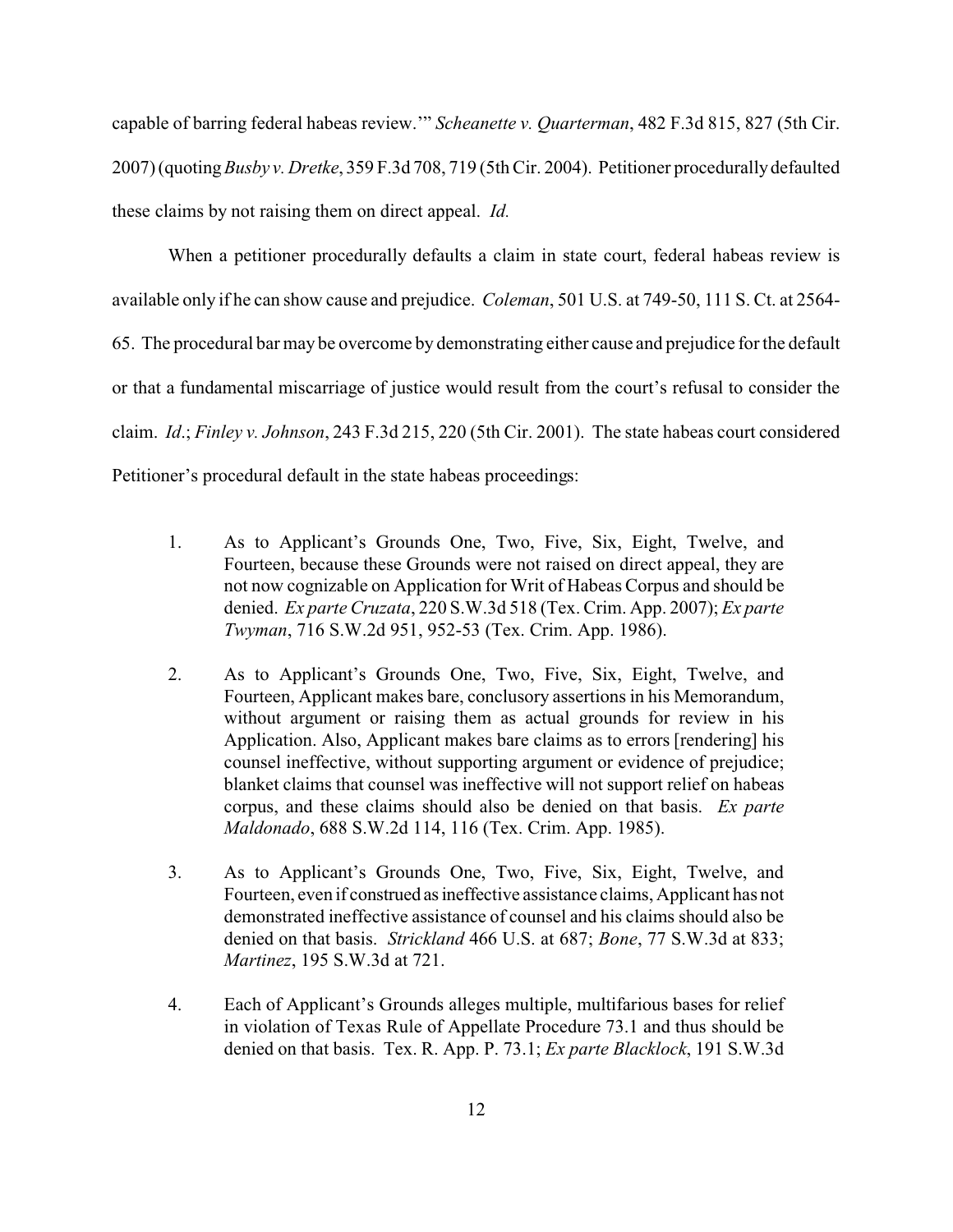718 (Tex. Crim. App. 2006).

# *Ex parte Galbraith*, Application No. 75,459 at 582-83.

It could be construed that Petitioner attempts to show cause for his default as it concerns his first issue concerning the makeup of the jury. Although not clear, he may be arguing that the default in issue 1 was due to ineffective assistance of counsel.

A review of the record shows that he states, "Applicant argues his 6th and 14th amendment rights, judicial error, ineffective counsel, and ineffective appellate counsel." *Ex parte Galbraith*, Application No. 75,459 at 6. It is well-settled, however, that habeas petitioners may not raise multiple grounds for relief under one heading. The state habeas trial court concluded that, because Petitioner alleged "multiple, multifarious bases for relief," his writ should be denied on that basis. *Ex parte Galbraith*, Application No. 75,459 at 583. Texas Rule of Appellate Procedure 73.1 requires applicants to use "the form prescribed by the Court of Criminal Appeals," which requires each ground to be set out separately. Tex. R. App. Proc. 73.1. Petitioner's failure to follow Rule 73.1 deprived the State the opportunity to develop and consider the claim in his state habeas proceedings. Again, the state habeas trial court concluded, " even if construed as ineffective assistance claims, Applicant has not demonstrated ineffective assistance of counsel and his claims should also be denied on that basis. *Strickland* 466 U.S. at 687; *Bone*, 77 S.W.3d at 833; *Martinez*, 195 S.W.3d at 721." *Ex parte Galbraith*, Application No. 75,459 at 582-83.

Petitioner has not excused the default by showing cause for the default and prejudice, or by showing a fundamental miscarriage of justice. *Coleman*, 501 U.S. at 749-50, 111 S. Ct. at 2564-65; *Finley*, 243 F.3d at 220. Furthermore, he has not shown that he is actually innocent. *Schlup v. Delo,*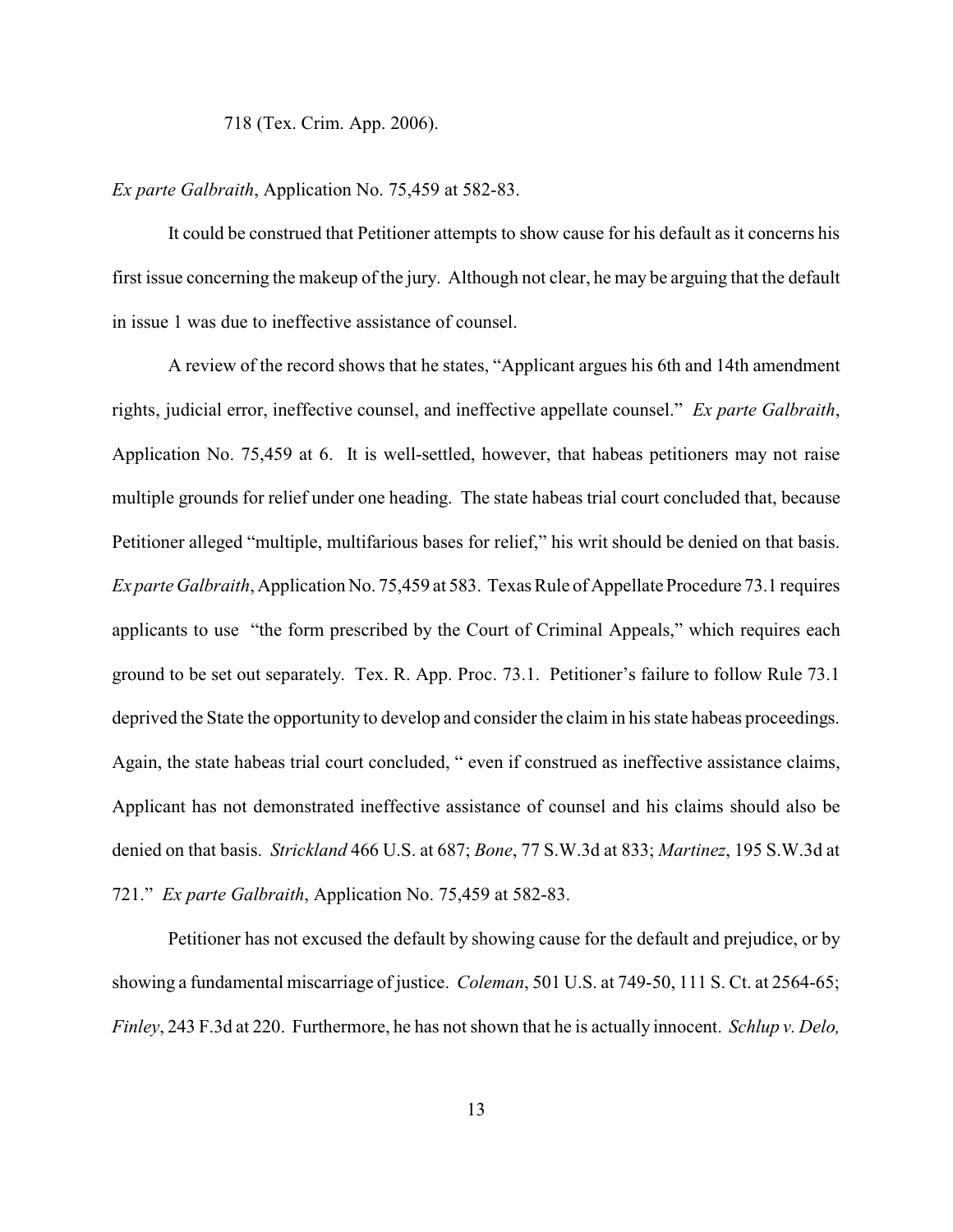513 U.S. 298, 324, 115 S. Ct. 851, 865-66. He has failed to rebut the presumption of correctness to which the state findings are entitled. *Valdez*, 274 F.3d at 947. He has also failed to show that the state court proceedings resulted in a decision that was contrary to, or involved an unreasonable application of, clearly established Federal law, as determined by the Supreme Court of the United States, or that the decision was based on an unreasonable determination of the facts in light of the evidence presented in the State court proceeding. *Williams*, 529 U.S. at 402-03, 120 S. Ct. at 1517- 18; *Childress*, 103 F.3d at 1224-25. He has failed to show that there was no reasonable basis for the state court to deny relief. *Richter*, 562 U.S. at 98, 131 S. Ct. at 784.

Petitioner also failed to properlyraise issues 19 - 24 in state habeas proceedings. Petitioner's original petition for state habeas raised 18 grounds for relief, filed on August 19, 2010. Two months later, he filed an amended application, but added no new grounds for relief. On November 29, 2010, however he added issue 19. He added issue 20 on February 14, 2011, issues 21-23 on March 31, 2011, and issue 24 on October 24, 2011. The record shows that the state habeas court did not consider these later-filed claims because they were not brought in either Petitioner's original or amended application. He also failed to serve the amendments on the Denton County District Attorney.

The record shows that the prosecuting attorney and the state habeas court met the mandatory deadlines established by Article 11.07 of the Code of Criminal Procedure (clerk must forward application to the prosecuting attorney upon receipt of the state habeas application, and prosecuting attorney must respond within 15 days of receiving the application; the state habeas court then has 35 days in which to appropriately respond). The prosecuting attorney received Petitioner's original application on August 23, 2010, and responded on September 7, 2010 - within the 15-day deadline.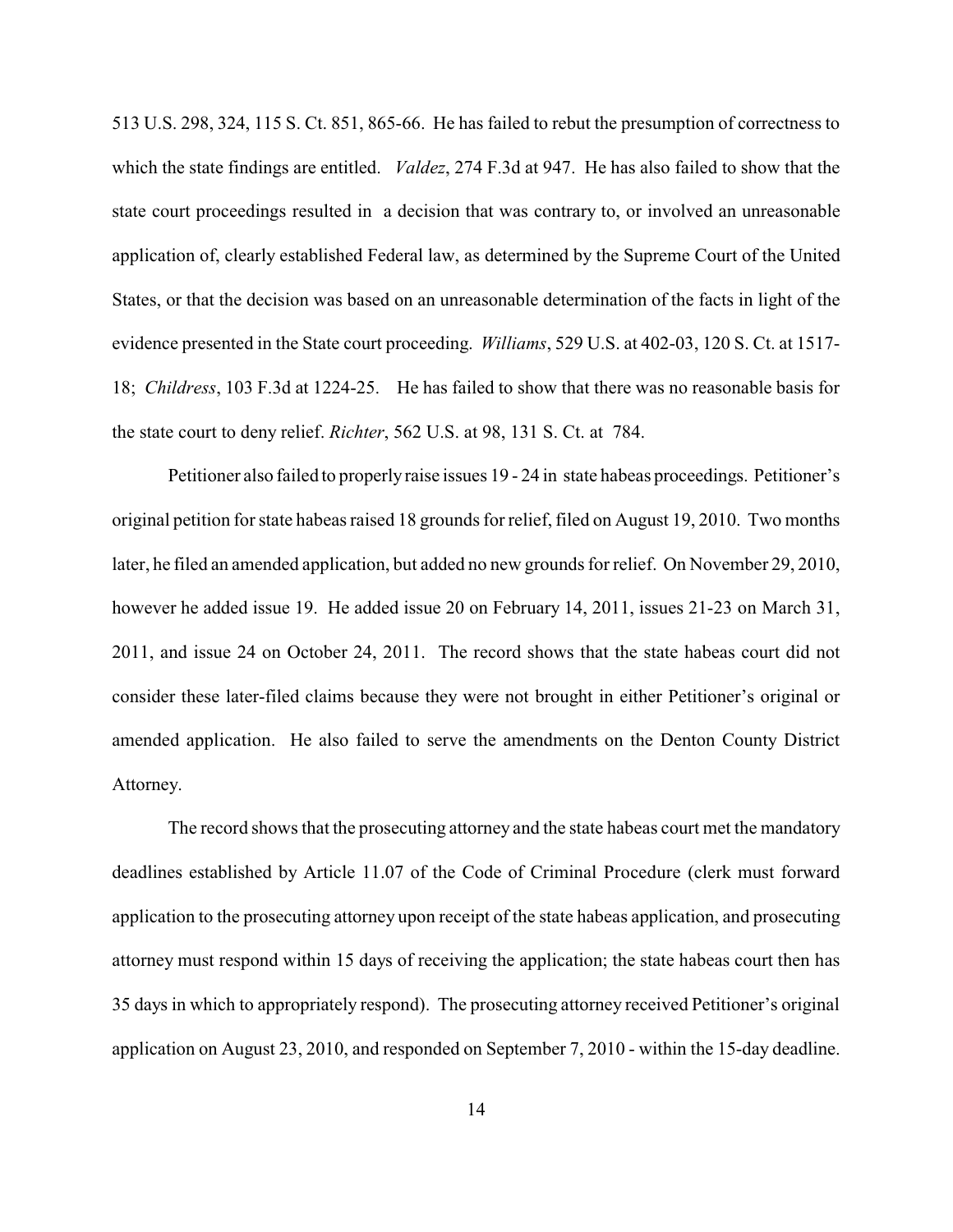The state habeas trial court then entered its order designating issues on September 10, 2010 - well within the 35-day deadline. *Ex parte Galbraith*, Application No. 75,459 at 169-70. Petitioner's attempts to add grounds 19 - 24 were never acknowledged by the State. Article 11.07 does not contemplate adding new grounds after the state habeas trial court issues its order designating issues. Furthermore, Petitioner failed to properly serve the new grounds on the prosecuting attorney and the state habeas trial court. The district clerk is not responsible for serving pleadings on the parties. Tex. Rule Civ. Proc. 21, 21(a).

Petitioner filed his amended grounds after the order designating issues was issued. He failed to alert the state habeas trial court or the prosecuting attorney. Thus, grounds 19 - 24 in his state writ were waived. The same grounds are now unexhausted and procedurally defaulted. In the instant federal writ. Section 2254 does not allow a petitioner to file a petition for writ of habeas corpus unless he is "in custody" and has exhausted his available state remedies. 28 U.S.C.  $\S$  2254(b)(1). A state prisoner must exhaust all remedies available in state court before proceeding in federal court unless circumstances exist that render the state corrective process ineffective to protect the prisoner's rights. 28 U.S.C. § 2254(b), ( c). In order to exhaust properly, he must "fairly present" all of his claims to the state court. *Picard v. Connor*, 404 U.S. 270, 275, 92 S. Ct. 509, 512, 30 L. Ed.2d 438 (1971). In Texas, all claims must be presented to and ruled on by the Court of Criminal Appeals of Texas (CCA). *Richardson v. Procunier*, 762 F.2d 429, 430-31 (5th Cir. 1985); *Deters v. Collins*, 985 F.2d 789 (5th Cir. 1993). This exhaustion doctrine was judicially crafted on federalism grounds to protect the state courts' opportunity to confront and resolve initially any constitutional issues arising within their jurisdiction and also to limit federal interference in the state adjudicatory process. *See id.* at 225. Finally, if one or more of the petitioner's claims is exhausted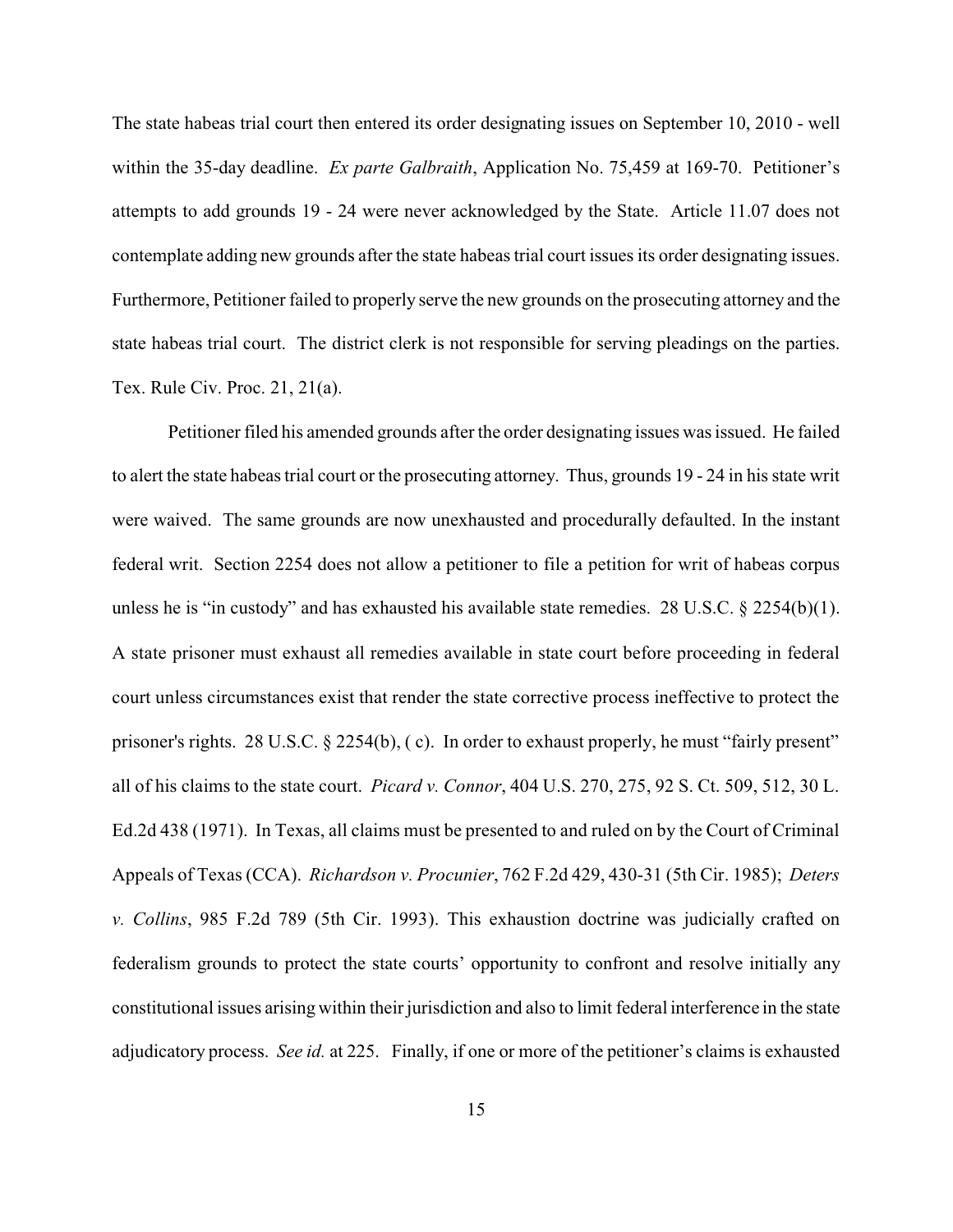and one or more of the claims is unexhausted, it is a "mixed" petition, and the entire petition may be dismissed for failure to exhaust state remedies. *Rose v. Lundy*, 455 U.S. 509, 510, 192 S. Ct. 1198, 71 L. Ed.2d 379 (1982).

In the present case, Petitioner failed to properly raise these issues in his state habeas proceedings. He has presented, for the first time, issues to the federal courts before the state court has had the appropriate opportunity to review it, and if necessary, correct any constitutional errors. Thus, the claims are unexhausted.

The claims are also procedurally barred. "A procedural default . . . occurs when a prisoner fails to exhaust available state remedies and 'the court to which the petitioner would be required to present his claims in order to meet the exhaustion requirement would now find the claims procedurally barred.'" *Nobles v. Johnson*, 127 F.3d 409, 420 (5th Cir. 1997), *citing Coleman*, 501 U.S. at 735 n.1, 111 S. Ct. at 2557 n.1. If Petitioner presented the claims at this time to the Court of Criminal Appeals in another state writ application, the court would find the claims to be procedurally barred under the Texas abuse of the writ doctrine. Tex. Code Crim. Proc. Ann. art. 11.07 § 4 (Vernon Supp. 2004); *Ex parte Whiteside*, 12 S.W.3d 819, 821 (Tex. Crim. App. 2000). Thus, Petitioner's claims would be barred from federal habeas review under the federal procedural default doctrine. *Fearance v. Scott*, 56 F.3d 633, 642 (5th Cir. 1995), *cert. denied*, 515 U.S. 1153 (1995) (the Texas abuse of the writ doctrine is an adequate procedural bar for purposes of federal habeas review). The procedural bar may be overcome by demonstrating either cause and prejudice for the default or that a fundamental miscarriage of justice would result from the court's refusal to consider the claim. *Id*.; *Finley v. Johnson*, 243 F.3d 215, 220 (5th Cir. 2001).

Petitioner has failed to overcome the procedural bar by demonstrating either cause and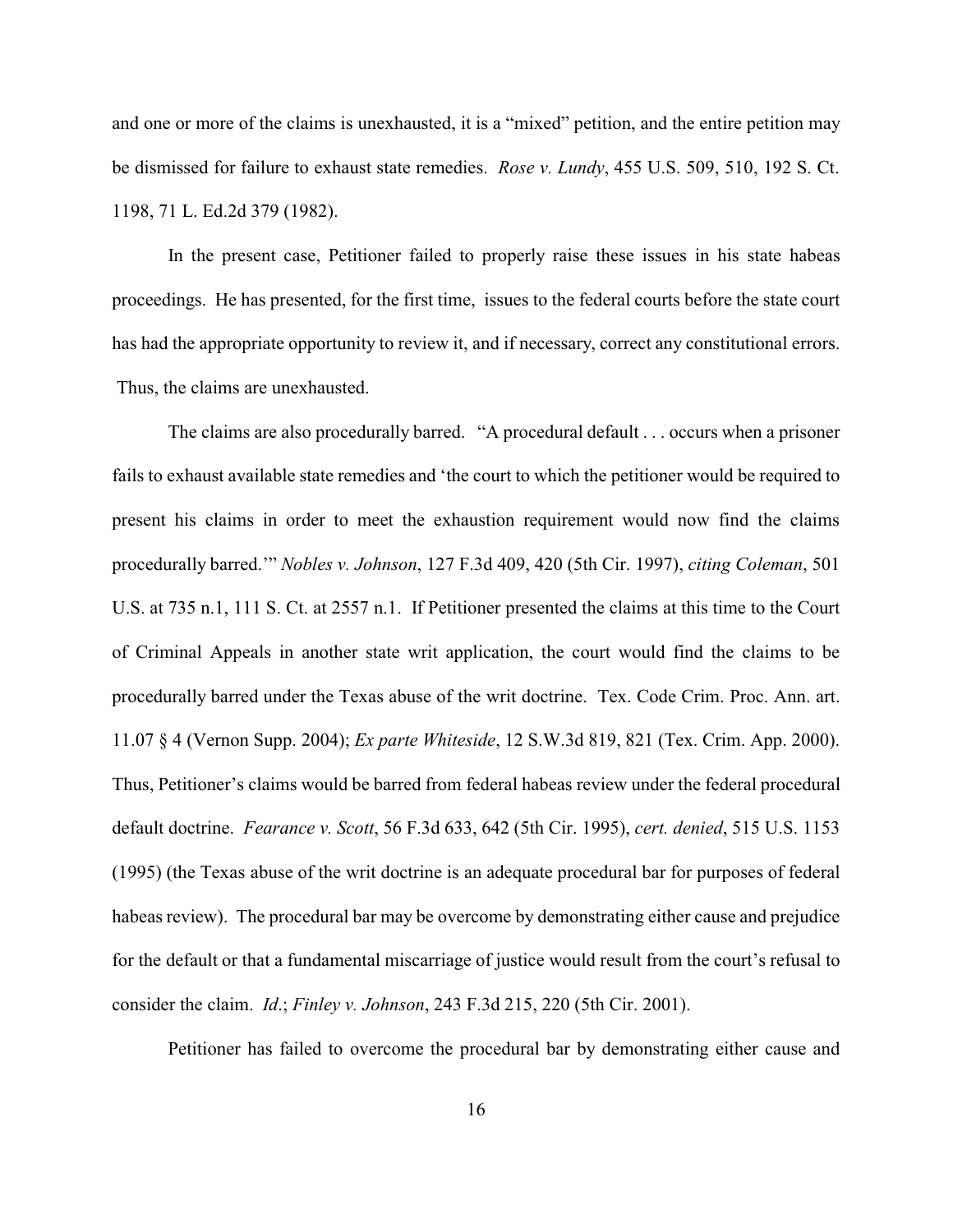prejudice for the defaults or that a fundamental miscarriage of justice would result from the court's refusal to consider the claims. *Fearance,* 56 F.3d at 642; *Finley*, 243 F.3d at 200. Accordingly, the claims are procedurally barred from federal habeas review.

In sum, Petitioner defaulted issues 1, 2, 6, 11, 12, and 14 because they are all records-based claims that are barred if not raised on direct appeal. Petitioner failed to exhaust and procedurally defaulted issues 19 - 24 because he failed to raise them properly in state court proceedings.

# **V.** *BRADY* **CLAIM**

Petitioner asserts that the State failed to disclose material evidence that was favorable to his defense. Specifically, he claims that the prosecutor withheld the recordings of two phone calls that Petitioner made while he was in prison that would have explained the letter that he sent to his aunt. In the letter to his aunt, Petitioner said, "no witness, no case." The State introduced the letter as an admission of guilt. He asserts that had the two phone conversations been turned over to defense and used at trial, they would have shown that Petitioner was not admitting guilt, but simply repeating what his attorney had said to him. The letter introduced at trial was a redacted version of Petitioner's jailhouse letter to his aunt Marilyn:

Thank you for your call. . . I hope what [MG] said is true, that Glenda [(Petitioner's mother-in-law and MG's grandmother)] doesn't want me to go to prison. I would even strike a deal with her if I could just walk away from this. If Glenda said she felt I didn't do this, it may help. Not allowing [MG] to testify will totally drop this case. No witness, no case. I would give up my parental rights to her if she just drop[s] it. . . . I wish she would just drop it and prevent [MG] from testifying. Said it was a mistake and it didn't happen. I would honestly walk away and rebuild my life living in Europe. . . . I would be willing to talk to Glenda if she's will[ing] to visit we could set terms to agree on. . . . I really hope Glenda will make a deal with me if she truly feels what I'm led to believe.

*Ex parte Galbraith*, Application No. 75,459 at 253. Petitioner wholly fails to discuss which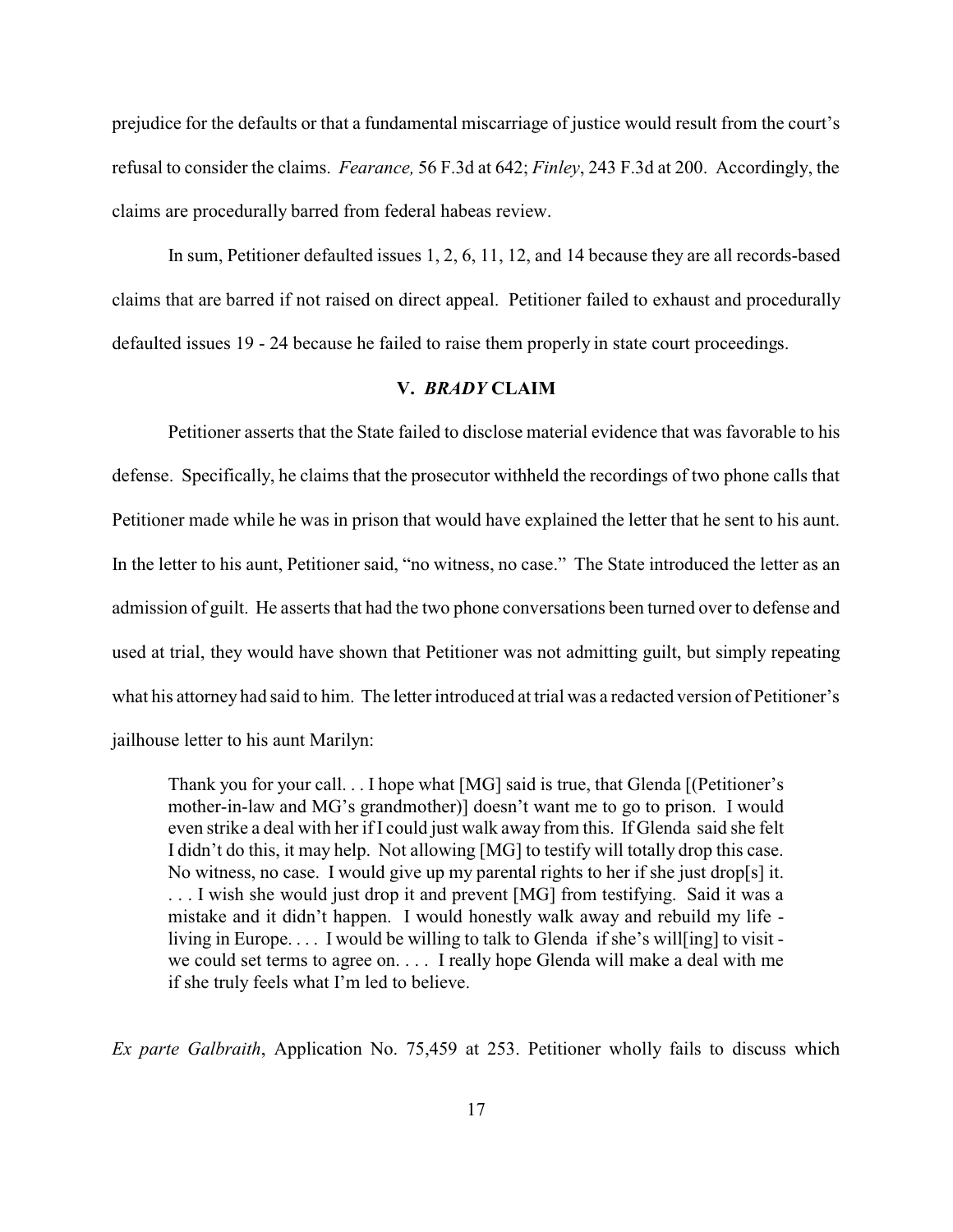information in the phone calls would contradict or explain the letter that he wrote to his aunt. In his

affidavit, Petitioner's trial counsel discussed this allegation:

A typical example of Galbraith's attempts to manipulate the system was his "no witness, no case" mantra. During one of our conversations, when I told him that his letters were being construed as attempts to tamper with a witness by the State, Galbraith told me that his daughter (the victim) was simply confused and didn't want to testify against her daddy, and that he was simply trying to spare his daughter from having to testify against him when she didn't want to. Of course, the victim was in fairly constant contact with the State, who conveyed to me that the victim was neither confused nor unwilling to testify. During this conversation, Galbraith asked me if it was true that if the victim didn't testify or wasn't available, if that would mean the prosecution couldn't continue. Itold him that was possible, but not certain, to which he responded something to the effect of, "ok, no witness, no case." My response was that was not exactly true. Over the course of the rest of my representation, the State provided me letters written by Galbraith to various witnesses stating that I had told him "no witness, no case" and that I had told him to tell the witnesses to find ways to convince the victim not to testify. During trial, Galbraith asked me if I remember that "no witness, no case" had been my idea, and that he couldn't be accused of witness tampering because he was simply relying on my advice. I pointed out that, unlike Galbraith's family members, I was not the type of person that would allow him, because he was smarter than me, to convince me that something had been my idea when, in fact, that was not true. This was a common theme in my representation.

*Ex parte Galbraith*, Application No. 75,459 at 253. The state habeas court also considered this

issue (citations to the record omitted):

As to Applicant's Ground Three, Applicant sent a letter and made phone calls from the jail that could be described as attempts to tamper with witnesses, in particular, the victim, into not testifying through his belief that, without a witness, the State would not have a case. Further, Applicant knew that his phone calls from the jail could be recorded and used by the State. . . . The complained-of evidence in Applicant's Ground Three was not exculpatory and therefore, not subject to *Brady v. Maryland* requirements.

*Ex parte Galbraith*, Application No. 75,459 at 574, 583. These findings were adopted by the CCA

when it denied Petitioner's state habeas application. The findings are entitled to a presumption of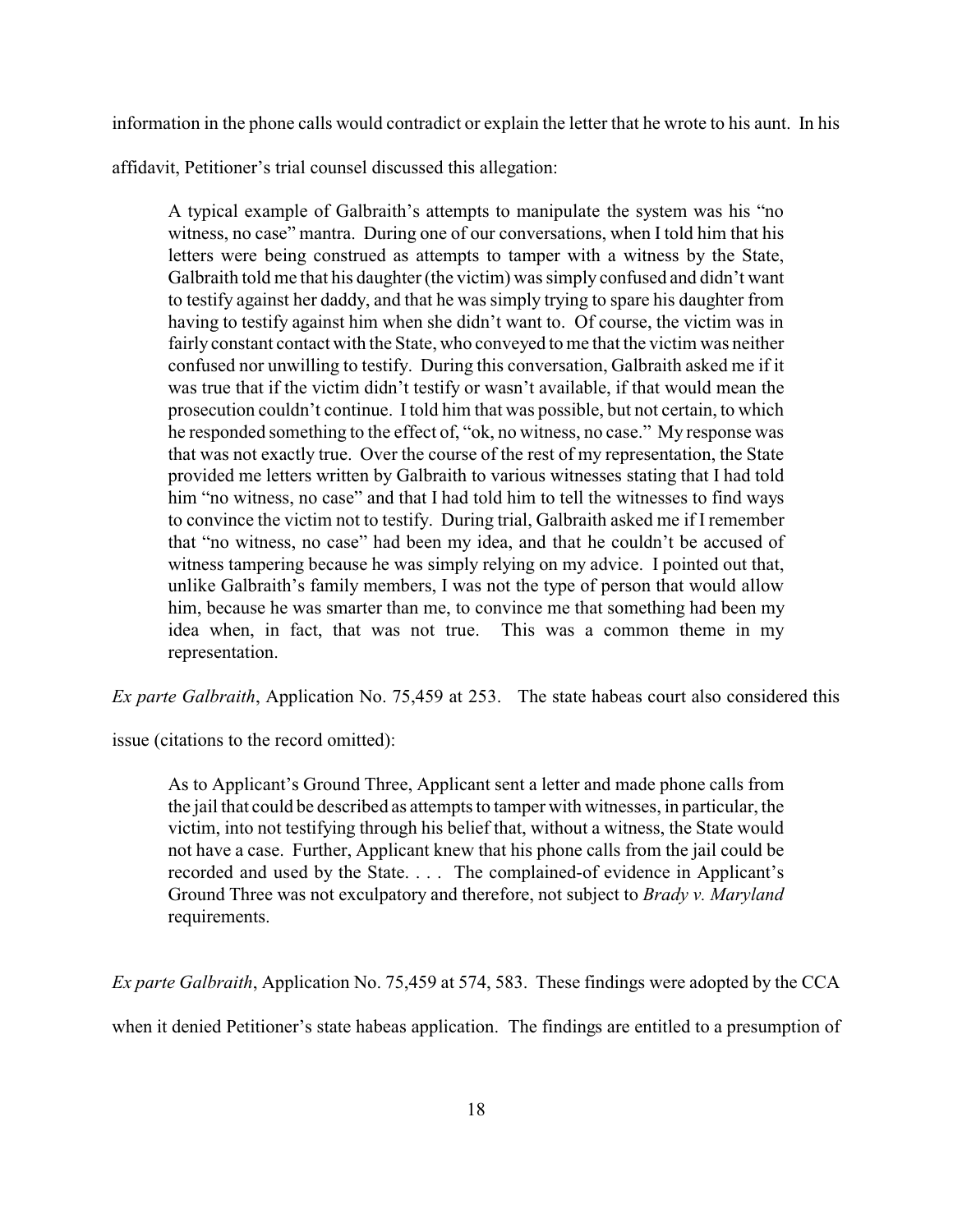correctness, which must be rebutted by clear and convincing evidence. *Neal*, 239 F.3d at 696.

In *Brady v. Maryland*, the Supreme Court held "that the suppression by the prosecution of evidence favorable to an accused upon request violates due process where the evidence is material either to guilt or to punishment." 373 U.S. 83, 87, 83 S. Ct. 1194, 1196-97, 10 L. Ed.2d 215 (1963). The prosecution "need not disgorge every piece of evidence in its possession . . . [but] has an affirmative duty to disclose to the defense evidence that is favorable to the accused and material to guilt." *Rector v. Johnson*, 120 F.3d 551, 558 (5th Cir. 1997). In addressing a *Brady* claim, the Fifth Circuit has explained that a defendant must prove:

- (1) the prosecution suppressed evidence;
- (2) the suppressed evidence was favorable to the defense; and
- (3) the suppressed evidence was material to the defense.

*Derden v. McNeel*, 938 F.2d 605, 617 (5th Cir. 1991). The test for materiality is whether there is a "reasonable probability that, had the evidence been disclosed to the defense, the result of the proceeding would have been different." *Id*. The materiality of the evidence is evaluated in light of the entire record. *See Lagrone v. State*, 942 S.W.2d 602, 615 (Tex. Crim. App. 1997). The Fifth Circuit also requires that a petitioner show that "discovery of the allegedly favorable evidence was not the result of a lack of due diligence. *Rector*,120 F.3d at 558. The state does not have a duty to disclose information that is available from other sources. *Id*. at 559. Additionally, the mere possibility that a piece of information might have helped the defense does not establish materiality in the constitutional sense. *Id*. at 562.

Petitioner has failed to show the substance of the phone calls. Thus, he has not shown that the evidence was exculpatory. He has failed to identify evidence that was material and favorable to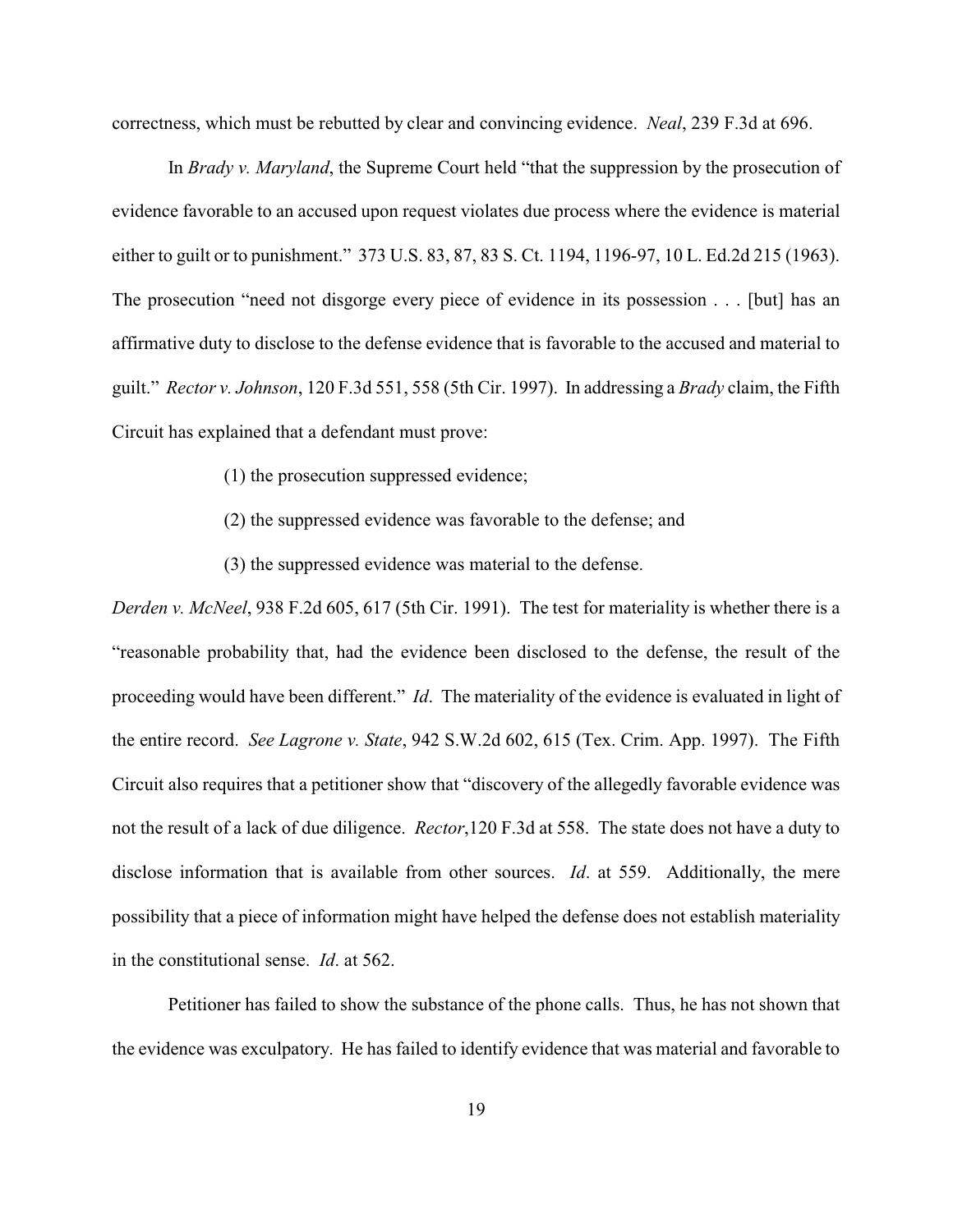his defense that was suppressed. He has failed to establish the *Brady* requirements, presenting nothing other than his conclusory allegation, which is insufficient for habeas relief. *Ross v. Estelle,* 694 F.2d 1008, 1012 (5th Cir. 1983) ("absent evidence in the record, a court cannot consider a habeas petitioner's bald assertions on a critical issue in his *pro se* petition (in state and federal court), unsupported and unsupportable by anything else contained in the record, to be of probative evidentiary value"); *United States v. Woods*, 870 F.2d 285, 288 (5th Cir. 1989); *Schlang v. Heard*, 691 F.2d 796, 799 (5th Cir. 1982). Moreover, the state habeas court considered this claim and found that no *Brady* violation occurred. Petitioner has failed to meet the *Brady* requirements showing that the State erred in withholding favorable evidence. *Derden*, 938 F.2d at 617.

When the CCA denied Petitioner's state habeas application, it rejected this claim. The findings are entitled to a presumption of correctness, which must be rebutted by clear and convincing evidence. *Neal*, 239 F.3d at 696. He has failed to rebut the presumption of correctness to which the state findings are entitled. *Valdez*, 274 F.3d at 947. Petitioner has not shown that the state court proceedings resulted in a decision that was contrary to, or involved an unreasonable application of, clearly established Federal law, as determined by the Supreme Court of the United States, or that the decision was based on an unreasonable determination of the facts in light of the evidence presented in the State court proceeding." *Williams*, 529 U.S. at 402-03, 120 S. Ct. at 1517-18; *Childress*, 103 F.3d at 1224-25. He has not shown that there was no reasonable basis for the state court to deny relief. *Richter*, 562 U.S. at 98, 131 S. Ct. at 784.

# **VI. ADMISSION OF EVIDENCE**

Petitioner alleges that the trial court erred in allowing the introduction of two outcry witness videos without first establishing the unavailability of the outcry witnesses. However, admission of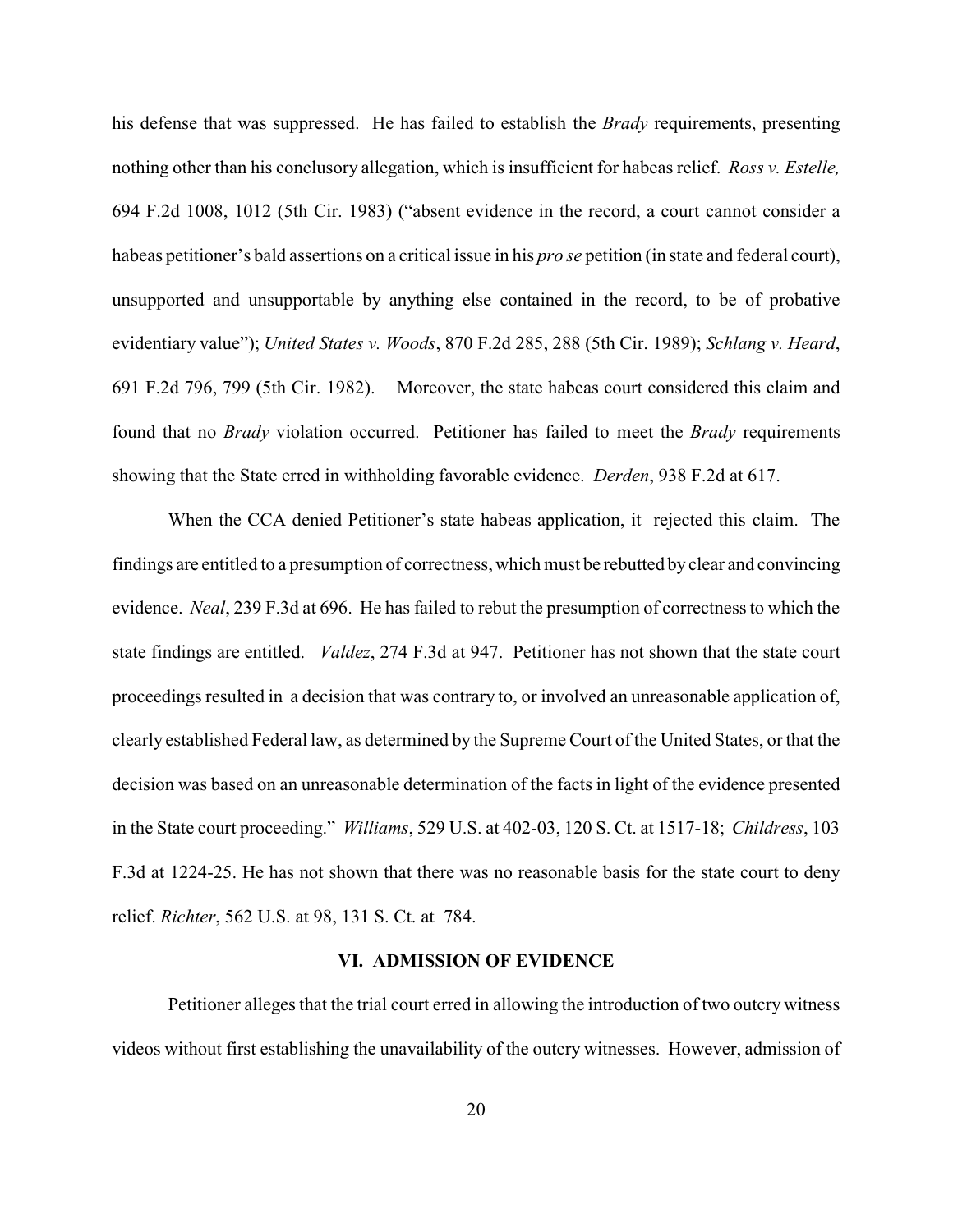evidence is a state issue and this court should not review the state court's interpretation of its own law. *Weeks v. Scott*, 55 F.3d 1059, 1063 (5th Cir. 1995). To obtain relief on a state evidentiary issue, petitioner must show that the alleged error rendered the trial as a whole fundamentally unfair. *Bailey v. Procunier*, 744 F.2d 1166, 1168 (5th Cir. 1984). To determine whether a trial court error rendered the trial fundamentally unfair, the test is whether there is a reasonable probability that the verdict would have been different had the trial been conducted "properly." *Rogers v. Lynaugh*, 848 F.2d 606, 609 (5th Cir. 1988). Applying a federal harmless error standard on federal habeas review, the trial court must have "had substantial and injurious effect or influence in determining the jury's verdict." *Brecht v. Abrahamson*, 507 U.S. 619, 637-38, 113 S. Ct. 1710, 1722, 123 L. Ed.2d 353 (1993). Under this standard, Petitioner is not entitled to federal habeas relief based on trial error unless he can establish that the error resulted in actual prejudice. *Id*., 507 U.S. at 637, 113 S. Ct. at 1722.

The record shows that Julie Kahn, a forensic interviewer with the Children's Advocacy Center, said that she interviewed MG. Exhibits 25 and 26 from the State were recordings from MG's interview with Kahn. Trial counsel for Petitioner argued that, since MG had already testified, admitting the videos was the State's attempt to "bolster" MG's testimony, in violation of Article 38.072. The State argued that MG's taped interview was admissible as prior consistent statements. It was the contention of the State that Petitioner's cross-examination of MG caused the jury to believe that MG had changed her story as a result of her conversations with Kahn and law enforcement. Petitioner's trial counsel then argued that MG's statement should not come in as the outcry statement under 38.072. The trial court overruled Petitioner's objections.

In the instant petition, Petitioner asserts that the trial court erred in failing to first determine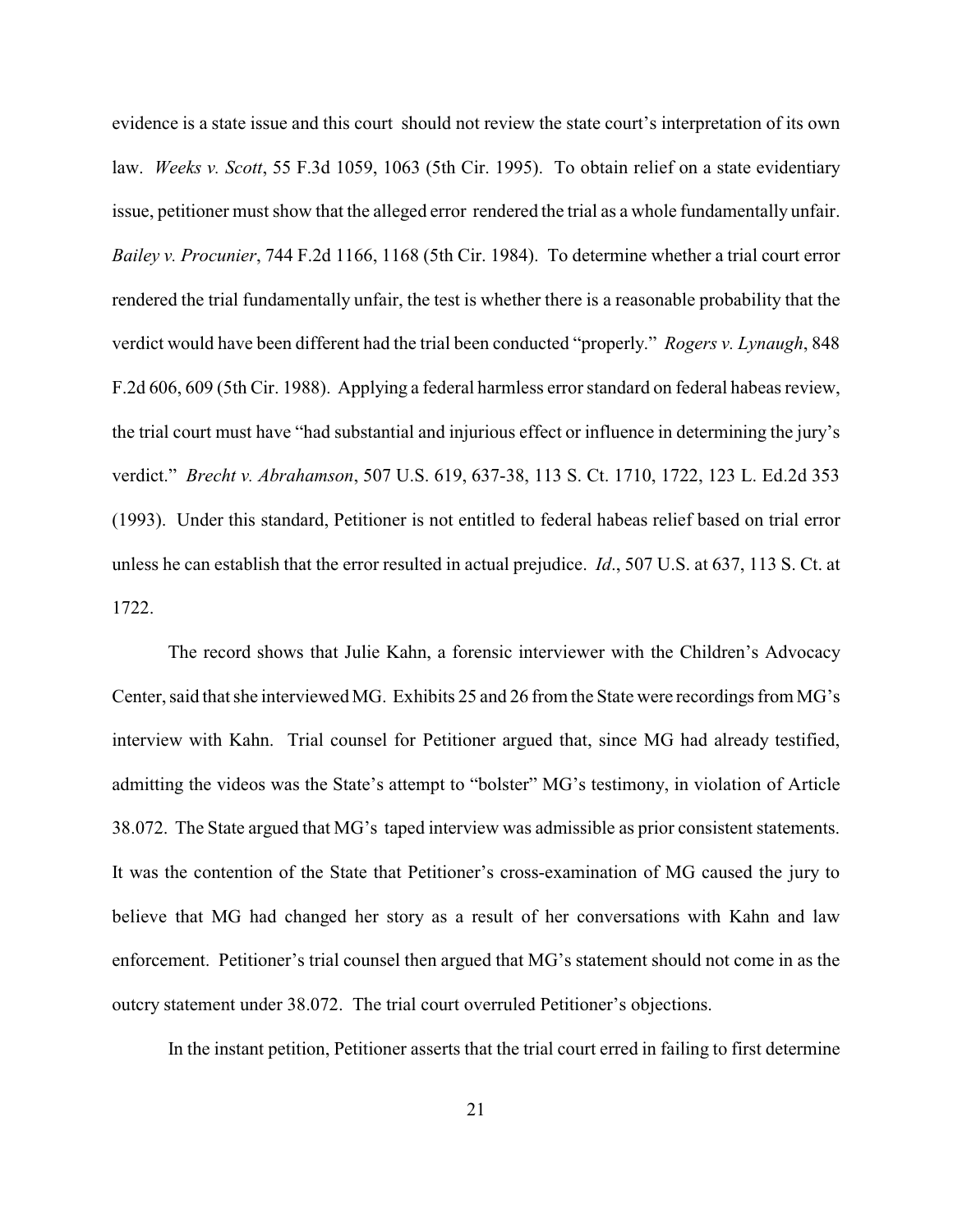whether MG was unavailable under Rule 38.071 of the Code of Criminal Procedure. However, the trial court rulings refer to Rule 38.072, which allows the hearsay statements of a child victim to be introduced at trial, provided the child is available to testify and is tendered without restriction for cross-examination. *See Villalon v. State*, 791 S.W.2d 130, 136 (Tex. Crim. App. 1990). There are no references to rule 38.071, which allows a child to testify via videotape or closed-circuit television, provided the opponent is given the opportunity to conduct cross-examination. *Hightower v. State,* 822 S.W.2d 48, 53 (Tex. Crim. App. 199). Since MG testified, Rule 38.071 is inapplicable.

Petitioner has failed to show the trial court erred. Even if it had erred, state evidentiary rulings become matters for federal habeas corpus review only when they are of such magnitude as to constitute a denial of fundamental fairness under the due process clause. *Evans v. Thigpen*, 809 F.2d 239, 242 (5th Cir. 1987). Petitioner has failed to show a violation of his due process rights that rendered the trial "fundamentally unfair." *Bailey*, 744 F.2d at 1168. He has failed to show a violation of his constitutional rights. The state habeas court found that "Applicant's Ground Four is a purely statutory claim and is not cognizable on Application for Writ of Habeas Corpus. *Ex parte Pruett*, 207 S.W.3d 767 (Tex. Crim. App. 2005)." *Ex parte Galbraith*, Application No. 75,459 at 575, 583.

When the CCA denied Petitioner's state habeas application, it rejected this claim. The findings are entitled to a presumption of correctness, which must be rebutted byclear and convincing evidence. *Neal*, 239 F.3d at 696. Petitioner has failed to rebut the presumption of correctness to which the state findings are entitled. *Valdez*, 274 F.3d at 947. Petitioner is also not entitled to relief because he has not shown that the state court proceedings resulted in a decision that was contrary to, or involved an unreasonable application of, clearly established Federal law, as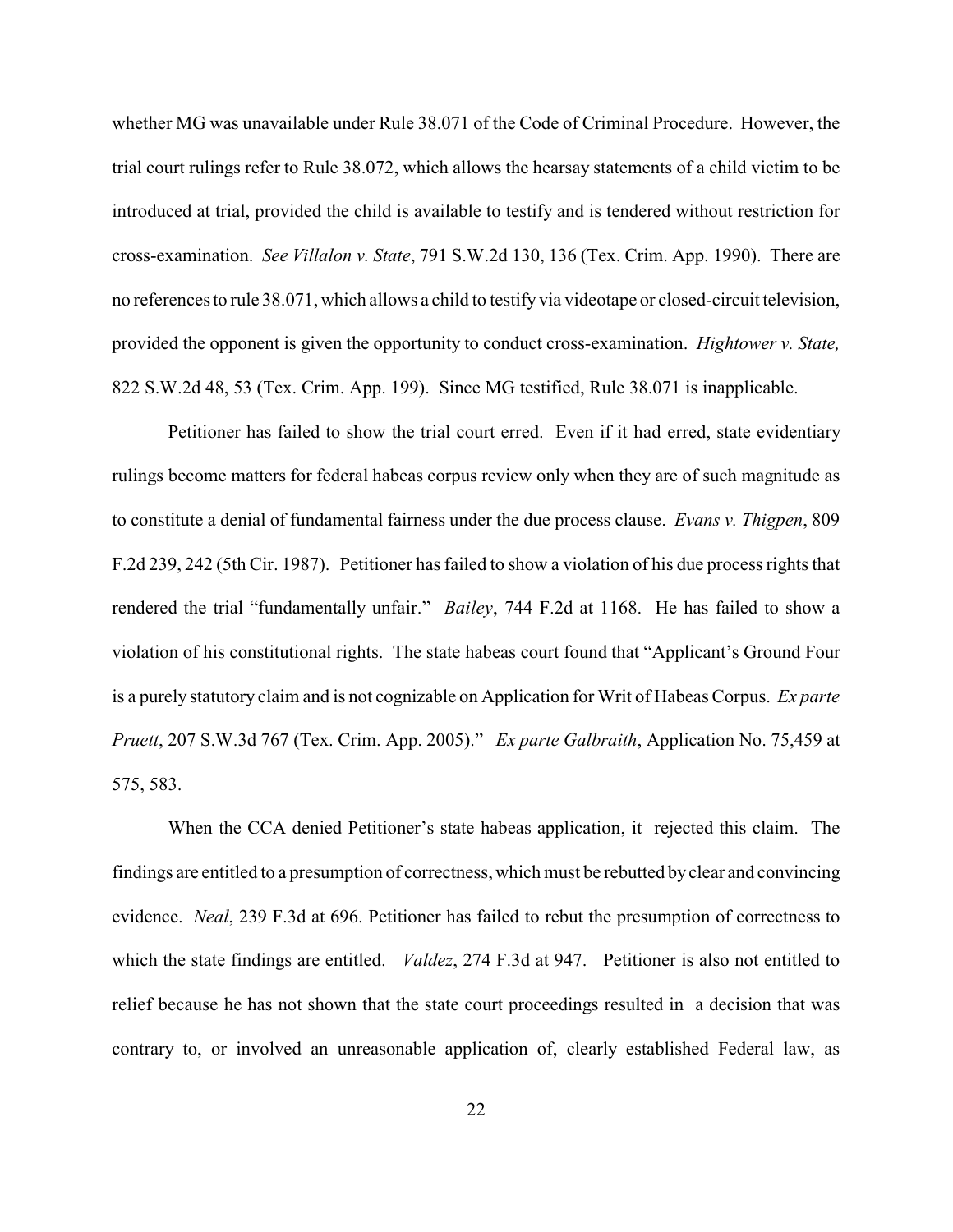determined by the Supreme Court of the United States, or that the decision was based on an unreasonable determination of the facts in light of the evidence presented in the State court proceeding. *Williams*, 529 U.S. at 402-03, 120 S. Ct. at 1517-18; *Childress*, 103 F.3d at 1224-25. He has failed to show that there was no reasonable basis for the state court to deny relief. *Richter*, 562 U.S. at 98, 131 S. Ct. at 784.

# **VII. SEIZURE OF PETITIONER'S LETTER**

Petitioner claims that the State violated his Fifth Amendment rights when it seized the letter that he had written to his aunt while he was incarcerated. The record shows that Billy Cordell, who is in charge of the inmate mail at Denton County Jail, seized Petitioner's letter because he thought that Petitioner was attempting to coerce or tamper with the victim MG. A petitioner's Fifth Amendment right attaches to a custodial interrogation. *Miranda v. Arizona*, 384 U.S. 436, 444, 86 S. Ct. 1602, 1612 (1966). Petitioner's letter was voluntarilywritten, without any allegations that law enforcement made him write it. The state habeas court also considered this issue (citations to the record omitted):

11. As to Applicant's Ground Five, Applicant wrote a letter from jail in which he attempted to keep the victim witness from testifying. Applicant wrote this letter on his own, without prompting from law enforcement, and not in response to any law enforcement question.

\* \* \*

- 11. The admission of the complained-of evidence in Applicant's Ground Five did not violate Applicant's Fifth Amendment rights. *Miranda v. Arizona*, 384 U.S. 436, 442-57 (1966).
- 12 No search warrant or probable cause was required to confiscate the letter Applicant mailed from the jail. *Hightower*, 629 S.W.2d at 920.
- 13. The confiscation of the letter related to a reasonable security purpose in the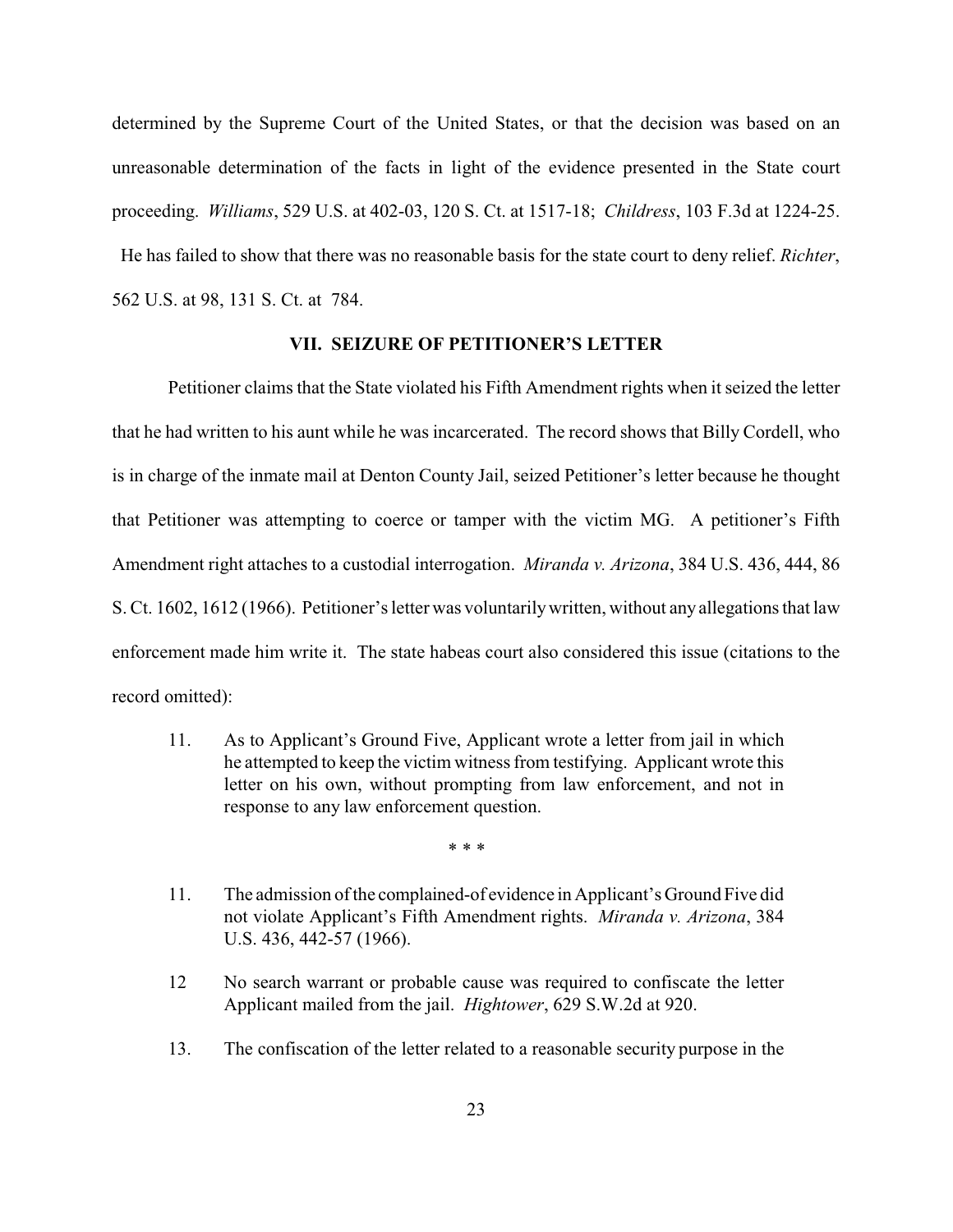jail in which Applicant was incarcerated. *Id.*; *Martinez v. U.S.*, 416 U.S. 396, 412-13 (1979).

14. No Fourth Amendment seizure took place when the letter was forwarded to the District Attorney, because the letter was voluntarily written by Applicant, no threat or coercion was used to obtain it, and it was taken pursuant to reasonable regulations designed to promote the discipline of the incarcerating institution. *See Stroud v. U.S.*, 251 U.S. 15, 21-22 (1919).

*Ex parte Galbraith*, Application No. 75,459 at 575, 583-84. When the CCA denied Petitioner's state habeas application, it rejected this claim. The findings are entitled to a presumption of correctness, which must be rebutted by clear and convincing evidence. *Neal*, 239 F.3d at 696. Petitioner has failed to rebut the presumption of correctness to which the state findings are entitled. *Valdez*, 274 F.3d at 947. Petitioner is also not entitled to relief because he has not shown that the state court proceedings resulted in a decision that was contrary to, or involved an unreasonable application of, clearly established Federal law, as determined by the Supreme Court of the United States, or that the decision was based on an unreasonable determination of the facts in light of the evidence presented in the State court proceeding. *Williams*, 529 U.S. at 402-03, 120 S. Ct. at 1517- 18; *Childress*, 103 F.3d at 1224-25. He has failed to show that there was no reasonable basis for the state court to deny relief. *Richter*, 562 U.S. at 98, 131 S. Ct. at 784.

#### **VIII. COURT'S CHARGE**

Petitioner complains that the court's charge allowed a conviction based upon a disjunctive finding between two separate offenses. He claims that the court's charge to Count I gave the jury the option to convict if it found either "genital to genital" contact or "genital to anus" contact. However, Petitioner is mistaken. The charge read:

Now, if you find from the evidence beyond a reasonable doubt that on or about the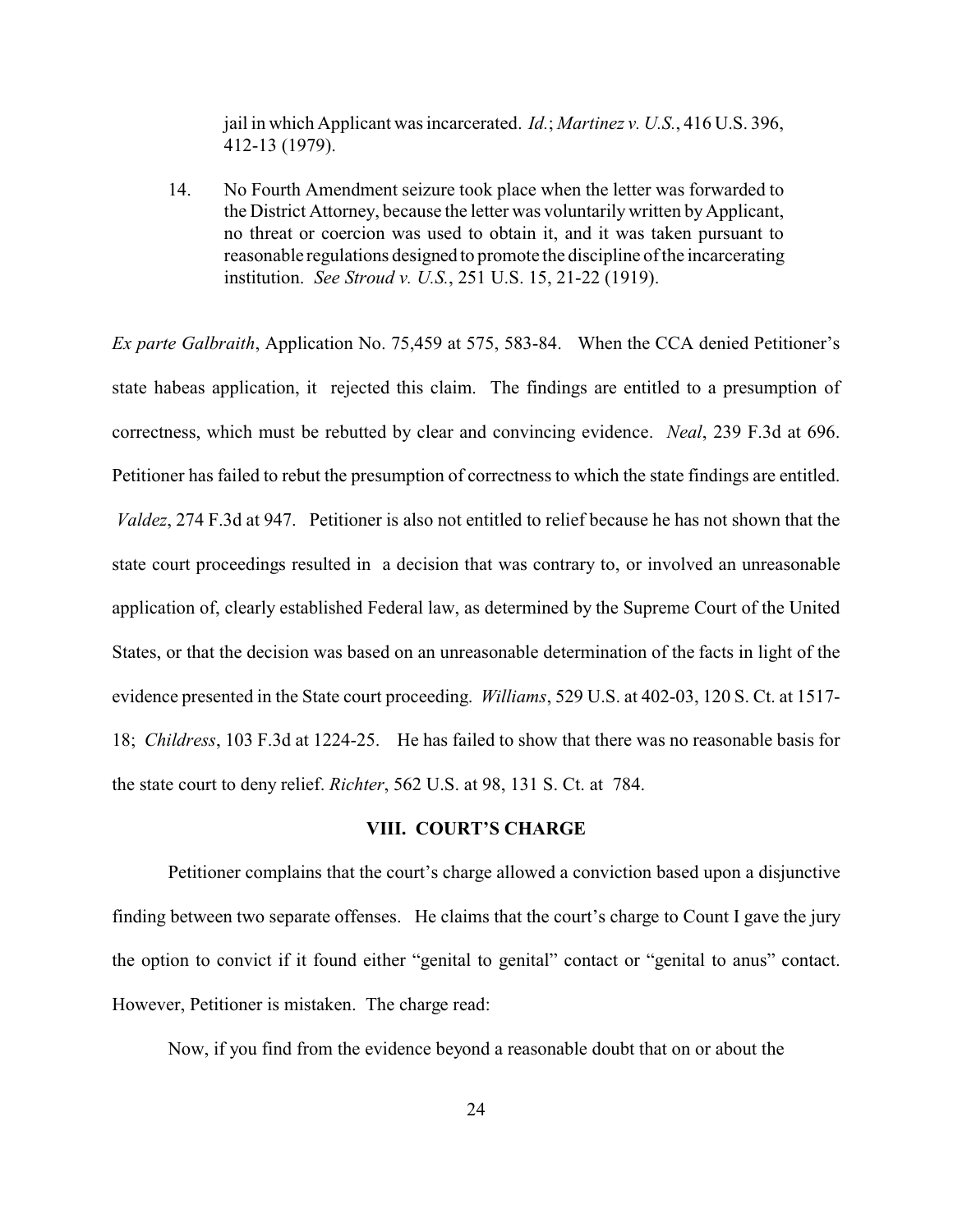1st day of December, 2006, in Denton County, Texas, the Defendant, JOHN PAUL GALBRAITH, did then and there intentionally or knowingly cause the sexual organ of said [MG], a child younger than 14 years of age who was not the spouse of said defendant, to contact the sexual organ of the defendant; then you will find the defendant guilty of Aggravated Sexual Assault, as charged in Count I of the indictment.

Clerk's Record at 112. Count I says nothing about anal contact. The state habeas court considered

this issue (citations to the record omitted):

14. As to Applicant's Ground Eight, both the original indictment and the amended indictment charged Applicant with two counts of aggravated sexual assault and two counts of indecency with a child. Contrary to Applicant's claim, the application paragraphs of the jury charge allowed the jury to reach a finding of guilt only if the jury found that Applicant contacted the "sexual organ" of his victim, and not the anus. The jury could not have found Appellant guilty if they believed Applicant had contacted his victim's anus, and not her sexual organ.

\* \* \*

18. There was no variance between the pleading and the proof required for a finding of guilt and there was no possibility for a less-than-unanimous verdict.

*Ex parte Galbraith*, Application No. 75,459 at 576, 584. When the CCA denied Petitioner's state habeas application, it rejected this claim. The findings are entitled to a presumption of correctness, which must be rebutted by clear and convincing evidence. *Neal*, 239 F.3d at 696. Petitioner has failed to rebut the presumption of correctness to which the state findings are entitled. *Valdez*, 274 F.3d at 947. Petitioner is also not entitled to relief because he has not shown that the state court proceedings resulted in a decision that was contrary to, or involved an unreasonable application of, clearly established Federal law, as determined by the Supreme Court of the United States, or that the decision was based on an unreasonable determination of the facts in light of the evidence presented in the State court proceeding. *Williams*, 529 U.S. at 402-03, 120 S. Ct. at 1517-18; *Childress*, 103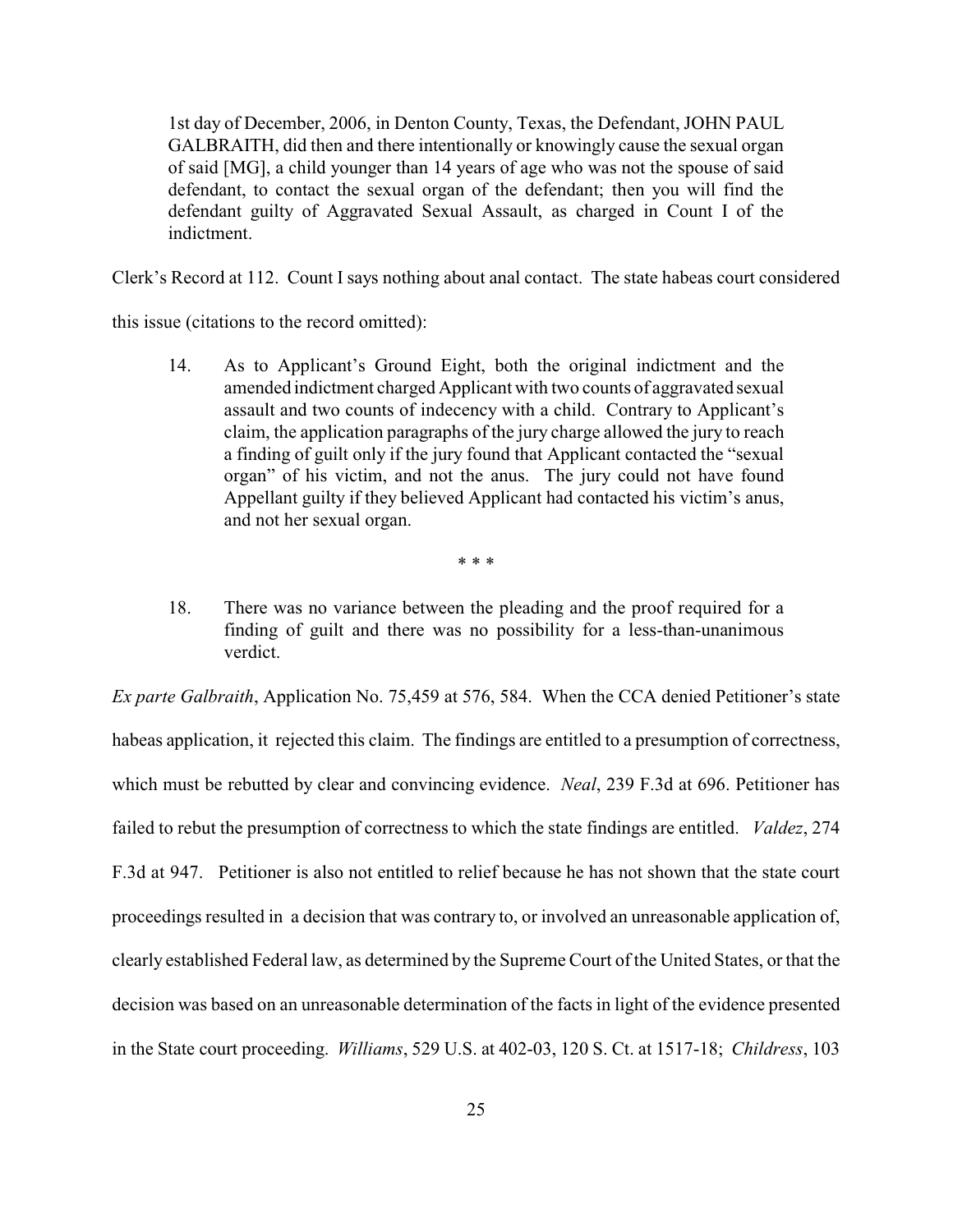F.3d at 1224-25. He has failed to show that there was no reasonable basis for the state court to deny relief. *Richter*, 562 U.S. at 98, 131 S. Ct. at 784.

#### **IX. INEFFECTIVE ASSISTANCE OF COUNSEL**

Petitioner claims, in numerous grounds for relief, that his trial counsel was ineffective.

### **Legal Standard**

A petitioner who seeks to overturn his conviction on the grounds of ineffective assistance of counsel must prove his entitlement to relief by a preponderance of the evidence. *James v. Cain*, 56 F.3d 662, 667 (5th Cir. 1995). In order to succeed on a claim of ineffective assistance of counsel, a petitioner must show that "counsel's representation fell below an objective standard of reasonableness," with reasonableness judged under professional norms prevailing at the time counsel rendered assistance. *Strickland v. Washington*, 466 U.S. 668, 688, 104 S. Ct. 2052, 2065, 80 L. Ed.2d 864 (1984). The standard requires the reviewing court to give great deference to counsel's performance, stronglypresuming counsel exercised reasonable professional judgment. *Id*., 466 U.S. at 690, 104 S. Ct. at 2066. The right to counsel does not require errorless counsel; instead, a criminal defendant is entitled to reasonably effective assistance. *Boyd v. Estelle*, 661 F.2d 388, 389 (5th Cir. 1981). *See also Rubio v. Estelle*, 689 F.2d 533, 535 (5th Cir. 1982); *Murray v. Maggio*, 736 F.2d 279 (5th Cir. 1984). Secondly, the petitioner "must show that there is a reasonable probabilitythat, but for counsel's unprofessional errors, the result of the proceedingwould have been different. A reasonable probability is a probability sufficient to undermine confidence in the outcome." *Strickland*, 466 U.S. at 694, 104 S. Ct. at 2068. Petitioner must "affirmatively prove," not just allege, prejudice. *Id*., 466 U.S. at 693, 104 S. Ct. at 2067. If he fails to prove the prejudice component, the court need not address the question of counsel's performance. *Id*., 466 U.S. at 697,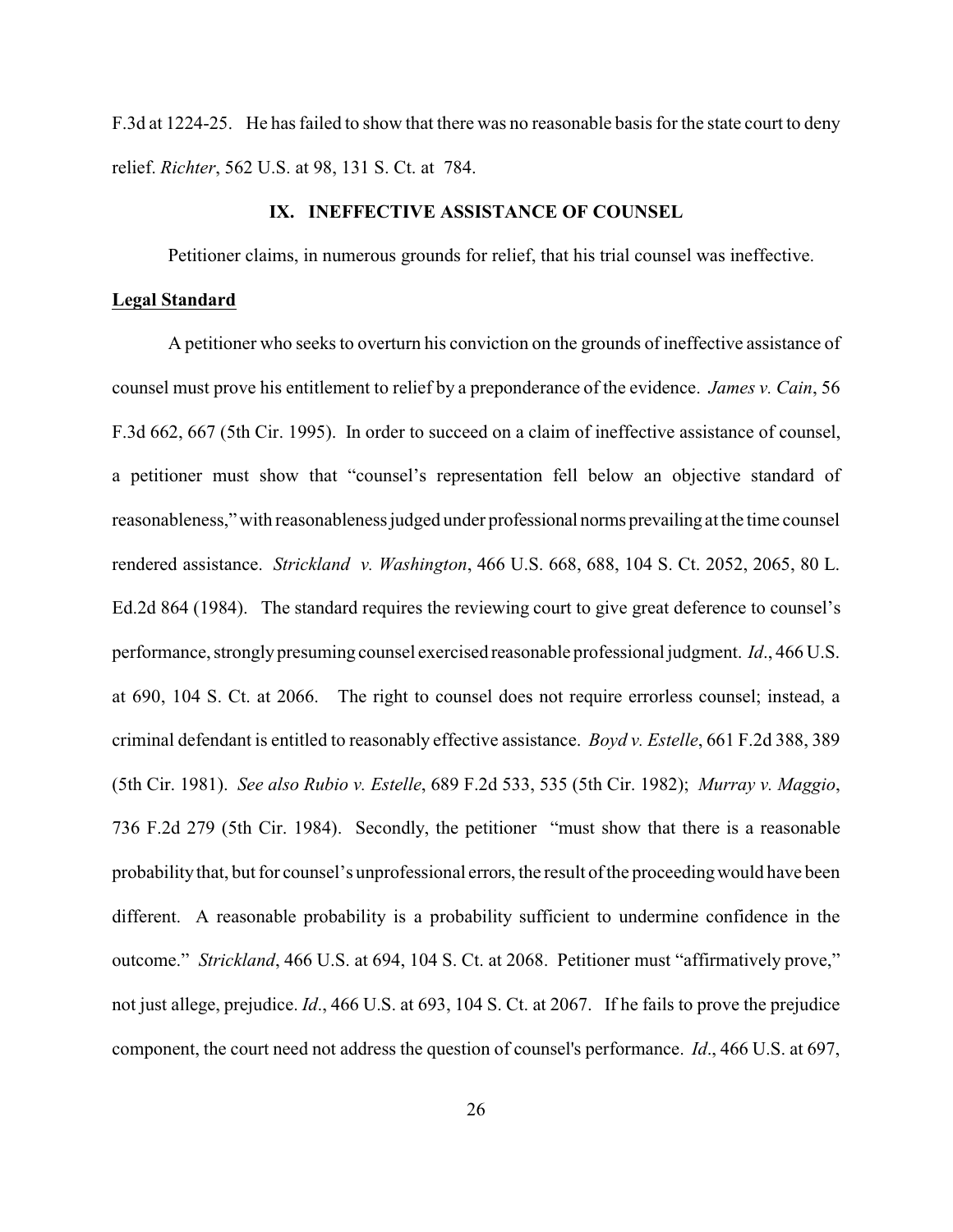#### 104 S. Ct. 2052.

#### **Failure to Object**

Trial counsel's failure to object does not constitute deficient representation unless a sound basis exists for objection. *See Emery v. Johnson*, 139 F.3d 191, 198 (5th Cir. 1997) (a futile or meritless objection cannot be grounds for a finding of deficient performance). Even with such a basis, however, an attorney may render effective assistance despite a failure to object when the failure is a matter of trial strategy. *See Burnett v. Collins*, 982 F.2d 922, 930 (5th Cir. 1993) (noting that a failure to object may be a matter of trial strategy as to which courts will not second guess counsel). To succeed on such a claim, a petitioner must show that the trial court would have sustained the objection and that it would have actually changed the result of his trial. *Strickland*, 466 U.S. at 694, 104 S. Ct. at 2068. Failure to make frivolous objections does not cause counsel's performance to fall below an objective level of reasonableness. *See Green v. Johnson*, 160 F.3d 1029, 1037 (5th Cir. 1998). On habeas review, federal courts do not second-guess an attorney's decision through the distorting lens of hindsight, but rather, the courts presume that counsel's conduct falls within the wide range of reasonable professional assistance and, under the circumstances, that the challenged action might be considered sound trial strategy. *Strickland*, 466 U.S. at 689, 104 S. Ct. at 2065.

## *Failure to Object to the State's Seizure of Petitioner's Letter Written to his Aunt*

Petitioner alleges that his trial counsel was ineffective for failing to object to the admission of the letter that he wrote to his aunt in which he said, "no witness, no case." Counsel objected to the letter on the grounds that it had been improperly authenticated. The trial court overruled his objection.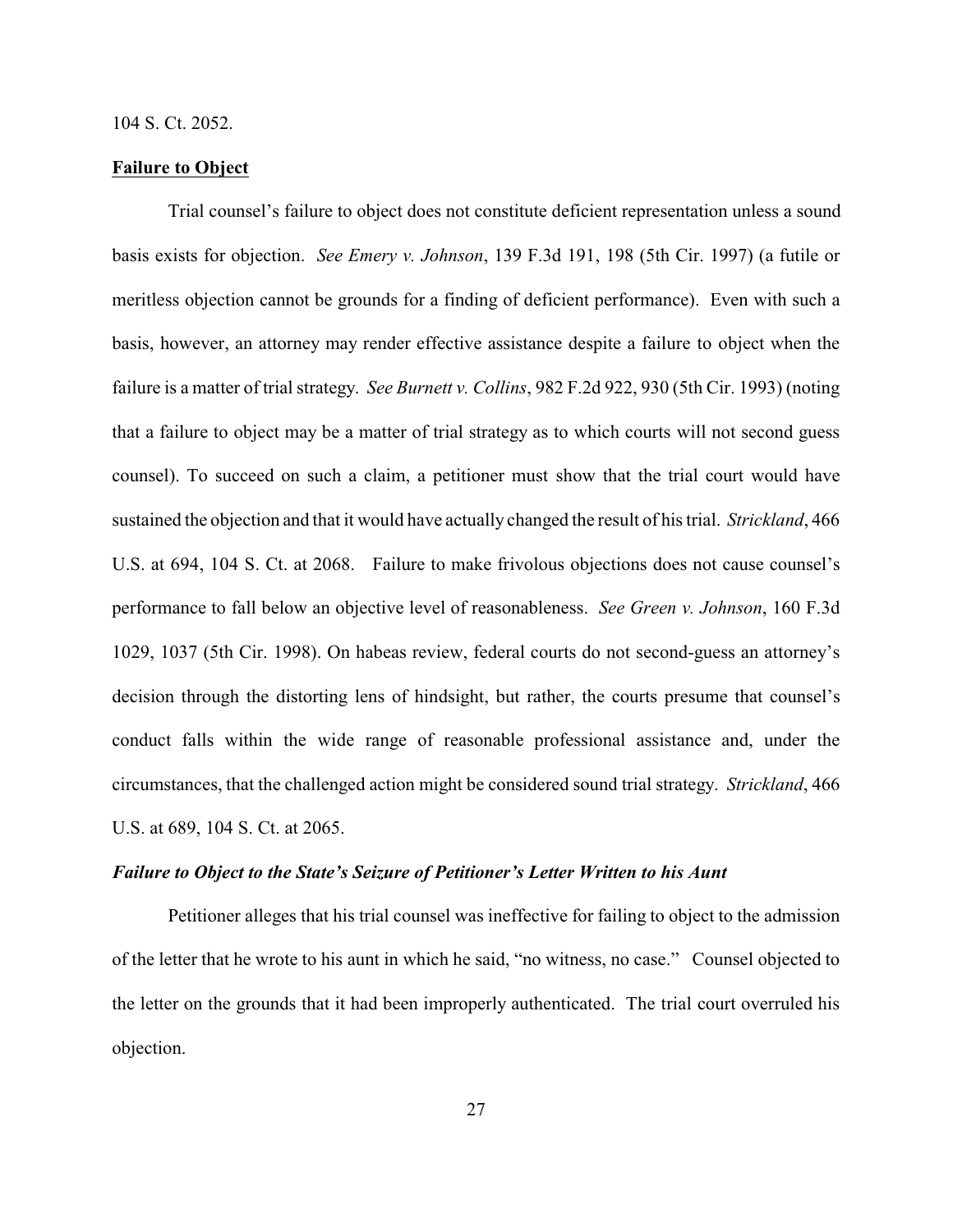The seizure of jailhouse letters does not violate the Fourth Amendment, *Busby v. Dretke*, 359 F.3d 708, 715-16 (5th Cir. 2004), nor does it violate state law, *Hightower v. State*, 629 S.W.2d 920, 925 (Tex. Crim. App. 1981). Furthermore, this is another complaint concerning a state law error as to the admission of evidence, which does not implicate constitutional rights. *McGuire*, 502 U.S. at 67-68, 112 S. Ct. 480. The state habeas court considered this issue (citations to the record omitted):

13. As to Applicant's Ground Seven, the sponsoringwitness to the personal letter that Applicant mailed from jail testified that as part of the jail's monitoring of inmate mail, which is routinely done with all mail, he saw Applicant's letter, which caused him to become concerned about witness tampering. The letter was forwarded to the district attorney. No threats or coercion were used to obtain the letter. The Denton County Jail has reasonable regulations regarding the reading of outgoing inmate mail that are designed to promote the discipline of that institution.

\* \* \*

17. Applicant has not demonstrated by a preponderance of the evidence on any of his ineffective assistance claims that counsel's conduct fell below an objective standard of reasonableness or that this incompetence caused the defendant prejudice. *Ex parte Martinez*, 195 S.W.3d 713, 721 (Tex. Crim. App. 2006).

*Ex parte Galbraith*, Application No. 75,459 at 576, 584. Petitioner has failed to show that the trial court would have sustained the objection and that it would have actually changed the result of his trial. *Strickland*, 466 U.S. at 694, 104 S. Ct. at 2068. He has also failed to show deficient performance, or that there is a reasonable probability that, but for counsel's alleged unprofessional errors, the result of the proceeding would have been different. *Strickland*, 466 U.S. at 694, 104 S. Ct. at 2068. He has has failed to rebut the presumption of correctness to which the state findings are entitled. *Valdez*, 274 F.3d at 947. Petitioner is not entitled to relief for the additional reason that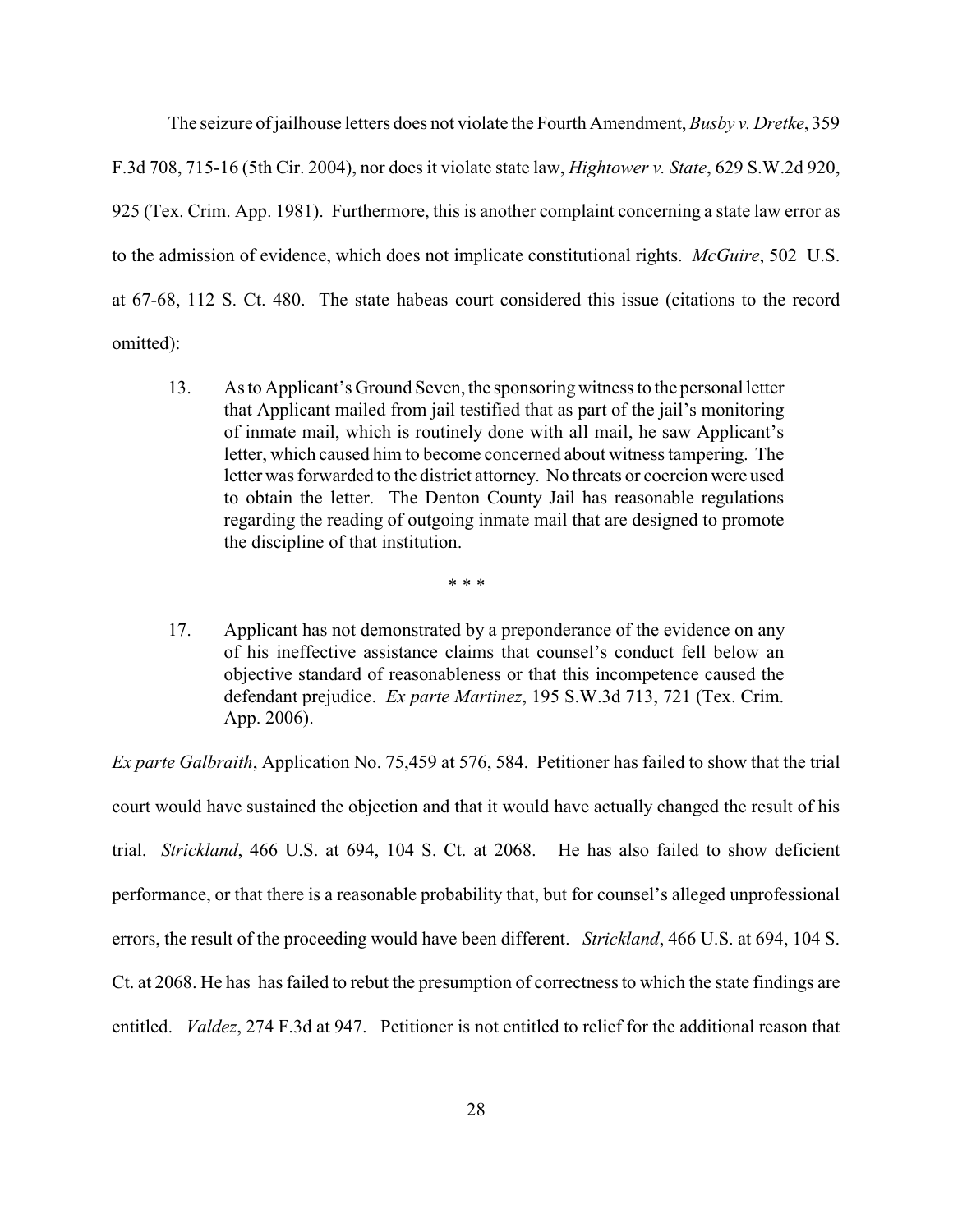he has not shown that the state court proceedings resulted in a decision that was contrary to, or involved an unreasonable application of, clearly established Federal law, as determined by the Supreme Court of the United States, or that the decision was based on an unreasonable determination of the facts in light of the evidence presented in the State court proceeding. *Williams*, 529 U.S. at 402-03, 120 S. Ct. at 1517-18; *Childress*, 103 F.3d at 1224-25. He has failed to show that there was no reasonable basis for the state court to deny relief. *Richter*, 562 U.S. at 98, 131 S. Ct. at 784.

# *Failure to Object to Prosecutor's Comments*

Petitioner claims that trial counsel was ineffective when he failed to object when the prosecutor called him a "child molester," and when he referred to Petitioner's failure to testify. A review of the record shows that the prosecutor asked the venire whether they could give Petitioner probation after a finding of guilt. Specifically, he said, "Is everybody sitting there thinking, whoa, I'm not going to give probation to a child molester?" Transcript of Trial vol. 2 at 70, *Galbraith*. Petitioner fails to identify a particular comment concerning his failure to testify. Conclusory claims are insufficient to entitle a habeas corpus petitioner to relief. *Woods*, 870 F.2d at 288; *Schlang*, 691 F.2d at 799. This issue was considered in Petitioner's state habeas proceedings (citations to the record omitted):

15. As to Applicant's Ground Nine, the transcript of voir dire does not show that the State's counsel referred to Applicant as a "child molester." Rather, in the one instance in which the prosecutor used that term, it was in a global fashion not directed at Applicant, asking the members of the venire panel whether they could consider the full range of punishment in the case. The trial court did not find the tone orsubstance of the prosecutor's objectionable and would have corrected the problem had the tone of the prosecutor been such that she was referring to Applicant himself. Further, the trial court has known the prosecutor, Karen Anders, professionally for several years and knows her to be a consummate professional who does not resort to such tactics as Applicant alleges. Thus, the trial court does find Applicant's contentions in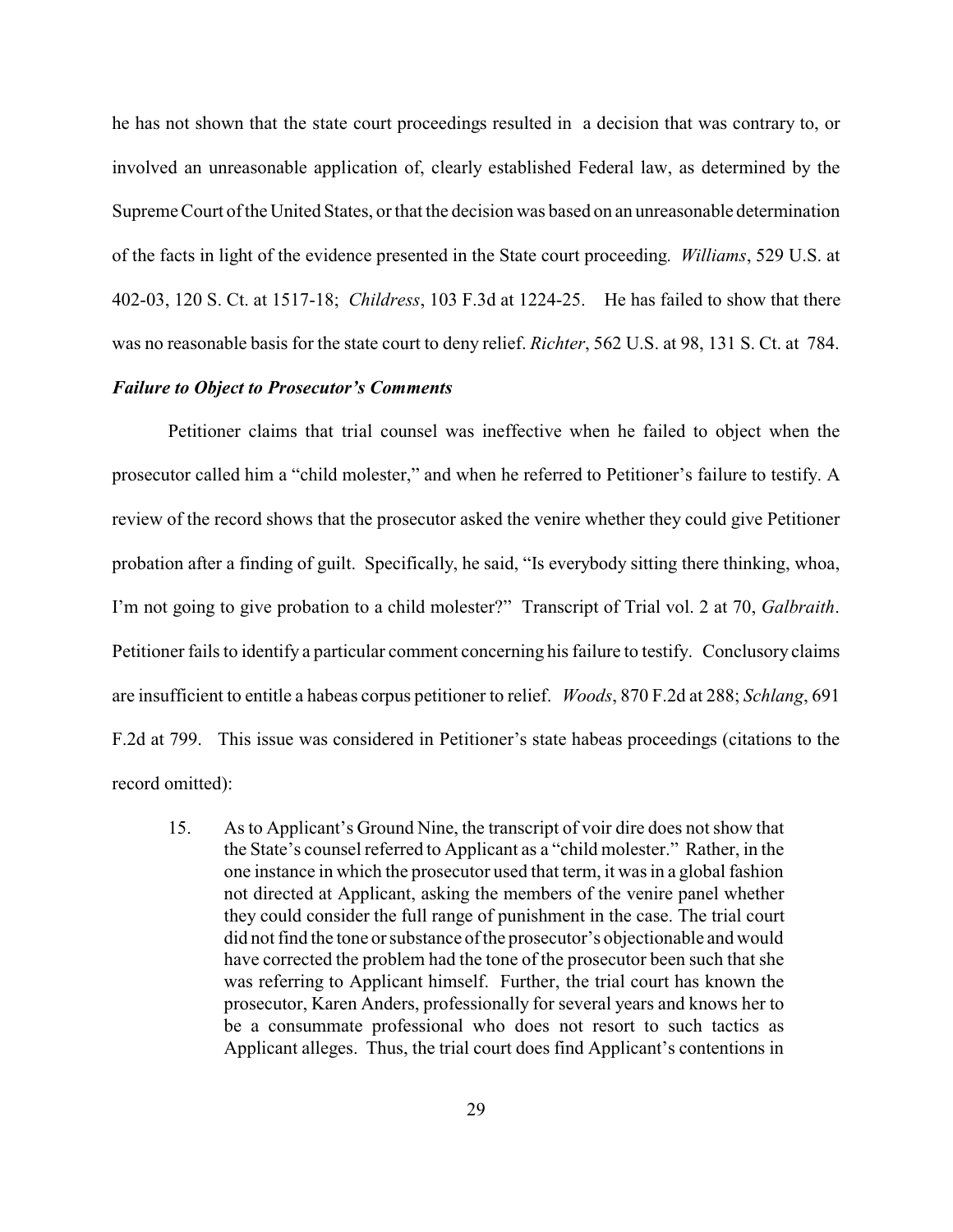Ground Nine lacking in credibility.

16. Also in regard to Applicant's Ground Nine, the record does not reveal any instance in which the State referred to Applicant's failure to testify during closing argument or at any other point in the trial. In fact, the record demonstrates that during the time at which the allegedly improper referral to Applicant's failure to testify was made, State's counsel was rebutting Applicant's closing arguments and making clear that Applicant had engaged in manipulation of his victim in an attempt to prevent her from testifying, not referring to Applicant's failure to testify.

*Ex parte Galbraith*, Application No. 75,459 at 576-77. In his affidavit filed in the state habeas proceedings, trial counsel stated, "I did not object to the comments made on voir dire because I did not find them objectionable and, in fact, would have used the same language to gauge the jury's ability to consider the full range of punishment." *Id.* at 258. Petitioner has failed to show that the trial court would have sustained the objection and that it would have actually changed the result of his trial. *Strickland*, 466 U.S. at 694, 104 S. Ct. at 2068. He has failed to overcome the presumption that, under the circumstances, the challenged action might be considered sound trial strategy. *Strickland*, 466 U.S. at 689, 104 S. Ct. at 2065. Petitioner has failed to show deficient performance, or that there is a reasonable probability that, but for counsel's alleged unprofessional errors, the result of the proceeding would have been different. *Strickland*, 466 U.S. at 694, 104 S. Ct. at 2068. He has also has failed to rebut the presumption of correctness to which the state findings are entitled. *Valdez*, 274 F.3d at 947. Finally, Petitioner has not shown that there was no reasonable basis for the state court to deny relief. *Richter*, 562 U.S. at 98, 131 S. Ct. at 784.

# *Failure to Object to Introduction of Audio Recording of Jailhouse Phone Sex*

Petitioner complains that trial counsel failed to protect his rights to due process. Specifically, he argues that counsel failed to properly object when the prosecution introduced the tape of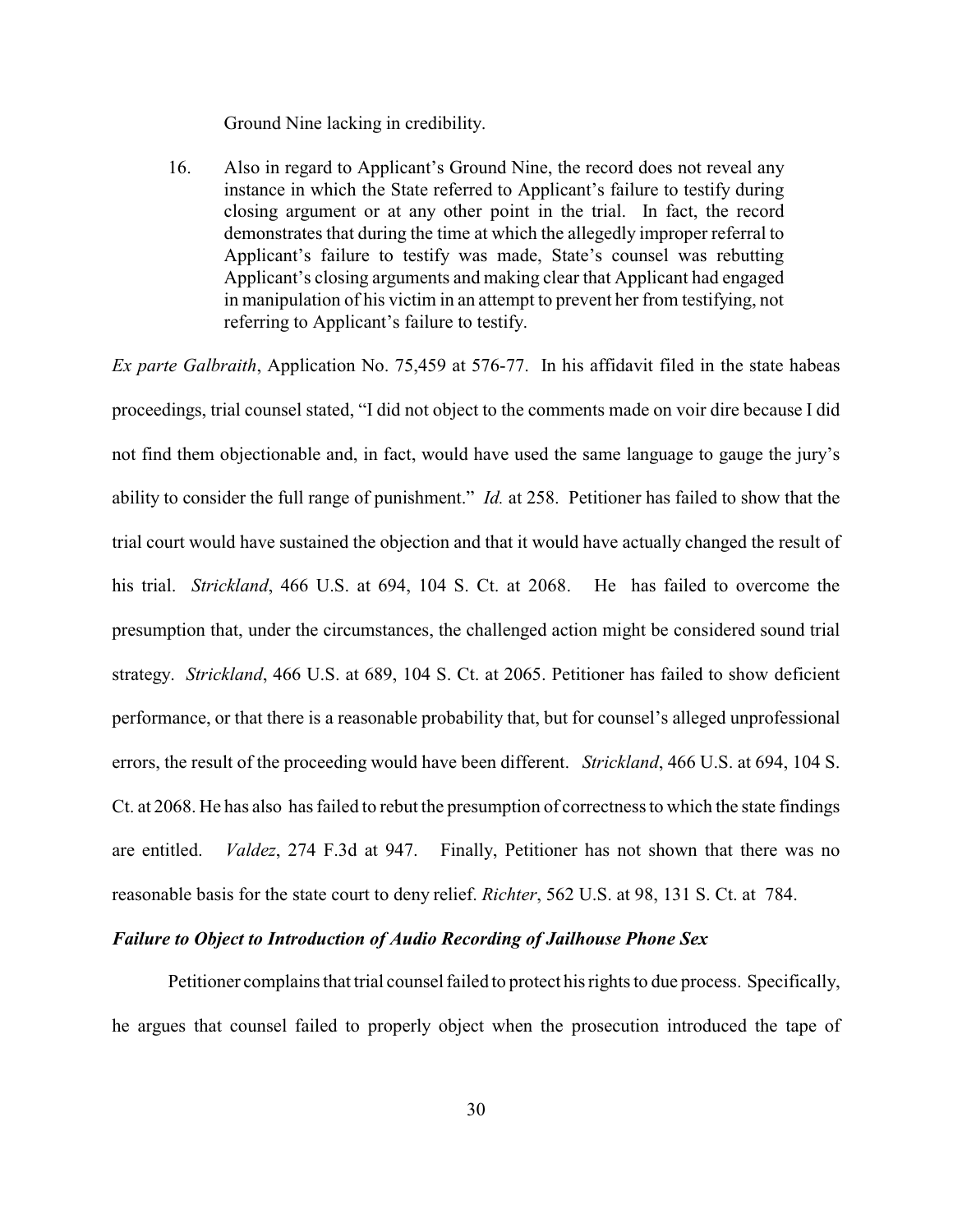Petitioner and his girlfriend engaging in phone sex while Petitioner was being held in the Denton County Jail. He asserts that the tape was not properly authenticated and was admitted to bolster the credibility of witnesses.

Again, this is another complaint concerning a state law error of evidence admissibility, and does not implicate constitutional rights. *McGuire*, 502 U.S. at 67-68, 112 S. Ct. at 480. The state habeas court considered this issue (citations to the record omitted):

17. As to Applicant's Ground Ten, the sponsoring witness to the telephone call, Kimberly McDaniel, was a previous victim of sexual assault at the hands of Applicant and was very familiar with him. McDaniel testified that she was familiar with Applicant's voice, had listened to the recording prior to testifying, and believed the voice on the recording to be Applicant's voice. The jury could reasonably believe that she was familiar with Applicant's voice given the entire force of her testimony.

\* \* \*

20. The audio recording of Applicant's phone call from jail to his fiancé was properlyauthenticated because the sponsoringwitness properlyidentified his voice and the jury reasonably could believe that the evidence had been properly authenticated. *Druery v. State*, 225 S.W.3d 491, 502 (Tex. Crim. App. 2007).

*Ex parte Galbraith*, Application No. 75,459 at 577, 585. The record shows that the recordings were properly authenticated by one who was familiar with Petitioner's voice. Further, Deputy Davis testified that it was Petitioner on the recordings with a girl named, "Inga." Transcript of Trial vol. 7 at 24-25, *Galbraith*. Petitioner has failed to show deficient performance.

Furthermore, Petitioner fails to identify the witnesses to whom he is referring when he claims that the State was allowed to "bolster the credibility of its witness and taint the jury" with recordings that are not criminal in nature. Federal courts do not "consider a habeas petitioner's bald assertions on a critical issue in his *pro se* petition . . . mere conclusory allegations do not raise a constitutional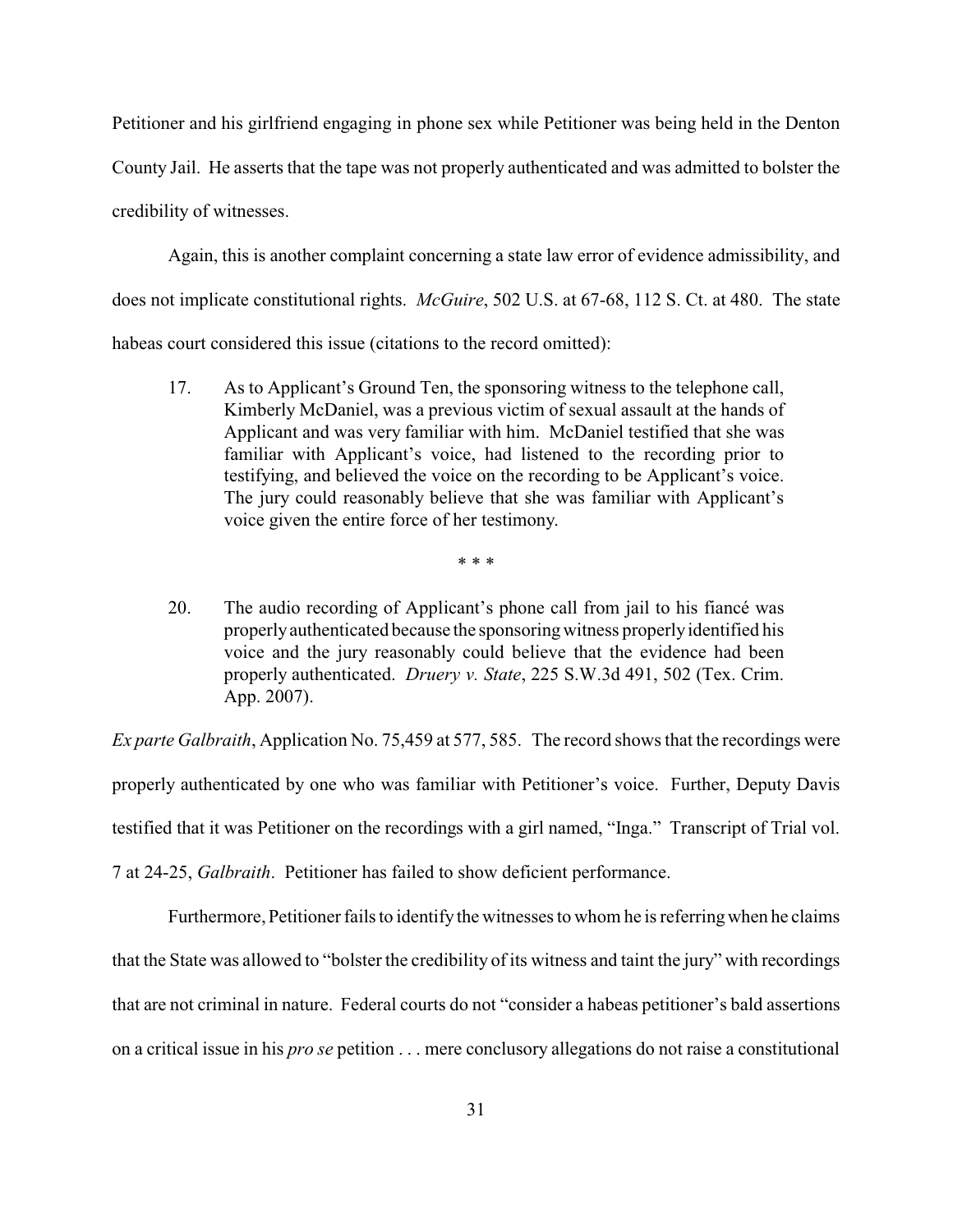issue in a habeas proceeding." *Smallwood v. Johnson*, 73 F.3d 1343, 1351 (5th Cir. 1996) (quoting *Ross*, 694 F.2d at 1011-12. (5th Cir. 1983)). Conclusory claims are insufficient to entitle a habeas corpus petitioner to relief. *Woods*, 870 F.2d at 288; *Schlang*, 691 F.2d at 799. The prosecution has great latitude during punishment as to what it can introduce. Tex. Code Crim. Proc. art. 37.07 § 3. Petitioner has failed to show a constitutional violation based on the playing of the tape.

Petitioner has failed to overcome the presumption that, under the circumstances, the challenged action might be considered sound trial strategy. *Strickland*, 466 U.S. at 689, 104 S. Ct. at 2065. He has failed to show deficient performance, or that there is a reasonable probability that, but for counsel's alleged unprofessional errors, the result of the proceeding would have been different. *Strickland*, 466 U.S. at 694, 104 S. Ct. at 2068. He has also has failed to rebut the presumption of correctness to which the state findings are entitled. *Valdez*, 274 F.3d at 947. He has failed to show that there was no reasonable basis for the state court to deny relief. *Richter*, 562 U.S. at 98, 131 S. Ct. at 784.

## *Failure to Effectively Argue for Severance*

In Issue 13, Petitioner claims that trial counsel failed to argue how Petitioner would be prejudiced by the joinder of the cases. A review of the record shows that the trial court granted the state's motion to consolidate the cases concerningTP and MG. Trial counsel filed a motion to sever, arguing that the cases were "not factually related," and happened in two different places, done in "different manner and means." Transcript of Trial vol. 2 at 10-11, *Galbraith*. The trial court denied the motion.

This issue was raised on direct appeal. The appellate court concluded that the allegations in the related case were admissible to refute the theory that the victims' stories were influenced by other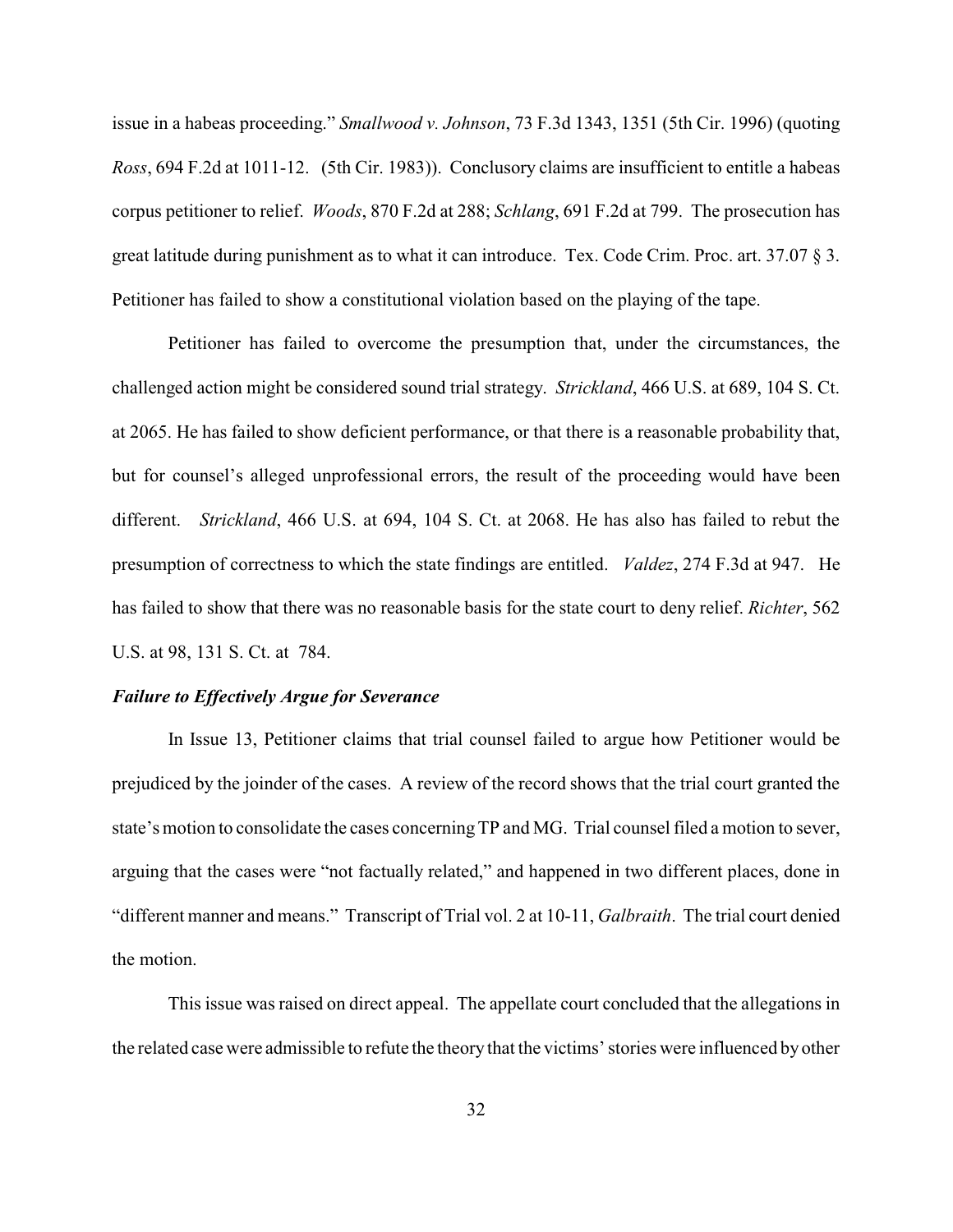people. The appellate court also noted that the consolidation did not interfere with trial counsel's ability to defend Petitioner against MG's allegations.

Because the appellate court found the consolidation of cases to be proper, Petitioner cannot show that trial counsel's representation was deficient. He also cannot show prejudice since he was found "not guilty" of the charges involving TP. The state habeas court also considered this issue and found (citations to record omitted):

20. As to Applicant's Ground Thirteen, Applicant's main defense at trial, which he instructed his trial counsel to proceed with, was that MG, his daughter, was not credible as a witness and victim and was lying about what happened to her. The trial court finds credible Applicant's trial counsel's testimony that Applicant directed counsel to pursue this defense, and in fact, each defensive theory and action pursued. Applicant has not presented any credible evidence that he was prevented from further developing his defense. Further, during the hearing on Applicant's Motion to Sever, the trial court understood Appellant's counsel to be" making the argument that joinder of the cases would be unfairly prejudicial, regardless of whether trial counsel used the words, "unfairly prejudicial."

\* \* \*

24. Applicant's counsel was not ineffective for failing to argue how joinder would have been prejudicial, because such an argument would have been futile due to the meritlessness of the underlying clam that joinder was prejudicial. *Strickland*, 466 U.S. at 687; *Bone*, 77 S.W.3d at 833; *Ex parte Martinez*, 195 S.W.3d at 721.

*Ex parte Galbraith*, Application No. 75,459 at 578, 585. Petitioner has failed to show that the trial court would have sustained the objection and that it would have actually changed the result of his trial. *Strickland*, 466 U.S. at 694, 104 S. Ct. at 2068. He has failed to show deficient performance, orthat there is a reasonable probabilitythat, but for counsel's alleged unprofessional errors, the result of the proceeding would have been different. *Strickland*, 466 U.S. at 694, 104 S. Ct. at 2068. He has also has failed to rebut the presumption of correctness to which the state findings are entitled.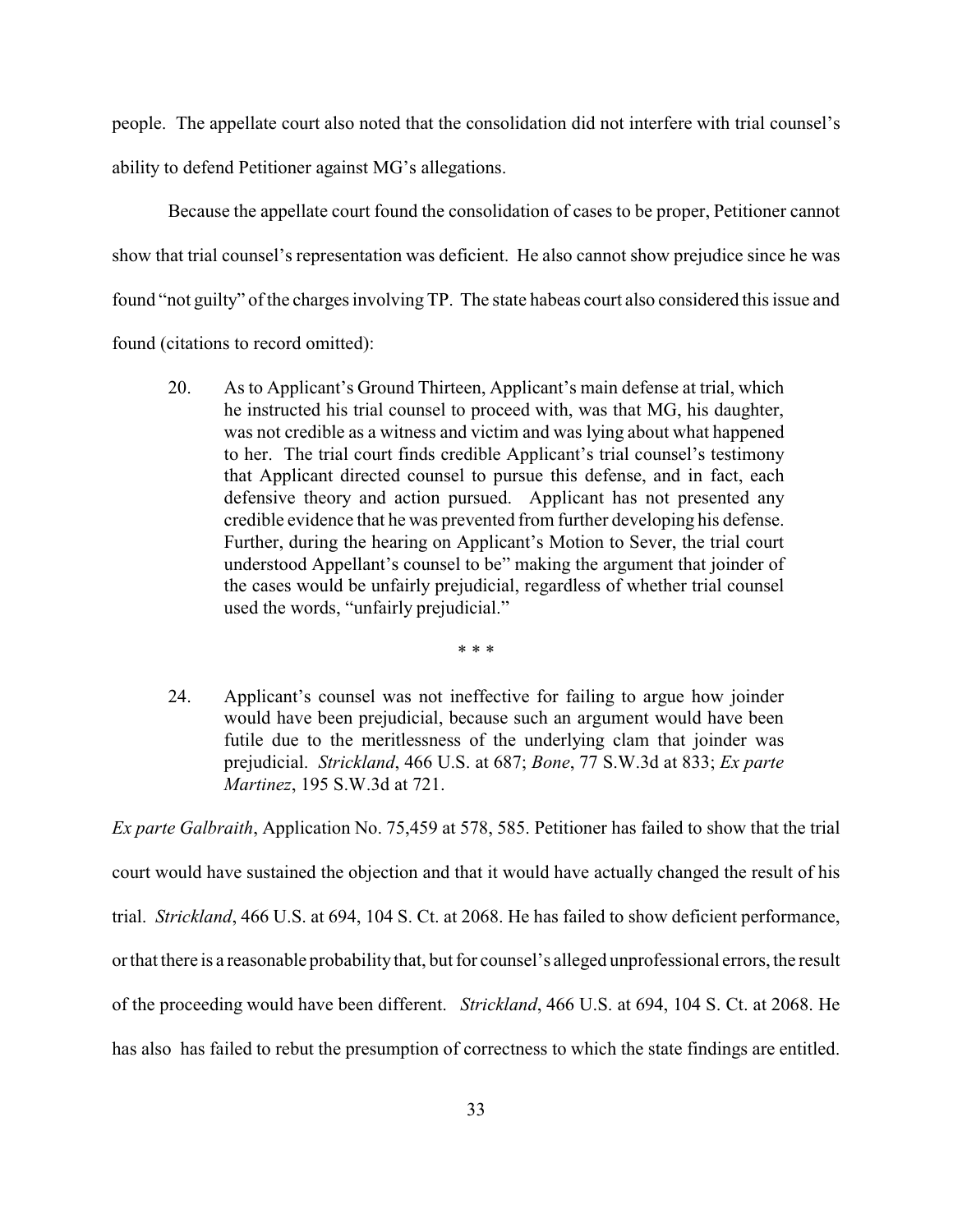*Valdez*, 274 F.3d at 947. In each of his failure-to-object issues, Petitioner is not entitled to relief for the additional reason that he has not shown that the state court proceedings resulted in a decision that was contrary to, or involved an unreasonable application of, clearly established Federal law, as determined by the Supreme Court of the United States, or that the decision was based on an unreasonable determination of the facts in light of the evidence presented in the State court proceeding. *Williams*, 529 U.S. at 402-03, 120 S. Ct. at 1517-18; *Childress*, 103 F.3d at 1224-25. He has failed to show that there was no reasonable basis for the state court to deny relief. *Richter*, 562 U.S. at 98, 131 S. Ct. at 784.

#### **Failure to Interview Defense Witnesses**

Petitioner claims that his trial counsel failed to interview defense witnesses. He submitted affidavits from the following: Carolyn Galbraith, his mother; James Robert Galbraith, his brother; Diane Davis-Tarvin, a friend of the family; Thomas Sean Martin, a friendly of the family; Cheryl Ann Bryant, the children's babysitter; and Marilyn Gibson, Petitioner's aunt who received the jailhouse letter. Each affidavit was presented to the state habeas court except for the one from his brother, James Robert Galbraith. The court notes that the affidavit from James Galbraith is unsigned, and it is new evidence not presented to the state habeas court; thus, it cannot be considered in this action. *Pinholster*, — U.S. —, 131 S. Ct. at 1398.

As it concerns the other affidavits, most of their testimony was going to be that Petitioner had a bad relationship with his mother-in-law, Glenda David. Trial counsel noted that "the only information our witnesses could provide were stories of the many times in the past the grandmother had let people know she didn't like Galbraith." *Ex parte Galbraith*, Application No. 75,459 at 284. "We couldn't even find a witness that could give an objective opinion that this grandmother was of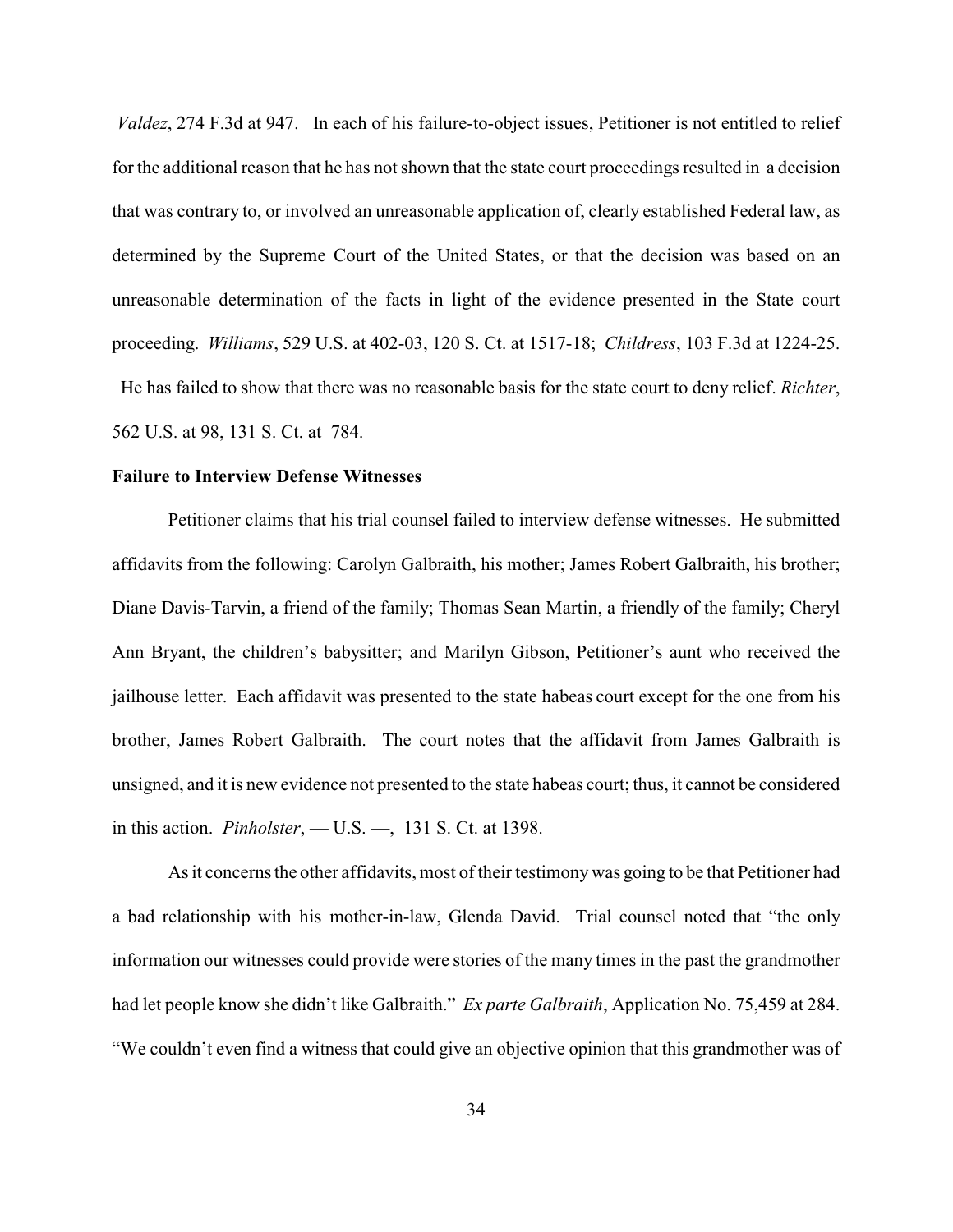a character anywhere close to the type that would coach a child to make such a horrible accusation against an innocent man." *Id.* Trial counsel investigated the witnesses Petitioner asked him to, and determined that their testimony would not be helpful to defense.

"[C]omplaints of uncalled witnesses are not favored, because the presentation of testimonial evidence is a matter of trial strategy and because allegations of what a witness would have testified are largely speculative." *Buckelew v. United States*, 575 F.2d 515, 521 (5th Cir.1978). Further, the presentation of witness testimony is essentially strategy and, thus, within the trial counsel's domain. *Alexander v. McCotter*, 775 F.2d 595, 602 (5th Cir.1985). A petitioner must overcome a strong presumption that his counsel's decision in not calling a particular witness was a strategic one. *Murray v. Maggio, Jr.*, 736 F.2d 279, 282 (5th Cir. 1984). Where "the only evidence of a missing witness's testimony is from the defendant," claims of ineffective assistance are viewed with great caution. *United States v. Cockrell*, 720 F.2d 1423, 1427 (5th Cir.1983), *cert. denied*, 467 U.S. 1251, 104 S. Ct. 3534, 82 L. Ed.2d 839 (1984).

The fact that Petitioner had a poor relationship with MG's grandmother does not establish that the grandmother convinced MG to lie. Trial counsel made a conscious and strategic decision not to pursue this particular trial strategy. On habeas review, federal courts do not second-guess an attorney's decision through the distorting lens of hindsight, but rather, the courts presume that counsel's conduct falls within the wide range of reasonable professional assistance and, under the circumstances, that the challenged action might be considered sound trial strategy. *Strickland*, 466 U.S. at 689, 104 S. Ct. 2065. Trial counsel's strategic choices are virtually unchallengeable after a thorough investigation into the law and relevant facts are made. *Strickland,* 466 U.S. at 690, 104 S. Ct. at 2066. Petitioner has failed to overcome the presumption that, under the circumstances, the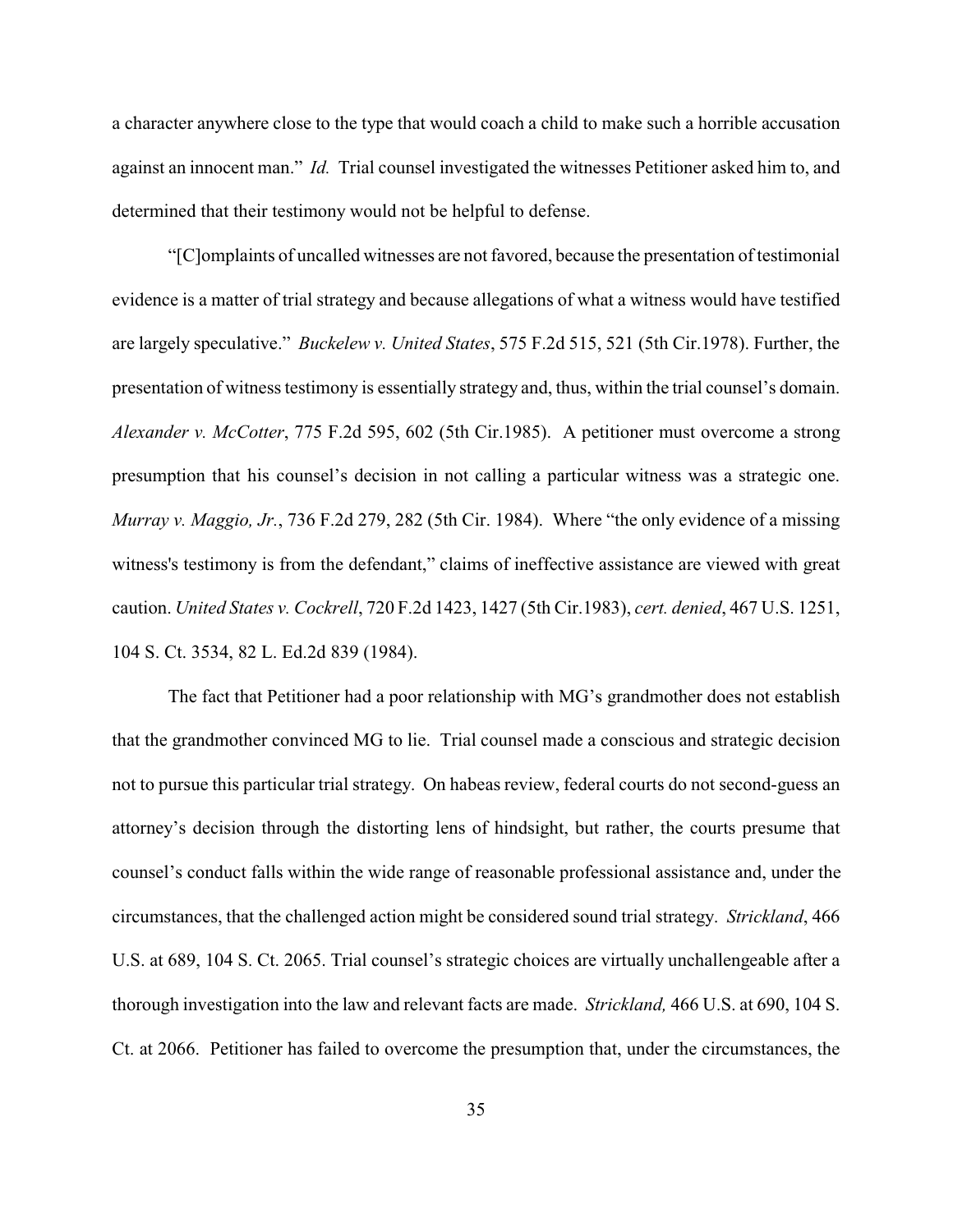challenged action might be considered sound trial strategy. *Strickland*, 466 U.S. at 689, 104 S. Ct.

at 2065. He has also failed to prove that there is a reasonable probability that, but for counsel's

alleged unprofessional errors, the result of the proceeding would have been different. *Strickland*,

466 U.S. at 694, 104 S. Ct. at 2068.

Petitioner raised this issue in his state habeas proceedings. In response to his allegations, trial

counsel filed an affidavit addressing his complaints. The state habeas court considered the issue

(citations to the record omitted):

- 22. As to Applicant's Ground Seventeen, the court finds credible the affidavit of Applicant's trial counsel, Derek Adame, and further finds the affidavits presented by Applicant not credible. The court finds that given the evidence in the record showing that Applicant attempted to manipulate witness testimony, the affidavits produced in his Application for Writ of Habeas Corpus lack credibility and do not comport with the credible facts relayed by defense counsel in his affidavit. Applicant attempted to manipulate witnesses into not testifying and even asked trial counsel to admit that he was ineffective. When told by trial counsel that his phone calls from the jail were being recorded, Applicant's response was to actually escalate his manipulative behaviors.
- 23. Further, in regard to Applicant's Ground Seventeen, the Court finds that defense counsel met with many potential witnesses and thoroughly investigated Applicant's case. However, none of these potential witnesses could testifyto anypersonal knowledge of the sexual assault, because the acts were alleged to have occurred in a locked bedroom where only Applicant and his daughter were present. None of the names on the list of potential witnesses provided by Applicant's family were people who could testify that the allegations were untrue.
- 24. Further, in regard to Applicant's Ground Seventeen, the Court finds that at trial, Applicant instructed trial counsel in how to conduct his crossexaminations and in which witnesses to call. Each and every one of these decisions was vetted through Applicant. Before passing witnesses, trial counsel would ask Applicant if he wanted counsel to ask any other questions. Trial counsel asked Applicant which ones he wanted counsel to call to testify, and Applicant instructed counsel which ones to call and which ones not to call.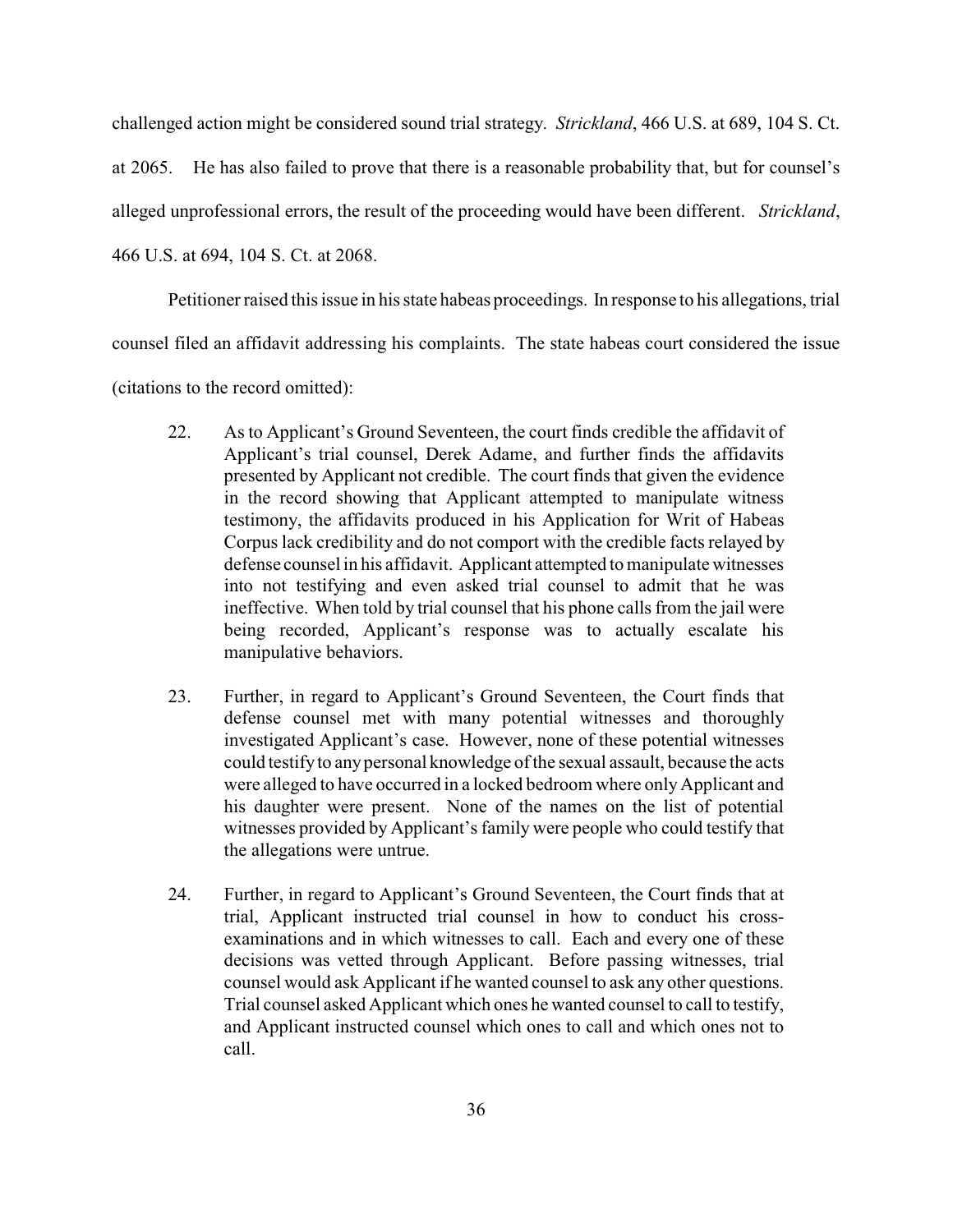- 25. Applicant has not presented any credible evidence of what other witnesses would have testified to that would have resulted in a different verdict or punishment. Although Applicant argues that these witnesses would have been able to testify that Applicant's daughter had been manipulated and coerced into making her allegations of sexual abuse, there is no credible evidence that this is true. Trial counsel met with Applicant's potential witnesses, diligently, and discovered as part of trial strategy that they would not have been favorable witnesses for Appellant.
- 26. The Court has known Applicant's trial counsel, Derek Adame, professionally for many years now and finds him to be a highly competent and thorough attorney. The Court finds that none of Applicant's allegations of failure to investigate or call witnesses are credible. The Court further finds that the overall performance of trial counsel and appellate counsel's representation of Applicant was thorough, competent, and of high quality.

*Ex parte Galbraith*, Application No. 75,459 at 579-581. Petitioner has failed to overcome the presumption that, under the circumstances, the challenged action might be considered sound trial strategy. *Strickland*, 466 U.S. at 689, 104 S. Ct. at 2065. He has not shown deficient performance, or that there is a reasonable probability that, but for counsel's alleged unprofessional errors, the result of the proceeding would have been different. *Strickland*, 466 U.S. at 694, 104 S. Ct. at 2068. He has also has failed to rebut the presumption of correctness to which the state findings are entitled. *Valdez*, 274 F.3d at 947. Petitioner has failed to show that there was no reasonable basis for the state court to deny relief. *Richter*, 562 U.S. at 98, 131 S. Ct. at 784.

#### **"Belittling" of Petitioner**

Petitioner claims in his 18th issue that trial counsel yelled at, cursed at, and belittled him in the presence of the jury during a recess. This event happened after the prosecution played the recording of his phone sex sessions with his fiancé while he was in the Denton County Jail. However, he has offered nothing other than conclusory allegations and bald assertions, which are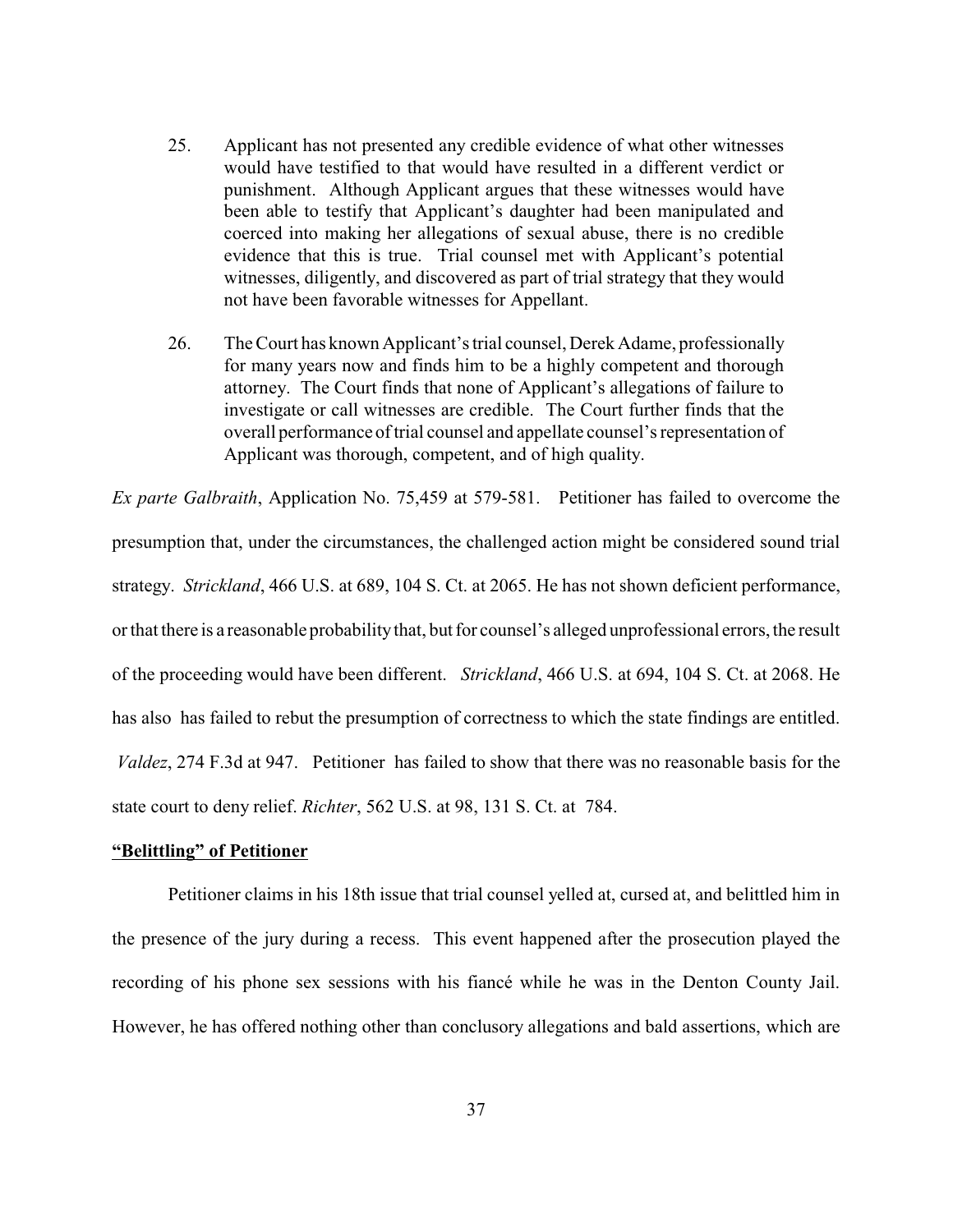insufficient to support a petition for a writ of habeas corpus. *Woods*, 870 F.2d at 288; *Schlang*, 691

F.2d at 799.

In response to this issue being raised in the state habeas proceedings, trial counsel addressed

it in his affidavit:

As to the allegation . . . that I berated him within earshot of the jury, this is once again a complete falsehood. . . . During the punishment portion of the trial, the State offered a taped phone conversation Galbraith had from the jail with his fiancé, which, if memory serves, had occurred only days before possibly during the trial itself. What occurred on that phone call can only be described as "phone sex." . . . I can safely say that in my sixteen years of trying criminal jury trials, I have never had an experience like the one I had watching the jury's collective reaction as they listened to this tape. When the tape was over, the judge excused the jury from the courtroom for a break, and I followed Galbraith into the holding cell. This is apparently where I am alleged to have screamed at him in front of the jury. . . . Galbraith asked me what I thought, I told him I thought the trial was over. I told him that judging by the jury's reaction to the tape, we would be lucky to end up with anything other than a life sentence. I did not lose my temper with him; there wasn't any point. I did tell him that what he had done had been colossally stupid, especially since he knew all his calls were being recorded. . . . I left the holding cell . . . to speak to Galbraith's family. They were visibly upset by both what they had heard on the tape and by the obvious effect it had on the jury. . . . I told them something to the effect that I had "let him have it" for doing something that stupid. No one was present in or near the holding cell to hear our conversation, and the only reason Galbraith's family knew that we had discussed the issue is because I told them. The assertion that this conversation happened in earshot of the jury, or anyone else for that matter, is a complete fabrication.

*Ex parte Galbraith*, Application No. 75,459 at 256-58. The state habeas court considered the issue

(citations to record are omitted):

- 27. As to Applicant's Ground Eighteen, during the punishment phase of the trial, the State offered a recorded telephone "phone sex" conversation Applicant had from the jail with his fiancé that had occurred only days before, which was later admitted into evidence. After the recording was played for the jury, the Court excused the jury from the courtroom for a break, and trial counsel and Applicant went in to the holding cell adjacent to the courtroom.
- 28. At one end of the courtroom, next to the jury box, is a door that leads back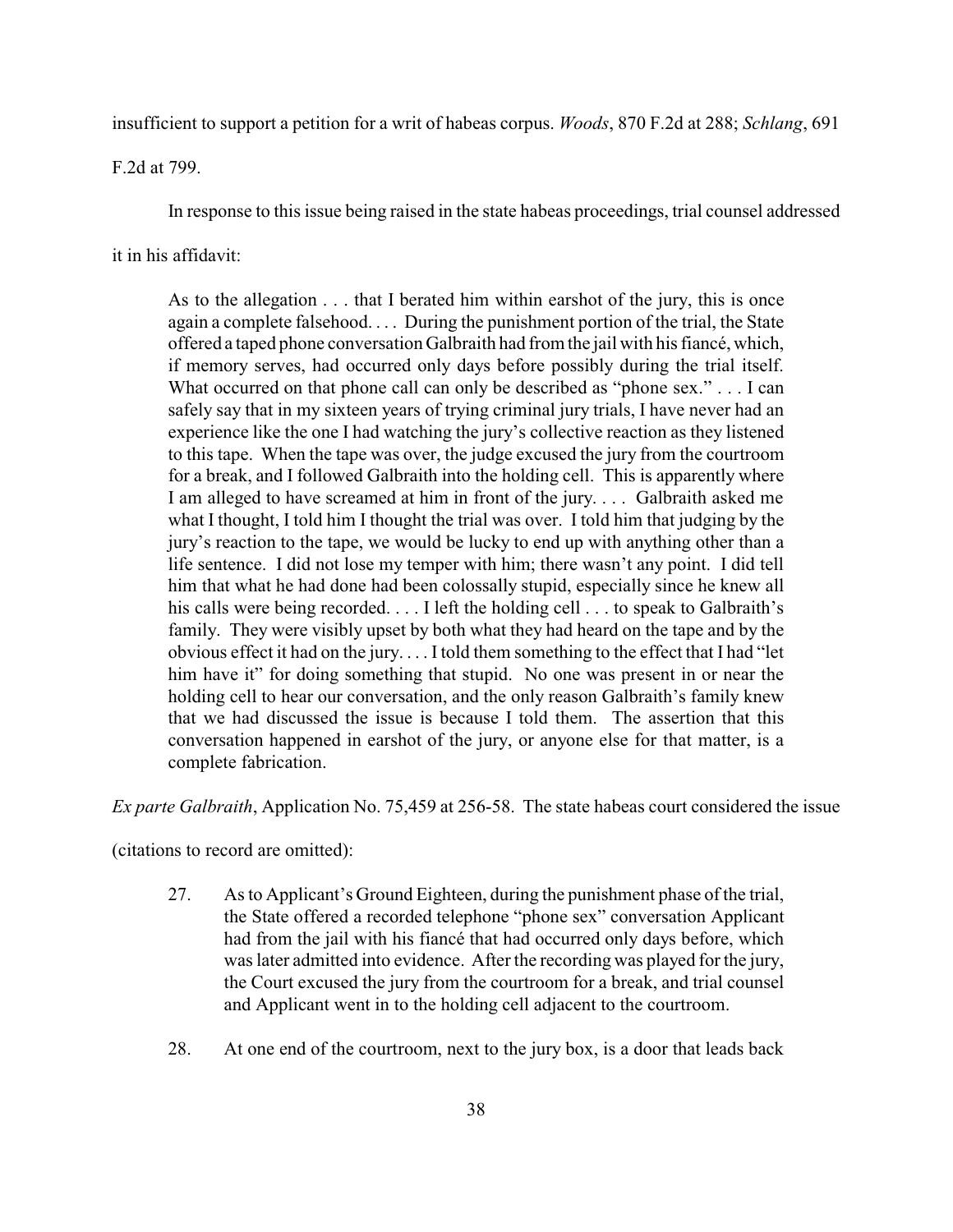to the jury room. On the other side of the courtroom, next to defense counsel's table, is a door leading to the holding cell. When people are in the jury room and the holding cell, they are separated by approximately 30 yards of courtroom, offices, elevator shafts, hallways, and walls made of brick and concrete. When people are in the holding cells and the courtroom gallery, they are separated by a solid metal door, bulletproof glass, a hallway, and a heavy wooden door leading to the courtroom. Thus, it is impossible to hear conversations between the jury room and the holding cells. It is very difficult to hear even muffled conversations if two people are speaking in loud tones when each of the two doors to the holding cell are cracked.

- 29. It is standard practice in Denton County never to move a defendant on trial between the holding cell and the courtroom if the jury is in the jury box. This procedure was adhered to in Applicant's trial.
- 30. After the jury was taken out for their break, and the courtroom was cleared, trial counsel followed Applicant into the holding cell and the doors were closed behind them. None of the conversation between Applicant and his attorney was able to be heard by the jury, as the jury had already been led out of the courtroom. This Court finds Applicant's assertions that trial counsel was yelling and belittling him are false.

*Ex parte Galbraith*, Application No. 75,459 at 581-582. Petitioner has offered nothing to overcome the state habeas court's findings of fact that "it is impossible to hear conversations between the jury room and the holding cells," and that "[n]one of the conversation between Applicant and his attorney was able to be heard by the jury." *Ex parte Galbraith*, Application No. 75,459 at 582.

Petitioner has failed to show deficient performance, or that there is a reasonable probability that, but for counsel's alleged unprofessional errors, the result of the proceeding would have been different. *Strickland*, 466 U.S. at 694, 104 S. Ct. at 2068. He has also has failed to rebut the presumption of correctness to which the state findings are entitled. *Valdez*, 274 F.3d at 947. Petitioner is not entitled to relief for the additional reason that he has not shown that the state court proceedings resulted in a decision that was contrary to, or involved an unreasonable application of, clearly established Federal law, as determined by the Supreme Court of the United States, or that the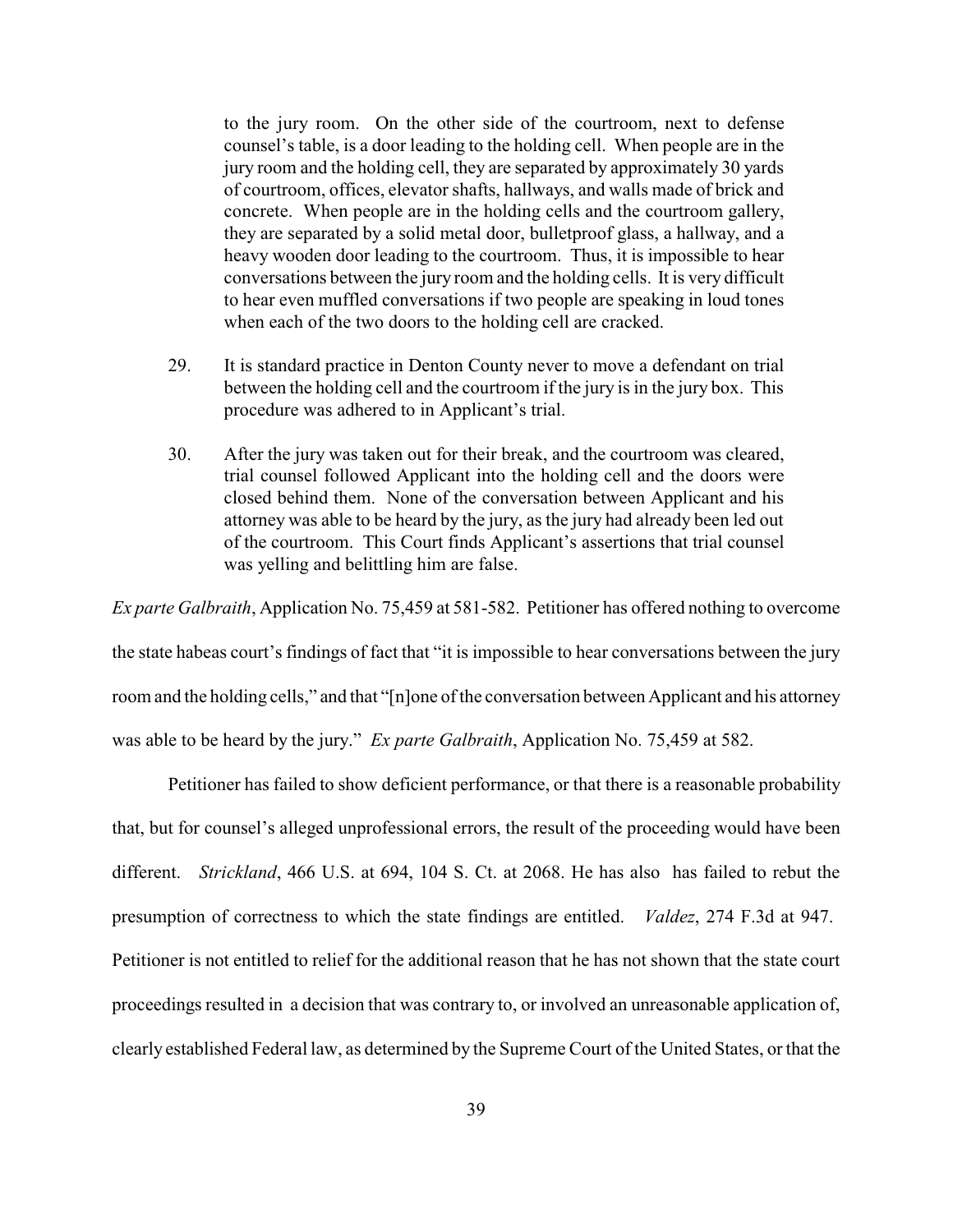decision was based on an unreasonable determination of the facts in light of the evidence presented in the State court proceeding. *Williams*, 529 U.S. at 402-03, 120 S. Ct. at 1517-18; *Childress*, 103 F.3d at 1224-25. He has failed to show that there was no reasonable basis for the state court to deny relief. *Richter*, 562 U.S. at 98, 131 S. Ct. at 784.

### **Claims of Ineffective Assistance of Counsel on Appeal**

Petitioner also claims that his appellate counsel was ineffective in several instances. The Fifth Circuit has held that to prevail on a claim of ineffective assistance of counsel on appeal, the petitioner must make a showing that had counsel performed differently, there would have been revealed issues and arguments of merit on the appeal. *Sharp v. Puckett*, 930 F.2d 450, 453 (5th Cir. 1991), *citing Strickland v. Washington*, 466 U.S. 668, 687, 104 S. Ct. 2052, 2065, 80 L. Ed.2d 864 (1984). In a counseled appeal after conviction, the key is whether the failure to raise an issue worked to the prejudice of the defendant. *Sharp*, 930 F.2d at 453. This standard has been affirmed by the Supreme Court. *See Smith v. Robbins*, 528 U.S. 259, 285, 120 S. Ct. 746, 764, 145 L. Ed.2d 756 (2000) (holding that the petitioner must first show that his appellate attorney was objectively unreasonable in failing to find arguable issues to appeal, and also a reasonable probability that, but for his counsel's unreasonable failure to file a merits brief raising these issues, he would have prevailed on his appeal). *See also Williams v. Taylor*, 529 U.S. 362, 120 S. Ct. 1495, 146 L. Ed.2d 389 (2000); *Briseno v. Cockrell*, 274 F.3d 204, 207 (5th Cir. 2001).

Furthermore, an appellate counsel's failure to raise certain issues on appeal does not deprive an appellant of effective assistance of counsel where the petitioner did not show trial errors with arguable merit. *Hooks v. Roberts*, 480 F.2d 1196, 1198 (5th Cir. 1973). Appellate counsel is not required to consult with his client concerning the legal issues to be presented on appeal. *Id*. at 1197.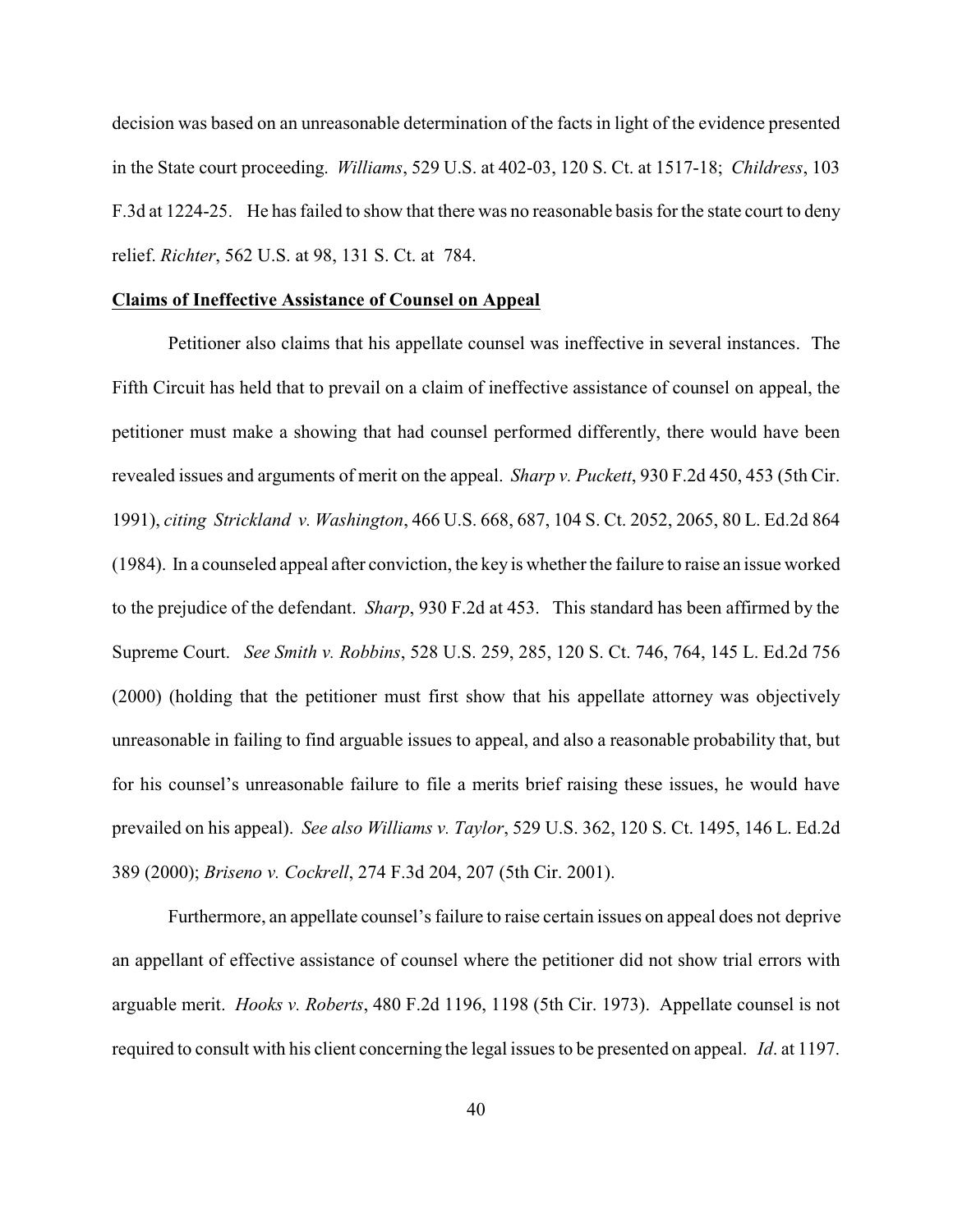An appellate attorney's duty is to choose among potential issues, using professional judgment as to their merits – every conceivable issue need not be raised on appeal. *Jones v. Barnes*, 463 U.S. 745, 749, 103 S. Ct. 3308, 3311-12, 77 L. Ed.2d 987 (1983).

## *Failure to Raise Factual Sufficiency on Appeal*

Petitioner asserts that his appellate counsel was ineffective for failing to argue that the evidence was factually insufficient to support the conviction. Specifically, he claims that MG's testimony was inconsistent, and there was no physical evidence of abuse.

A federal habeas corpus court reviewing a petition under 28 U.S.C. § 2254 asks onlywhether a constitutional violation infected the petitioner's state trial. *See Estelle v. McGuire*, 502 U.S. 62, 67-68, 112 S. Ct. 475, 480, 116 L. Ed.2d 385 (1991); *Pemberton v. Collins*, 991 F.2d 1218, 1233 (5th Cir. 1993). The Texas factual-sufficiency standard of review is based on state law. *See Clewis v. State*, 922 S.W.2d 126, 131-34 (Tex. Crim. App. 1996). A federal habeas court does not sit as a super state supreme court for review of issues decided by state courts on state law grounds. *Smith v. McCotter*, 786 F.2d 697, 700 (5th Cir. 1986). On federal habeas corpus review, the evidentiary sufficiency of a state court conviction is governed by the legal-sufficiency analysis set forth in *Jackson v. Virginia*, 443 U.S. 307, 99 S. Ct. 2781, 61 L. Ed.2d 560 (1979), which reflects the federal constitutional due process standard. See *Woods v. Cockrell*, 307 F.3d 353, 358 (5th Cir. 2002); *West v. Johnson*, 92 F.3d 1385, 1394 (5th Cir. 1996)(explaining that, "in challenges to state convictions under 28 U.S.C. § 2254, only *Jackson* need be satisfied, even if state law would impose a more demanding standard of proof") (quotation and citations omitted). Because a challenge to the factual sufficiency of the evidence does not implicate a constitutional issue, federal habeas corpus review is unavailable for this claim.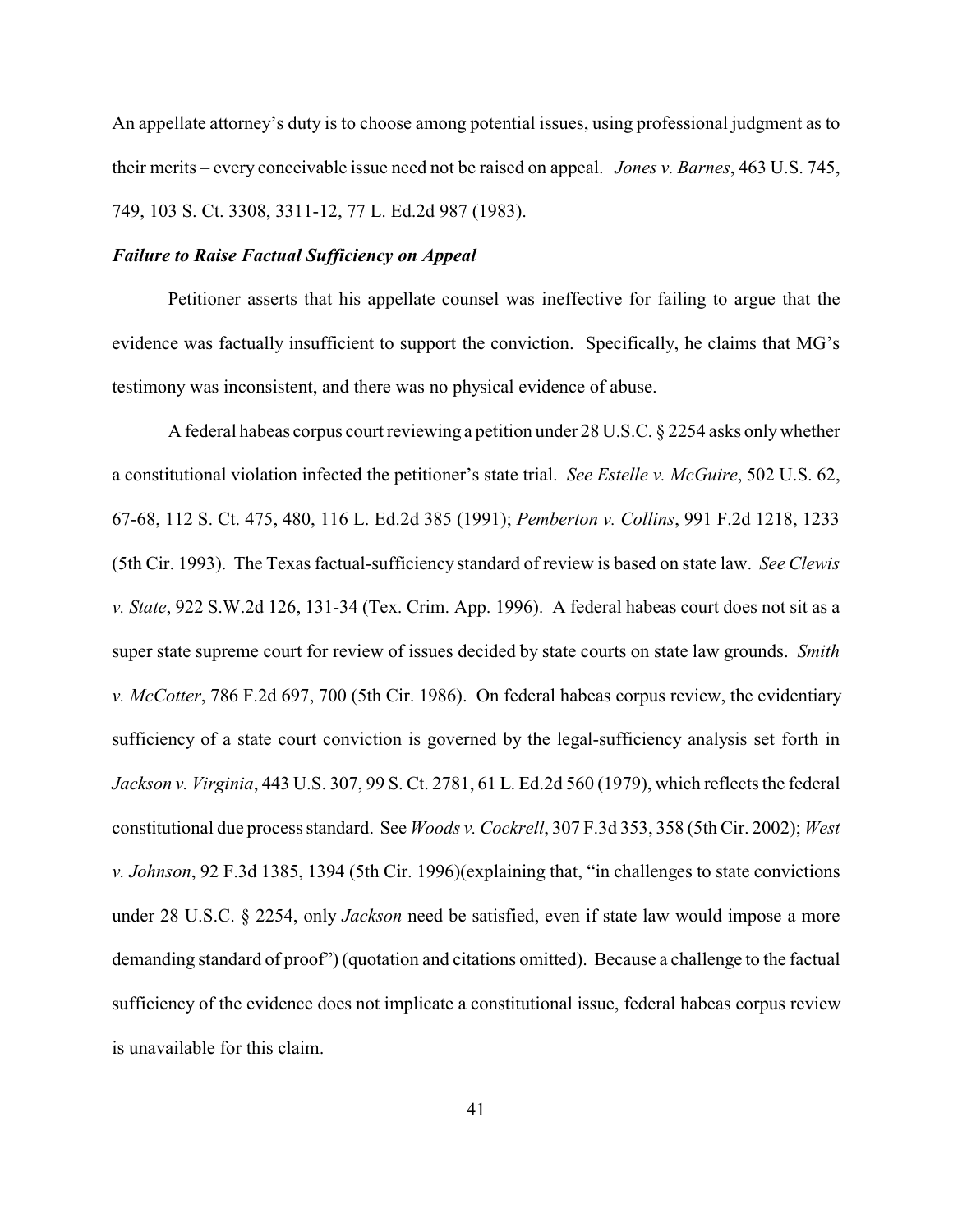# *Failure to Raise Legal Sufficiency on Appeal and Issues of Merit*

Next, Petitioner claims that appellate counsel was ineffective for failing to argue that the evidence was legally insufficient. He also faults appellate counsel for failing to raise meritorious issues. According to Petitioner, appellate counsel could have argued that BG lied on the witness stand. He contends that appellate counsel could also have argued that the trial court abused its discretion in allowing inadmissible testimony – MG's testimony – to be introduced through another witness without first determining whether MG was available to testify. He complains that the prosecutor used leading questions, and that the State's expert witness testified to unreliable scientific theories and bolstered MG's testimony. He also thought appellate counsel could have argued that his letter was seized without probable cause, the State withheld exculpatory evidence, there was no physical evidence of abuse, and the testimony was inconsistent.

As noted above*, Jackson* is used for evaluating the legal sufficiency of the evidence. Under *Jackson*, the reviewing court determines "whether, after viewing the evidence in the light most favorable to the prosecution, any rational trier of fact could have found the essential elements of the crime beyond a reasonable doubt." *Jackson*, 443 U.S. at 319, 99 S. Ct. at 2789. In conducting that review, a federal habeas corpus court may not substitute its view of the evidence for that of the fact finder, but must consider all of the evidence in the light most favorable to the verdict. *See Weeks v. Scott*, 55 F.3d 1059, 106 (5th Cir. 1995).

The State was required to establish that Petitioner intentionally or knowingly caused MG's sexual organ to contact with Petitioner's sexual organ when MG was under the age of 14 to prove Petitioner's guilt of Count I. Tex. Penal Code Ann §22.021(a)(1)(B)(iii), (a)(2)(B) (West 2006). To prove Count II, the State was required to establish that Petitioner intentionally or knowingly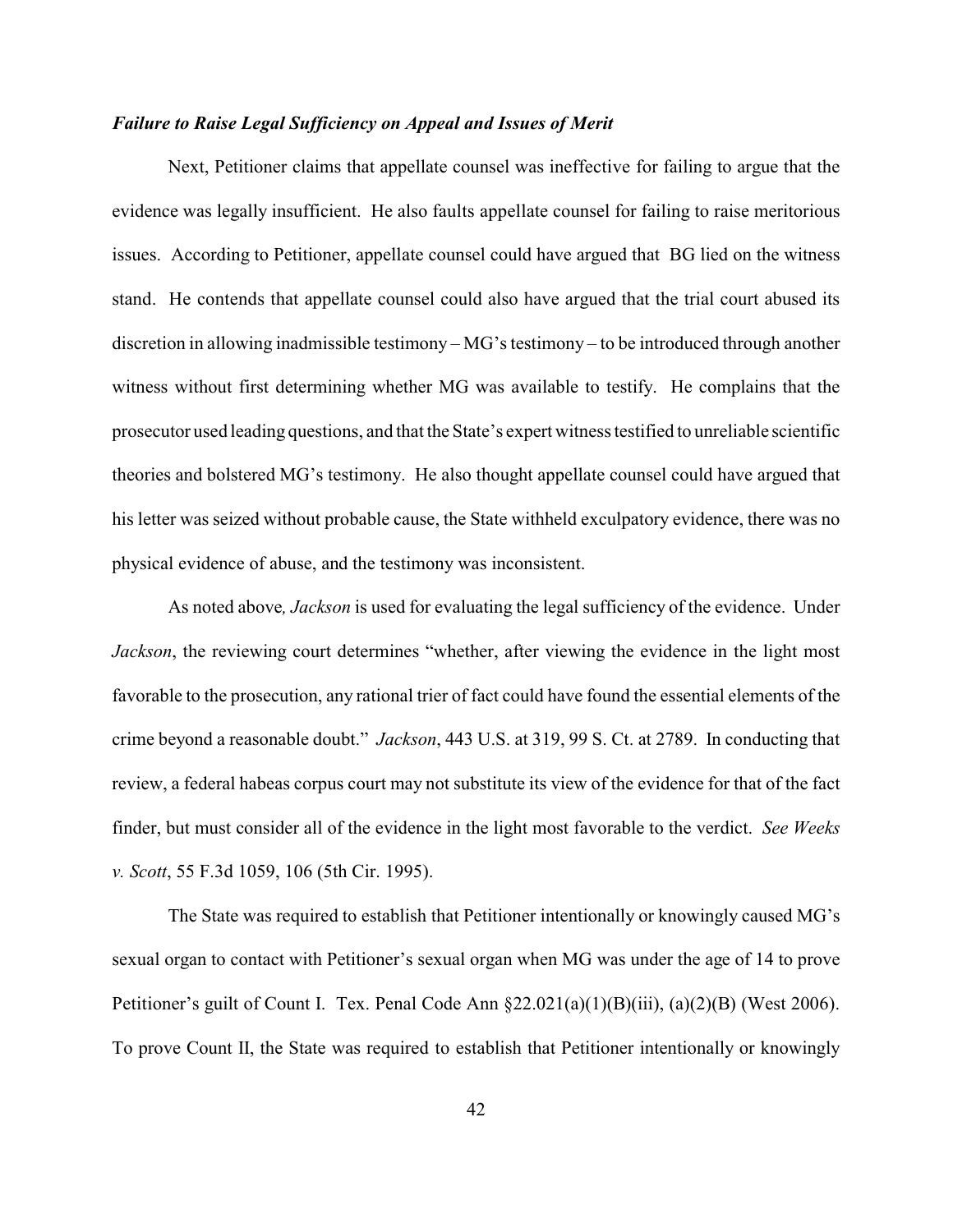caused MG's mouth to contact Petitioner's sexual organ when she was under the age of 14. *Id*.  $\S 22.021(a)(1)(B)(v)$ ,  $(a)(2)(B)$ . The State was required to establish that Petitioner intentionally and knowingly engaged in sexual contact with MG, a child younger than 17, by causing MG to touch his genitals to prove Petitioner's guilt of Count III. *Id*. § 21.11(a)(1), (c). To prove Count IV, the State had to establish that Petitioner intentionally and knowingly engaged in sexual contact with MG, a child younger than 117, by touching MG's genitals. *Id*. § 22.11(a)(1), (c). The requisite mental state for indecency with a child may be inferred from the defendant's conduct, remarks, and all surrounding circumstances. *McKenzie v. State*, 617 S.W.2d 211, 216 (Tex. Crim. App. 1981).

A review of the record shows that MG, who was 10 years old at the time of trial, testified that Petitioner touched her "privates" with his hand, he "put his penis" in her front part, and made her put her mouth on his "thing." Transcript of Trial vol. 3 at 73-107, *Galbraith*. This testimony establishes the proof necessary. Thus, any argument appellate counsel would have advanced in this vein would have been frivolous. Counsel cannot be held to be ineffective for failing to argue frivolous claims. *Koch v. Puckett*, 907 F.2d 524, 527 (5th Cir. 1990). Moreover, the state habeas court considered this issue and found, "Applicant has failed to show by a preponderance of the evidence that appellate counsel was ineffective for failing to raise factual and legal insufficiency points of error; bare assertions and conflicting evidence are not enough to prevail on insufficiency claims. *Johnson v. State,* 23 S.W.3d 1, 8 (Tex. Crim. App. 2000); *Jackson v. Virginia*, 443 U.S. 307, 326 (1979); *Clayton v. State*, 235 S.W.3d 772, 778 (Tex. Crim. App. 2007)." *Ex parte Galbraith*, Application No. 75,459 at 586.

Petitioner has failed to show that his appellate attorney was objectively unreasonable in failing to find arguable issues to appeal. He has also failed to show a reasonable probability that, but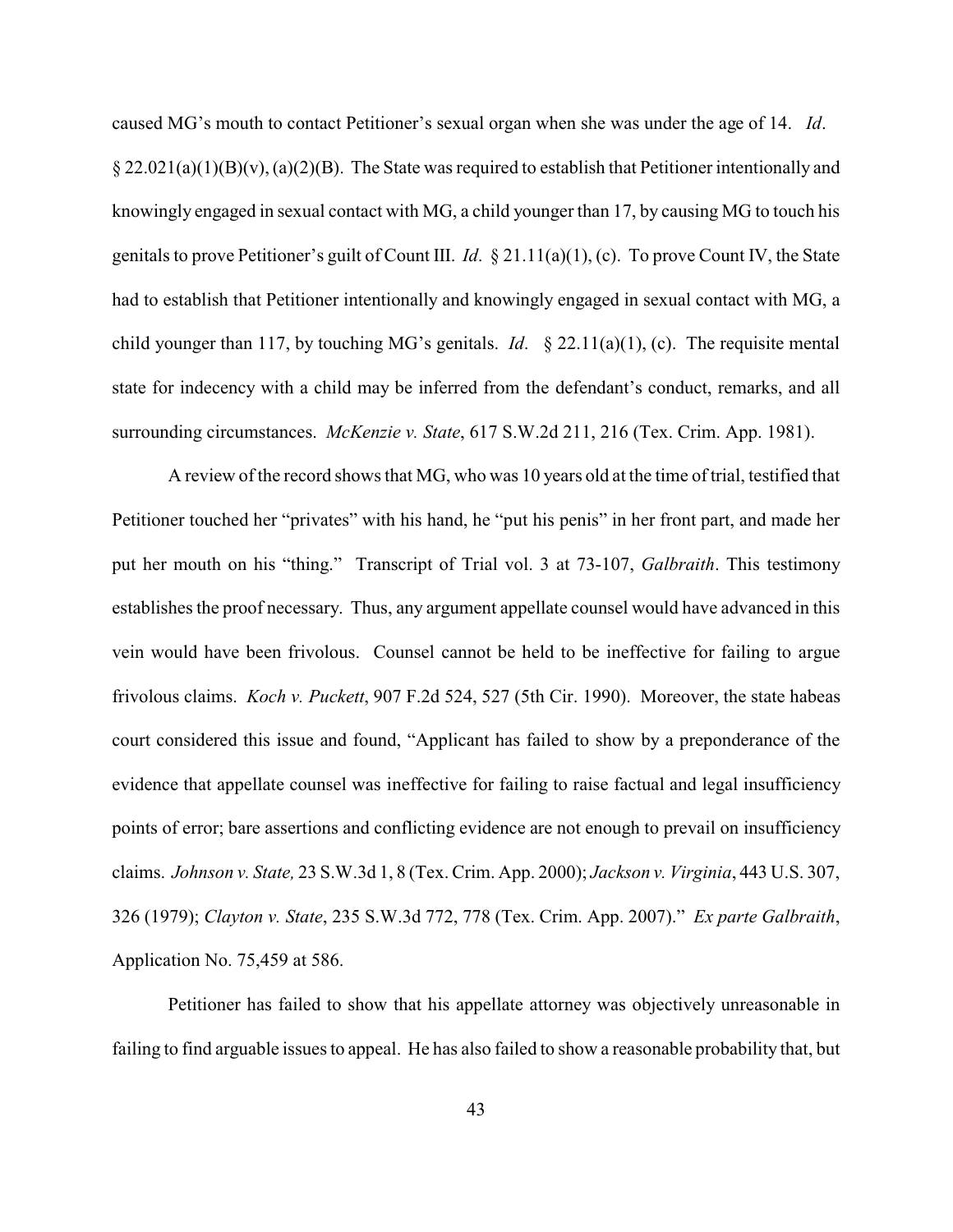for his counsel's alleged unreasonable failure to file a merits brief raising these issues, he would have prevailed on his appeal. *Robbins*, 528 U.S. at 285, 120 S. Ct. at 764. He has failed to show deficient performance, or that there is a reasonable probability that, but for counsel's alleged unprofessional errors, the result of the proceeding would have been different. *Strickland*, 466 U.S. at 694, 104 S. Ct. at 2068. Petitioner has also failed to show that there was no reasonable basis for the state court to deny relief. *Richter*, 562 U.S. at 98, 131 S. Ct. at 784.

# **X. CONCLUSION**

Petitioner failed to exhaust several claims and they are now barred from federal habeas review. He has not shown that the State failed to disclose exculpatory evidence or that the trial court erred in admitting evidence. He has failed to show that alleged trial court errors "had substantial and injurious effect or influence in determining the jury's verdict." *Brecht*, 507 U.S. at 637-38, 113 S. Ct. 1721-22. Petitioner failed to show that his letter was seized in violation of his constitutional rights or that the court's charge was improper. He has failed to prove that there is a reasonable probability that, but for trial and/or appellate counsel's alleged unprofessional errors, the result of the proceeding would have been different. *Strickland*, 466 U.S. at 694, 104 S. Ct. at 2068. He has also failed to overcome the presumption that, under the circumstances, the challenged actions of his trial counsel might be considered sound trial strategy. *Id.*, 466 U.S. at 689, 104 S. Ct. at 2065. Further, in each of his claims, Petitioner has failed to rebut the presumption of correctness owed to the trial court's factual findings with clear and convincing evidence to the contrary. *Valdez*, 274 F.3d at 947.

In sum, Petitioner has not shown that the state court proceedings resulted in a decision that was contrary to, or involved an unreasonable application of, clearly established federal law, as